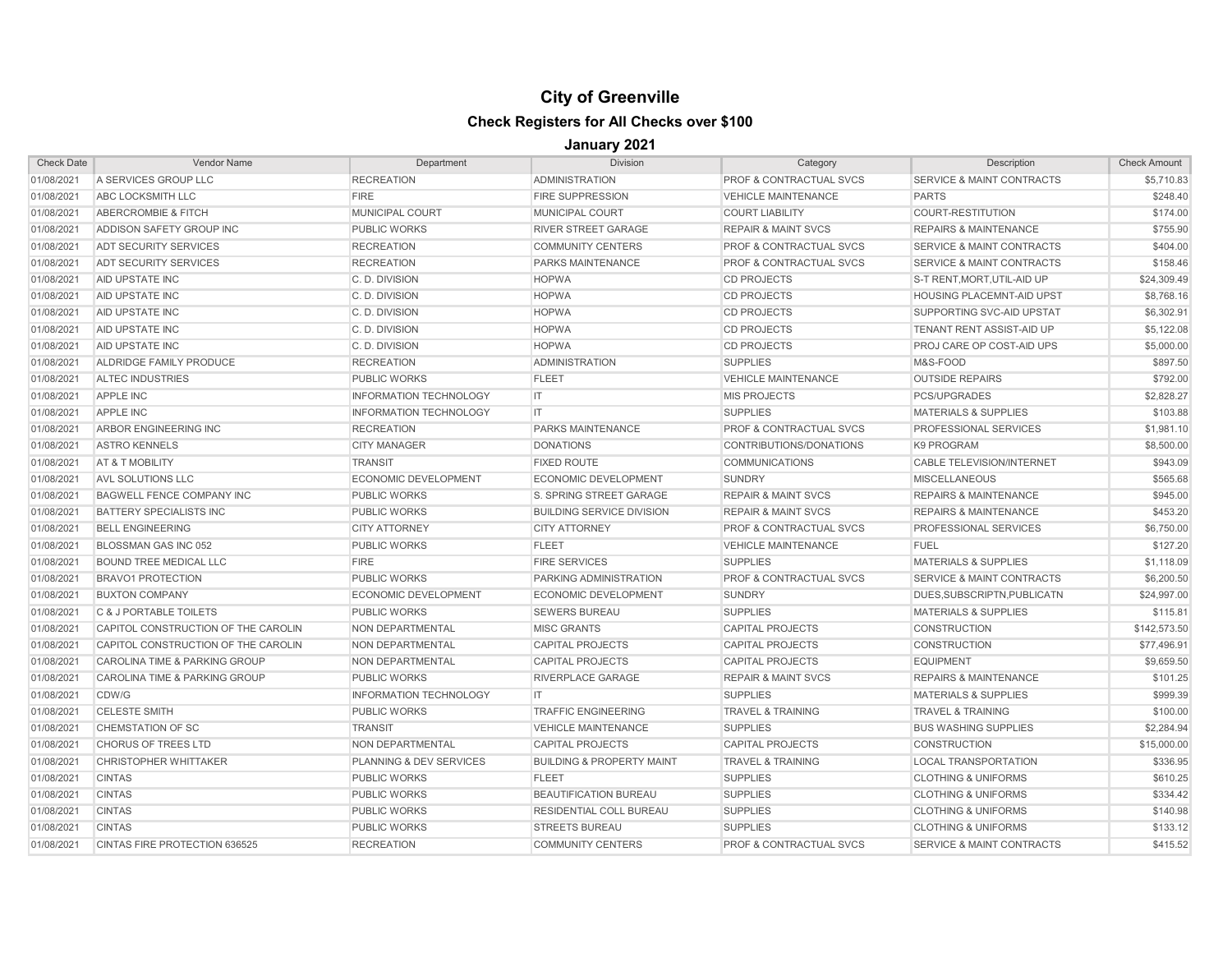| <b>Check Date</b> | <b>Vendor Name</b>                       | Department                         | <b>Division</b>                      | Category                           | Description                          | <b>Check Amount</b> |
|-------------------|------------------------------------------|------------------------------------|--------------------------------------|------------------------------------|--------------------------------------|---------------------|
| 01/08/2021        | COMMUNITY FOUNDATION OF GREENVILLE       | C.D. DIVISION                      | <b>CDBG PROJECTS</b>                 | <b>CD PROJECTS</b>                 | <b>PLANNING</b>                      | \$5,616.32          |
| 01/08/2021        | <b>COMMUNITY JOURNALS LLC</b>            | <b>CITY MANAGER</b>                | <b>CITY MANAGER</b>                  | <b>SUNDRY</b>                      | <b>MISCELLANEOUS</b>                 | \$2,000.00          |
| 01/08/2021        | <b>COVETRUS NORTH AMERICA</b>            | <b>RECREATION</b>                  | <b>ADMINISTRATION</b>                | <b>SUPPLIES</b>                    | M&S-VETERINARY                       | \$1,978.59          |
| 01/08/2021        | <b>COVETRUS NORTH AMERICA</b>            | <b>RECREATION</b>                  | <b>ADMINISTRATION</b>                | <b>SUPPLIES</b>                    | M&S-MEDICINE                         | \$263.55            |
| 01/08/2021        | DANA SAFETY SUPPLY INC                   | <b>FIRE</b>                        | <b>FIRE SUPPRESSION</b>              | <b>VEHICLE MAINTENANCE</b>         | <b>PARTS</b>                         | \$620.93            |
| 01/08/2021        | <b>DELERROK INC</b>                      | <b>TRANSIT</b>                     | <b>FIXED ROUTE</b>                   | <b>PRINTING</b>                    | PRINTING & BINDING                   | \$1,005.00          |
| 01/08/2021        | <b>DELERROK INC</b>                      | <b>TRANSIT</b>                     | <b>ADMINISTRATION</b>                | <b>PROF &amp; CONTRACTUAL SVCS</b> | <b>SERVICE &amp; MAINT CONTRACTS</b> | \$994.40            |
| 01/08/2021        | <b>DELL MARKETING LP</b>                 | <b>OFFICE OF MGMT &amp; BUDGET</b> | <b>REVENUE</b>                       | <b>SUPPLIES</b>                    | <b>OFFICE SUPPLIES&amp;MATERIALS</b> | \$4,870.04          |
| 01/08/2021        | <b>DELL MARKETING LP</b>                 | <b>PLANNING &amp; DEV SERVICES</b> | <b>BUILDING &amp; PROPERTY MAINT</b> | <b>SUPPLIES</b>                    | <b>OFFICE SUPPLIES&amp;MATERIALS</b> | \$4,532.00          |
| 01/08/2021        | <b>DELL MARKETING LP</b>                 | <b>INFORMATION TECHNOLOGY</b>      | IT.                                  | <b>MIS PROJECTS</b>                | <b>PCS/UPGRADES</b>                  | \$692.46            |
| 01/08/2021        | <b>DELL MARKETING LP</b>                 | <b>OFFICE OF MGMT &amp; BUDGET</b> | <b>PURCHASING</b>                    | <b>SUPPLIES</b>                    | <b>OFFICE SUPPLIES&amp;MATERIALS</b> | \$431.39            |
| 01/08/2021        | <b>DESIGNLAB INC</b>                     | <b>PUBLIC SAFETY</b>               | POLICE-PATROL SVS                    | <b>SUPPLIES</b>                    | <b>CLOTHING &amp; UNIFORMS</b>       | \$1,890.46          |
| 01/08/2021        | <b>DEVSOFT SOLUTIONS LLC</b>             | <b>INFORMATION TECHNOLOGY</b>      | IT                                   | PROF & CONTRACTUAL SVCS            | <b>PROFESSIONAL SERVICES</b>         | \$330.00            |
| 01/08/2021        | <b>DIANE CROXTON</b>                     | <b>MUNICIPAL COURT</b>             | MUNICIPAL COURT                      | <b>COURT LIABILITY</b>             | <b>COURT-RESTITUTION</b>             | \$378.20            |
| 01/08/2021        | <b>DIVERSIFIED ELECTRONICS INC</b>       | <b>PUBLIC SAFETY</b>               | POLICE-PATROL SVS                    | <b>REPAIR &amp; MAINT SVCS</b>     | <b>REPAIRS &amp; MAINTENANCE</b>     | \$360.00            |
| 01/08/2021        | <b>DIXIE RUBBER &amp; PLASTICS INC</b>   | <b>FIRE</b>                        | <b>FIRE SUPPRESSION</b>              | <b>VEHICLE MAINTENANCE</b>         | <b>PARTS</b>                         | \$259.94            |
| 01/08/2021        | <b>DOCUSIGN INC</b>                      | <b>INFORMATION TECHNOLOGY</b>      | IT.                                  | <b>PROF &amp; CONTRACTUAL SVCS</b> | <b>SERVICE &amp; MAINT CONTRACTS</b> | \$174.99            |
| 01/08/2021        | <b>DUKE ENERGY</b>                       | <b>RECREATION</b>                  | PARKS MAINTENANCE                    | <b>UTILITIES</b>                   | <b>ELECTRICITY</b>                   | \$7,336.69          |
| 01/08/2021        | <b>DUKE ENERGY</b>                       | <b>PUBLIC WORKS</b>                | RIVERPLACE GARAGE                    | <b>UTILITIES</b>                   | <b>ELECTRICITY</b>                   | \$3,236.12          |
| 01/08/2021        | <b>DUKE ENERGY</b>                       | <b>FIRE</b>                        | <b>FIRE SERVICES</b>                 | <b>UTILITIES</b>                   | <b>ELECTRICITY</b>                   | \$1,743.82          |
| 01/08/2021        | <b>DUKE ENERGY</b>                       | <b>RECREATION</b>                  | <b>COMMUNITY CENTERS</b>             | <b>UTILITIES</b>                   | <b>ELECTRICITY</b>                   | \$1,319.34          |
| 01/08/2021        | <b>DUKE ENERGY</b>                       | <b>PUBLIC WORKS</b>                | <b>TRAFFIC ENGINEERING</b>           | <b>UTILITIES</b>                   | <b>ELECTRICITY</b>                   | \$1,104.93          |
| 01/08/2021        | <b>DUKE ENERGY</b>                       | <b>PUBLIC SAFETY</b>               | POLICE-PATROL SVS                    | <b>UTILITIES</b>                   | <b>ELECTRICITY</b>                   | \$404.47            |
| 01/08/2021        | <b>DUKE ENERGY</b>                       | <b>PUBLIC WORKS</b>                | <b>SEWERS BUREAU</b>                 | <b>UTILITIES</b>                   | <b>ELECTRICITY</b>                   | \$181.01            |
| 01/08/2021        | <b>DUKE ENERGY</b>                       | C.D. DIVISION                      | <b>CDBG PROJECTS</b>                 | <b>CD PROJECTS</b>                 | PUBLIC SERVICES (GENERAL)            | \$123.00            |
| 01/08/2021        | <b>DUKE ENERGY</b>                       | <b>PUBLIC WORKS</b>                | <b>BUILDING SERVICE DIVISION</b>     | <b>UTILITIES</b>                   | <b>ELECTRICITY</b>                   | \$100.00            |
| 01/08/2021        | <b>EMERGENCYMD LLC</b>                   | <b>HUMAN RESOURCES</b>             | <b>OCCUPATIONAL HEALTH</b>           | <b>PROF &amp; CONTRACTUAL SVCS</b> | PROFESSIONAL SERVICES                | \$765.00            |
| 01/08/2021        | <b>EMPLOYMENT SCREENING RESOURCES</b>    | <b>HUMAN RESOURCES</b>             | <b>HUMAN RESOURCES</b>               | PROF & CONTRACTUAL SVCS            | PROFESSIONAL SERVICES                | \$325.80            |
| 01/08/2021        | <b>ENERGY DISTRIBUTORS LLC</b>           | <b>TRANSIT</b>                     | <b>ADMINISTRATION</b>                | <b>VEHICLE MAINTENANCE</b>         | <b>FUEL</b>                          | \$12,579.44         |
| 01/08/2021        | <b>FEDERAL EXPRESS CORP</b>              | <b>RECREATION</b>                  | <b>ADMINISTRATION</b>                | <b>COMMUNICATIONS</b>              | <b>POSTAGE</b>                       | \$115.94            |
| 01/08/2021        | <b>FGP INTERNATIONAL</b>                 | OFFICE OF MGMT & BUDGET            | <b>REVENUE</b>                       | PROF & CONTRACTUAL SVCS            | TEMP PERSONNEL SVCS                  | \$354.18            |
| 01/08/2021        | <b>FRANCIS CROSBY</b>                    | <b>FIRE</b>                        | <b>FIRE SUPPRESSION</b>              | <b>VEHICLE MAINTENANCE</b>         | <b>PARTS</b>                         | \$138.81            |
| 01/08/2021        | <b>FREDERICKA DAVIS</b>                  | <b>MUNICIPAL COURT</b>             | MUNICIPAL COURT                      | <b>COURT LIABILITY</b>             | <b>COURT-RESTITUTION</b>             | \$226.00            |
| 01/08/2021        | <b>FROG 911</b>                          | <b>FIRE</b>                        | <b>FIRE SUPPRESSION</b>              | <b>VEHICLE MAINTENANCE</b>         | <b>PARTS</b>                         | \$625.40            |
| 01/08/2021        | <b>GARFIELD SIGNS &amp; GRAPHICS</b>     | NON DEPARTMENTAL                   | <b>CAPITAL PROJECTS</b>              | <b>CAPITAL PROJECTS</b>            | <b>CONSTRUCTION</b>                  | \$1,677.63          |
| 01/08/2021        | <b>GAVEL &amp; DORN ENGINEERING PLLC</b> | NON DEPARTMENTAL                   | <b>CAPITAL PROJECTS</b>              | <b>CAPITAL PROJECTS</b>            | PLANNING/DESIGN                      | \$11,249.10         |
| 01/08/2021        | <b>GIANNA MURAKAMI</b>                   | MUNICIPAL COURT                    | MUNICIPAL COURT                      | <b>COURT LIABILITY</b>             | COURT-RESTITUTION                    | \$400.00            |
| 01/08/2021        | <b>GILLIG LLC</b>                        | <b>TRANSIT</b>                     | <b>VEHICLE MAINTENANCE</b>           | <b>VEHICLE MAINTENANCE</b>         | <b>PARTS</b>                         | \$441.61            |
| 01/08/2021        | <b>GILLIG LLC</b>                        | <b>TRANSIT</b>                     | <b>VEHICLE MAINTENANCE</b>           | <b>VEHICLE MAINTENANCE</b>         | <b>SMALL PARTS</b>                   | \$151.65            |
| 01/08/2021        | GIMME-A-SIGN CO INC                      | <b>PUBLIC WORKS</b>                | <b>FLEET</b>                         | <b>VEHICLE MAINTENANCE</b>         | <b>PARTS</b>                         | \$1,801.28          |
| 01/08/2021        | <b>GIUSEPPE BRIZI</b>                    | <b>CITY MANAGER</b>                | <b>CITY MANAGER</b>                  | <b>PROF &amp; CONTRACTUAL SVCS</b> | PROFESSIONAL SERVICES                | \$4,125.00          |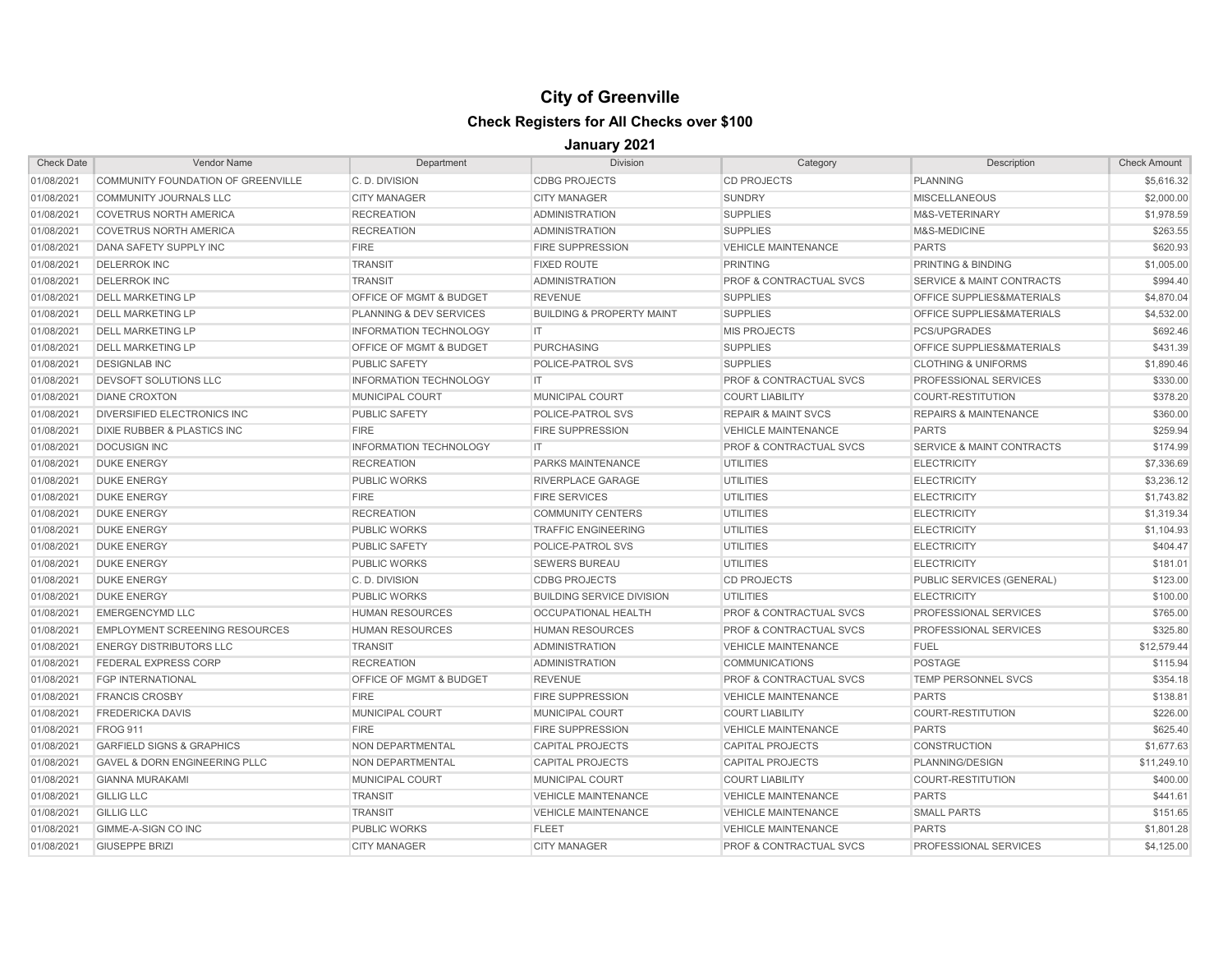# **City of Greenville**

# **Check Registers for All Checks over \$100**

| <b>Check Date</b> | <b>Vendor Name</b>                        | Department                           | <b>Division</b>                      | Category                           | Description                          | <b>Check Amount</b> |
|-------------------|-------------------------------------------|--------------------------------------|--------------------------------------|------------------------------------|--------------------------------------|---------------------|
| 01/08/2021        | <b>GOODYEAR COMMERCIAL TIRE</b>           | <b>FIRE</b>                          | <b>FIRE SUPPRESSION</b>              | <b>VEHICLE MAINTENANCE</b>         | <b>PARTS</b>                         | \$1,129.88          |
| 01/08/2021        | GRAINGER 803858935                        | <b>PUBLIC WORKS</b>                  | <b>MAINTENANCE</b>                   | <b>SUPPLIES</b>                    | <b>MATERIALS &amp; SUPPLIES</b>      | \$440.68            |
| 01/08/2021        | GRAINGER 803858935                        | <b>PUBLIC WORKS</b>                  | <b>ENFORCEMENT</b>                   | <b>SUPPLIES</b>                    | OFFICE SUPPLIES&MATERIALS            | \$271.14            |
| 01/08/2021        | <b>GRANT PROFESSIONALS ASSOCIATION</b>    | <b>OFFICE OF MGMT &amp; BUDGET</b>   | <b>ADMINISTRATION</b>                | <b>SUNDRY</b>                      | DUES.SUBSCRIPTN.PUBLICATN            | \$245.00            |
| 01/08/2021        | <b>GREENVILLE ARENA DISTRICT</b>          | <b>PUBLIC WORKS</b>                  | <b>PARKING LOTS</b>                  | <b>LIAB-BI-LO ARENA PARKING</b>    | <b>PARKING LEASES</b>                | \$12,986.59         |
| 01/08/2021        | <b>GREENVILLE COUNTY ANIMAL CARE SERV</b> | <b>PUBLIC SAFETY</b>                 | POLICE-PATROL SVS                    | <b>PROF &amp; CONTRACTUAL SVCS</b> | <b>SERVICE &amp; MAINT CONTRACTS</b> | \$700.00            |
| 01/08/2021        | <b>GREENVILLE COUNTY TAX COLLECTOR</b>    | <b>RECREATION</b>                    | PARKS AND RECREATION                 | <b>SUNDRY</b>                      | <b>TAXES</b>                         | \$1,830.75          |
| 01/08/2021        | <b>GREENVILLE COUNTY TREASURER</b>        | Z <sub>OO</sub>                      | Z <sub>O</sub> O                     | <b>FEDERAL REVENUE</b>             | US DEPT OF TREASURY                  | \$3,827.00          |
| 01/08/2021        | <b>GREENVILLE NEWS</b>                    | C.D. DIVISION                        | <b>CDBG PROJECTS</b>                 | <b>SUNDRY</b>                      | <b>MISCELLANEOUS</b>                 | \$430.75            |
| 01/08/2021        | GREENVILLE OFFICE SUPPLY CO INC           | <b>FIRE</b>                          | <b>FIRE SUPPRESSION</b>              | <b>SUPPLIES</b>                    | OFFICE SUPPLIES&MATERIALS            | \$608.61            |
| 01/08/2021        | GREENVILLE OFFICE SUPPLY CO INC           | <b>PUBLIC WORKS</b>                  | <b>ENFORCEMENT</b>                   | <b>SUPPLIES</b>                    | <b>CLOTHING &amp; UNIFORMS</b>       | \$523.60            |
| 01/08/2021        | GREENVILLE OFFICE SUPPLY CO INC           | <b>PUBLIC WORKS</b>                  | PARKING ADMINISTRATION               | <b>SUPPLIES</b>                    | <b>MATERIALS &amp; SUPPLIES</b>      | \$150.64            |
| 01/08/2021        | <b>GREENVILLE OFFICE SUPPLY CO INC</b>    | <b>TRANSIT</b>                       | <b>FIXED ROUTE</b>                   | <b>SUPPLIES</b>                    | <b>MATERIALS &amp; SUPPLIES</b>      | \$137.54            |
| 01/08/2021        | <b>GREENVILLE OFFICE SUPPLY CO INC</b>    | <b>PUBLIC WORKS</b>                  | PARKING ADMINISTRATION               | <b>SUPPLIES</b>                    | <b>JANITORIAL SUPPLIES</b>           | \$128.89            |
| 01/08/2021        | <b>GREENVILLE OFFICE SUPPLY CO INC.</b>   | <b>EVENTS &amp; CULTURAL AFFAIRS</b> | <b>EVENTS MANAGEMENT</b>             | <b>SUPPLIES</b>                    | <b>OFFICE SUPPLIES&amp;MATERIALS</b> | \$115.33            |
| 01/08/2021        | <b>GREENVILLE TRANSIT AUTHORITY</b>       | <b>CITY MANAGER</b>                  | NON-DEPARTMENTAL                     | <b>PROF &amp; CONTRACTUAL SVCS</b> | <b>INTERGOVT AGREEMENTS</b>          | \$313,609.00        |
| 01/08/2021        | <b>GREENWORKS RECYLING INC</b>            | <b>RECREATION</b>                    | <b>TOURISM DISTRICT</b>              | <b>SUPPLIES</b>                    | <b>MATERIALS &amp; SUPPLIES</b>      | \$9,275.00          |
| 01/08/2021        | <b>GREENWORKS RECYLING INC</b>            | <b>PUBLIC WORKS</b>                  | TREE MAINTENANCE BUREAU              | PROF & CONTRACTUAL SVCS            | PROFESSIONAL SERVICES                | \$810.00            |
| 01/08/2021        | HABITAT FOR HUMANITY OF GREENVILLE        | C.D. DIVISION                        | <b>CDBG PROJECTS</b>                 | <b>CD PROJECTS</b>                 | PUBLIC INFORMATION                   | \$11,751.13         |
| 01/08/2021        | <b>HAJOCA CORPORATION</b>                 | <b>PUBLIC WORKS</b>                  | <b>BUILDING SERVICE DIVISION</b>     | <b>REPAIR &amp; MAINT SVCS</b>     | <b>FOUNTAIN REPAIR</b>               | \$775.56            |
| 01/08/2021        | <b>HALL SIGNS INC</b>                     | <b>PUBLIC WORKS</b>                  | <b>TRAFFIC ENGINEERING</b>           | <b>SUPPLIES</b>                    | M&S-SIGNS                            | \$1,428.65          |
| 01/08/2021        | <b>HAT TRICK FARM</b>                     | <b>RECREATION</b>                    | <b>ADMINISTRATION</b>                | <b>SUPPLIES</b>                    | M&S-FOOD                             | \$240.00            |
| 01/08/2021        | HOME DEPOT CREDIT SERVICE 5914            | NON DEPARTMENTAL                     | <b>CAPITAL PROJECTS</b>              | <b>CAPITAL PROJECTS</b>            | <b>EQUIPMENT</b>                     | \$117.74            |
| 01/08/2021        | HOME DEPOT CREDIT SERVICE 5922            | <b>RECREATION</b>                    | <b>PARKS MAINTENANCE</b>             | <b>SUPPLIES</b>                    | <b>MATERIALS &amp; SUPPLIES</b>      | \$390.66            |
| 01/08/2021        | HUMAN RELATIONS COMMISSION                | C.D. DIVISION                        | <b>CDBG PROJECTS</b>                 | <b>CD PROJECTS</b>                 | PUBLIC SERVICES (GENERAL)            | \$20,193.72         |
| 01/08/2021        | HUMAN RELATIONS COMMISSION                | C.D. DIVISION                        | <b>CDBG PROJECTS</b>                 | <b>CD PROJECTS</b>                 | PUBLIC INFORMATION                   | \$1,885.80          |
| 01/08/2021        | <b>HUNTER WILLIAMS</b>                    | <b>PUBLIC WORKS</b>                  | PARKING ADMINISTRATION               | RICHARDSON STREET GARAGE           | <b>REFUND PARKING DEPOSIT</b>        | \$141.70            |
| 01/08/2021        | <b>IFEA</b>                               | <b>EVENTS &amp; CULTURAL AFFAIRS</b> | <b>SPECIAL EVENTS</b>                | <b>SUNDRY</b>                      | <b>MISCELLANEOUS</b>                 | \$1,000.00          |
| 01/08/2021        | <b>IHEARTMEDIA</b>                        | <b>EVENTS &amp; CULTURAL AFFAIRS</b> | <b>EVENTS MANAGEMENT</b>             | PROF & CONTRACTUAL SVCS            | ADVERTISING EXPENSE                  | \$2,000.00          |
| 01/08/2021        | <b>INTERNAL REVENUE SERVICE</b>           | <b>OFFICE OF MGMT &amp; BUDGET</b>   | <b>ACCOUNTING</b>                    | PR-WH                              | <b>GARNISHMENTS</b>                  | \$150.00            |
| 01/08/2021        | INTERNATIONAL CODE COUNCIL INC            | PLANNING & DEV SERVICES              | <b>BUILDING &amp; PROPERTY MAINT</b> | <b>SUPPLIES</b>                    | <b>OFFICE SUPPLIES&amp;MATERIALS</b> | \$507.18            |
| 01/08/2021        | INTERNATIONAL SUPPLY INC                  | <b>PUBLIC WORKS</b>                  | <b>STREETS BUREAU</b>                | <b>SUPPLIES</b>                    | <b>MATERIALS &amp; SUPPLIES</b>      | \$1,706.60          |
| 01/08/2021        | <b>IVEY COMMUNICATIONS INC</b>            | <b>INFORMATION TECHNOLOGY</b>        | IT.                                  | <b>PROF &amp; CONTRACTUAL SVCS</b> | <b>SERVICE &amp; MAINT CONTRACTS</b> | \$752.52            |
| 01/08/2021        | <b>IVEY COMMUNICATIONS INC</b>            | <b>PUBLIC WORKS</b>                  | BEAUTIFICATION BUREAU                | <b>SUPPLIES</b>                    | <b>MATERIALS &amp; SUPPLIES</b>      | \$505.96            |
| 01/08/2021        | <b>IVEY COMMUNICATIONS INC</b>            | <b>PUBLIC WORKS</b>                  | RIGHTS-OF-WAY                        | <b>SUPPLIES</b>                    | <b>MATERIALS &amp; SUPPLIES</b>      | \$505.95            |
| 01/08/2021        | <b>IVEY COMMUNICATIONS INC</b>            | <b>PUBLIC WORKS</b>                  | <b>SEWERS BUREAU</b>                 | <b>SUPPLIES</b>                    | <b>MATERIALS &amp; SUPPLIES</b>      | \$505.95            |
| 01/08/2021        | <b>IVEY COMMUNICATIONS INC</b>            | <b>FIRE</b>                          | <b>FIRE SERVICES</b>                 | <b>PROF &amp; CONTRACTUAL SVCS</b> | <b>SERVICE &amp; MAINT CONTRACTS</b> | \$340.00            |
| 01/08/2021        | <b>IVEY COMMUNICATIONS INC</b>            | NON DEPARTMENTAL                     | <b>CAPITAL PROJECTS</b>              | <b>CAPITAL PROJECTS</b>            | <b>EQUIPMENT</b>                     | \$255.00            |
| 01/08/2021        | <b>JAMES PLONK</b>                        | PUBLIC SAFETY                        | POLICE-PATROL SVS                    | <b>SUPPLIES</b>                    | <b>CLOTHING &amp; UNIFORMS</b>       | \$105.99            |
| 01/08/2021        | <b>JOEL PATTERSON</b>                     | PLANNING & DEV SERVICES              | <b>BUILDING &amp; PROPERTY MAINT</b> | <b>TRAVEL &amp; TRAINING</b>       | <b>LOCAL TRANSPORTATION</b>          | \$461.73            |
| 01/08/2021        | JOHNSON CONTROLS FIRE PROTECTION LP       | <b>TRANSIT</b>                       | NON VEHICLE MAINTENANCE              | <b>REPAIR &amp; MAINT SVCS</b>     | <b>REPAIRS &amp; MAINTENANCE</b>     | \$1,114.80          |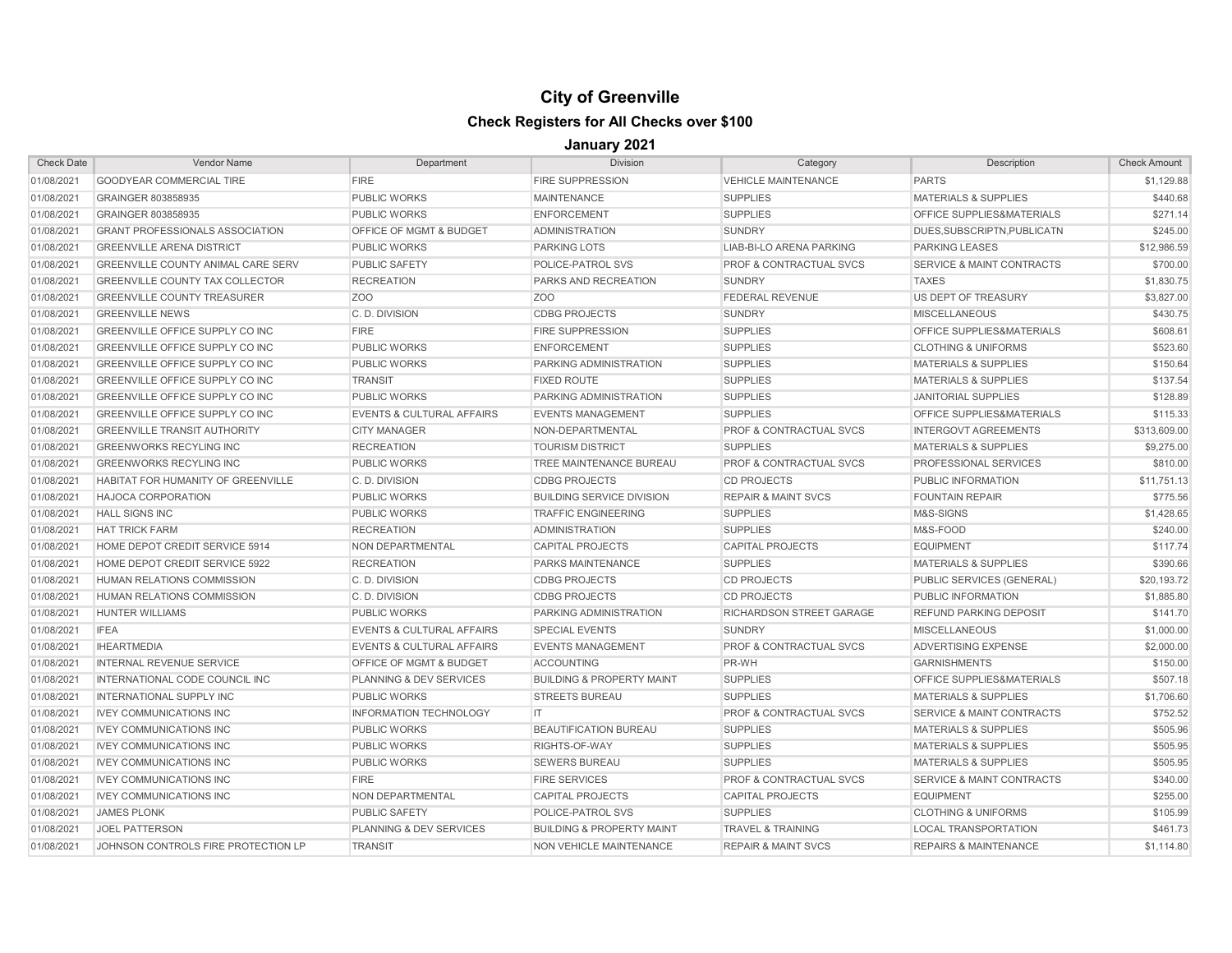| <b>Check Date</b> | <b>Vendor Name</b>                  | Department                           | <b>Division</b>                      | Category                           | Description                          | <b>Check Amount</b> |
|-------------------|-------------------------------------|--------------------------------------|--------------------------------------|------------------------------------|--------------------------------------|---------------------|
| 01/08/2021        | JOHNSON CONTROLS SECURITY SOLUTIONS | <b>PUBLIC WORKS</b>                  | <b>TRAFFIC ENGINEERING</b>           | <b>PROF &amp; CONTRACTUAL SVCS</b> | SERVICE & MAINT CONTRACTS            | \$351.17            |
| 01/08/2021        | JOHNSON CONTROLS SECURITY SOLUTIONS | <b>RECREATION</b>                    | <b>TOURISM DISTRICT</b>              | <b>PROF &amp; CONTRACTUAL SVCS</b> | PROFESSIONAL SERVICES                | \$272.92            |
| 01/08/2021        | JOHNSON CONTROLS SECURITY SOLUTIONS | <b>RECREATION</b>                    | <b>PARKS MAINTENANCE</b>             | <b>PROF &amp; CONTRACTUAL SVCS</b> | <b>SERVICE &amp; MAINT CONTRACTS</b> | \$192.95            |
| 01/08/2021        | KENTUCKY CHILD SUPPORT ENFORCEMENT  | <b>OFFICE OF MGMT &amp; BUDGET</b>   | <b>ACCOUNTING</b>                    | PR-WH                              | <b>GARNISHMENTS</b>                  | \$177.69            |
| 01/08/2021        | <b>KEVIN HUGHES</b>                 | <b>PLANNING &amp; DEV SERVICES</b>   | <b>BUILDING &amp; PROPERTY MAINT</b> | <b>TRAVEL &amp; TRAINING</b>       | <b>LOCAL TRANSPORTATION</b>          | \$492.20            |
| 01/08/2021        | <b>LAWMEN'S SAFETY SUPPLY</b>       | NON DEPARTMENTAL                     | <b>CAPITAL PROJECTS</b>              | <b>CAPITAL PROJECTS</b>            | <b>EQUIPMENT</b>                     | \$978.01            |
| 01/08/2021        | LMG ARCHITECTS LLC                  | NON DEPARTMENTAL                     | <b>CAPITAL PROJECTS</b>              | <b>CAPITAL PROJECTS</b>            | PLANNING/DESIGN                      | \$2,300.00          |
| 01/08/2021        | M P SERVICES LLC                    | HOME                                 | <b>HOME PROJECTS</b>                 | <b>CD PROJECTS</b>                 | PUBLIC INFORMATION                   | \$6,952.50          |
| 01/08/2021        | MANSFIELD OIL COMPANY OF GAINESVILL | <b>PUBLIC WORKS</b>                  | <b>FLEET</b>                         | <b>VEHICLE MAINTENANCE</b>         | <b>FUEL CARD</b>                     | \$6,842.35          |
| 01/08/2021        | <b>MARATHON STAFFING INC</b>        | <b>PUBLIC SAFETY</b>                 | POLICE-DISPATCH BUREAU               | PROF & CONTRACTUAL SVCS            | TEMP PERSONNEL SVCS                  | \$3,589.88          |
| 01/08/2021        | <b>MARATHON STAFFING INC</b>        | <b>EVENTS &amp; CULTURAL AFFAIRS</b> | <b>EVENTS MANAGEMENT</b>             | <b>PROF &amp; CONTRACTUAL SVCS</b> | <b>TEMP PERSONNEL SVCS</b>           | \$3,323,71          |
| 01/08/2021        | <b>MARATHON STAFFING INC</b>        | <b>PUBLIC WORKS</b>                  | RESIDENTIAL COLL BUREAU              | <b>PROF &amp; CONTRACTUAL SVCS</b> | <b>TEMP PERSONNEL SVCS</b>           | \$2,300.56          |
| 01/08/2021        | <b>MARATHON STAFFING INC</b>        | <b>EVENTS &amp; CULTURAL AFFAIRS</b> | PUBLIC INFORMATION                   | <b>PROF &amp; CONTRACTUAL SVCS</b> | TEMP PERSONNEL SVCS                  | \$593.40            |
| 01/08/2021        | <b>MARATHON STAFFING INC</b>        | <b>PUBLIC WORKS</b>                  | <b>SEWERS BUREAU</b>                 | <b>PROF &amp; CONTRACTUAL SVCS</b> | <b>TEMP PERSONNEL SVCS</b>           | \$376.68            |
| 01/08/2021        | MCCALL'S SUPPLY INC                 | <b>PUBLIC WORKS</b>                  | S. SPRING STREET GARAGE              | <b>REPAIR &amp; MAINT SVCS</b>     | <b>REPAIRS &amp; MAINTENANCE</b>     | \$304.19            |
| 01/08/2021        | MCKINNEY LUMBER & HARDWARE LLC      | <b>RECREATION</b>                    | <b>PARKS MAINTENANCE</b>             | <b>SUPPLIES</b>                    | <b>MATERIALS &amp; SUPPLIES</b>      | \$128.10            |
| 01/08/2021        | <b>METAL WORKS</b>                  | <b>PUBLIC WORKS</b>                  | <b>BUILDING SERVICE DIVISION</b>     | <b>REPAIR &amp; MAINT SVCS</b>     | <b>REPAIRS &amp; MAINTENANCE</b>     | \$370.00            |
| 01/08/2021        | MIKE WILLIMON TOWING & RECOVERY INC | <b>PUBLIC SAFETY</b>                 | POLICE-PATROL SVS                    | <b>SUNDRY</b>                      | <b>MISCELLANEOUS</b>                 | \$225.00            |
| 01/08/2021        | MIKE'S BODY SHOP & TOWING INC       | <b>PUBLIC WORKS</b>                  | <b>FLEET</b>                         | <b>VEHICLE MAINTENANCE</b>         | <b>OUTSIDE REPAIRS</b>               | \$150.00            |
| 01/08/2021        | <b>MINUTEMAN PRESS</b>              | <b>CITY MANAGER</b>                  | <b>CITY MANAGER</b>                  | SUNDRY                             | <b>MISCELLANEOUS</b>                 | \$3.161.08          |
| 01/08/2021        | <b>MKSK</b>                         | NON DEPARTMENTAL                     | <b>CAPITAL PROJECTS</b>              | <b>CAPITAL PROJECTS</b>            | PLANNING/DESIGN                      | \$43,433.40         |
| 01/08/2021        | <b>MOP &amp; BUCKET LLC</b>         | <b>RECREATION</b>                    | <b>ADMINISTRATION</b>                | <b>PROF &amp; CONTRACTUAL SVCS</b> | <b>SERVICE &amp; MAINT CONTRACTS</b> | \$500.00            |
| 01/08/2021        | MOTOROLA SOLUTIONS INC              | <b>PUBLIC SAFETY</b>                 | POLICE-DISPATCH BUREAU               | <b>REPAIR &amp; MAINT SVCS</b>     | <b>RADIO MAINTENANCE</b>             | \$3,917.27          |
| 01/08/2021        | NAPA AUTO PARTS                     | <b>FIRE</b>                          | <b>FIRE SUPPRESSION</b>              | <b>VEHICLE MAINTENANCE</b>         | <b>PARTS</b>                         | \$2,776.88          |
| 01/08/2021        | NAPA AUTO PARTS                     | <b>FIRE</b>                          | <b>FIRE SUPPRESSION</b>              | <b>SUPPLIES</b>                    | <b>MATERIALS &amp; SUPPLIES</b>      | \$134.55            |
| 01/08/2021        | NATIONAL FIRE PROTECTION ASSOC      | <b>FIRE</b>                          | <b>FIRE SERVICES</b>                 | PROF & CONTRACTUAL SVCS            | <b>SERVICE &amp; MAINT CONTRACTS</b> | \$2,990.00          |
| 01/08/2021        | NEIGHBORHOOD HOUSING CORPORATION    | C.D. DIVISION                        | <b>CDBG PROJECTS</b>                 | <b>CD PROJECTS</b>                 | <b>ACTIVITIES SP SUBRECIPIEN</b>     | \$21,313.40         |
| 01/08/2021        | OCONEE PUBLISHING INC               | <b>RECREATION</b>                    | <b>PUBLIC SERVICES</b>               | <b>SUPPLIES</b>                    | <b>SUPPLIES PROMOTIONS</b>           | \$120.00            |
| 01/08/2021        | OPAL LYNN WYATT-PEOPLES             | <b>MUNICIPAL COURT</b>               | MUNICIPAL COURT                      | <b>COURT LIABILITY</b>             | COURT-RESTITUTION                    | \$300.00            |
| 01/08/2021        | OZONE COLLISION CENTER LLC          | <b>PUBLIC WORKS</b>                  | <b>FLEET</b>                         | <b>VEHICLE MAINTENANCE</b>         | <b>OUTSIDE REPAIRS</b>               | \$512.72            |
| 01/08/2021        | PALMETTO BUS SALES LLC              | <b>TRANSIT</b>                       | <b>VEHICLE MAINTENANCE</b>           | <b>VEHICLE MAINTENANCE</b>         | <b>SMALL PARTS</b>                   | \$110.80            |
| 01/08/2021        | PARRISH TIRE CO                     | <b>TRANSIT</b>                       | <b>FIXED ROUTE</b>                   | <b>VEHICLE MAINTENANCE</b>         | <b>TIRES AND TUBES</b>               | \$150.00            |
| 01/08/2021        | <b>PATRICIA ERVIN</b>               | <b>PLANNING &amp; DEV SERVICES</b>   | <b>BUILDING &amp; PROPERTY MAINT</b> | <b>TRAVEL &amp; TRAINING</b>       | <b>LOCAL TRANSPORTATION</b>          | \$409.40            |
| 01/08/2021        | PETERBILT STORE OF GREENVILLE, THE  | <b>TRANSIT</b>                       | <b>VEHICLE MAINTENANCE</b>           | <b>VEHICLE MAINTENANCE</b>         | <b>PARTS</b>                         | \$2,275.24          |
| 01/08/2021        | PETERBILT STORE OF GREENVILLE, THE  | <b>TRANSIT</b>                       | <b>VEHICLE MAINTENANCE</b>           | <b>VEHICLE MAINTENANCE</b>         | <b>SMALL PARTS</b>                   | \$144.28            |
| 01/08/2021        | PHOENIX PROPERTIES GREENVILLE LLC   | NON DEPARTMENTAL                     | <b>CAPITAL PROJECTS</b>              | <b>CAPITAL PROJECTS</b>            | <b>CONSTRUCTION</b>                  | \$10,000.00         |
| 01/08/2021        | PIEDMONT NATURAL GAS CO INC         | <b>FIRE</b>                          | <b>FIRE SERVICES</b>                 | <b>UTILITIES</b>                   | <b>GAS</b>                           | \$221.44            |
| 01/08/2021        | PRESORT PLUS INC                    | <b>RECREATION</b>                    | <b>PUBLIC SERVICES</b>               | <b>PRINTING</b>                    | <b>PRINTING &amp; BINDING</b>        | \$471.66            |
| 01/08/2021        | PRISMA HEALTH SIMULATION CENTER     | <b>RECREATION</b>                    | <b>COMMUNITY CENTERS</b>             | <b>TRAVEL &amp; TRAINING</b>       | <b>TRAVEL &amp; TRAINING</b>         | \$260.00            |
| 01/08/2021        | PROFESSIONAL PARTY RENTALS INC      | <b>EVENTS &amp; CULTURAL AFFAIRS</b> | <b>EVENTS MANAGEMENT</b>             | <b>PROF &amp; CONTRACTUAL SVCS</b> | <b>SHOW MANAGEMENT EXP</b>           | \$767.71            |
| 01/08/2021        | PROFORMA RHINO GRAPHICS             | <b>EVENTS &amp; CULTURAL AFFAIRS</b> | <b>EVENTS MANAGEMENT</b>             | PRINTING                           | <b>PRINTING &amp; BINDING</b>        | \$934.64            |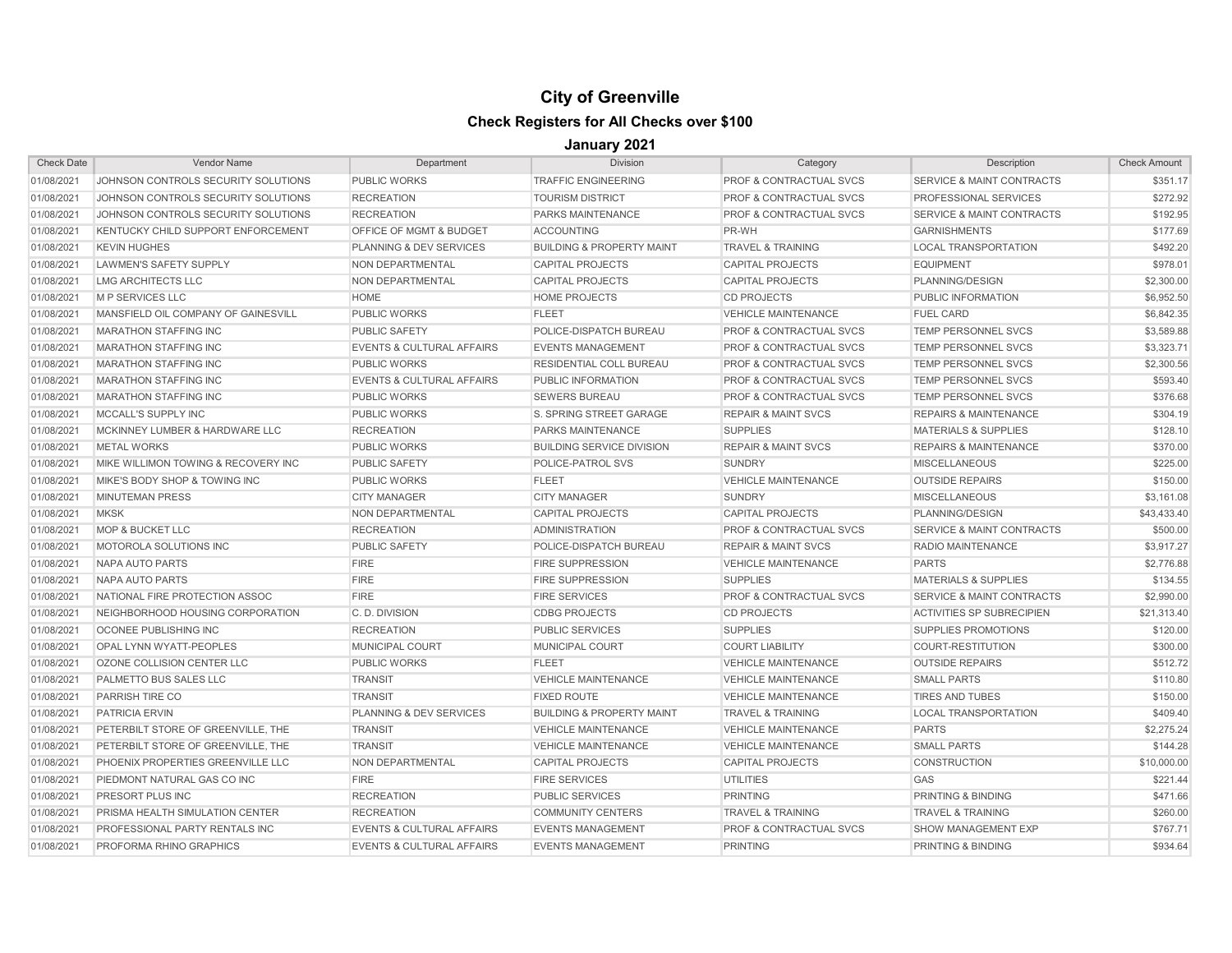| <b>Check Date</b> | <b>Vendor Name</b>                | Department                           | <b>Division</b>             | Category                           | Description                          | <b>Check Amount</b> |
|-------------------|-----------------------------------|--------------------------------------|-----------------------------|------------------------------------|--------------------------------------|---------------------|
| 01/08/2021        | PROFORMA RHINO GRAPHICS           | <b>CITY MANAGER</b>                  | <b>CITY MANAGER</b>         | <b>SUNDRY</b>                      | <b>MISCELLANEOUS</b>                 | \$763.20            |
| 01/08/2021        | <b>PROFORMA RHINO GRAPHICS</b>    | PLANNING & DEV SERVICES              | PLANNING AND ZONING         | <b>SUPPLIES</b>                    | <b>MATERIALS &amp; SUPPLIES</b>      | \$577.25            |
| 01/08/2021        | PROFORMA RHINO GRAPHICS           | <b>RECREATION</b>                    | PARKS MAINTENANCE           | <b>SUPPLIES</b>                    | <b>MATERIALS &amp; SUPPLIES</b>      | \$521.52            |
| 01/08/2021        | PSYCHEMEDICS CORPORATION          | <b>HUMAN RESOURCES</b>               | OCCUPATIONAL HEALTH         | PROF & CONTRACTUAL SVCS            | PROFESSIONAL SERVICES                | \$1,660.00          |
| 01/08/2021        | <b>RED WING SHOE STORE</b>        | <b>FIRE</b>                          | <b>FIRE SUPPRESSION</b>     | <b>SUPPLIES</b>                    | <b>CLOTHING &amp; UNIFORMS</b>       | \$754.22            |
| 01/08/2021        | RHOMAR INDUSTRIES INC             | <b>PUBLIC WORKS</b>                  | RIVERPLACE GARAGE           | <b>SUPPLIES</b>                    | <b>MATERIALS &amp; SUPPLIES</b>      | \$2,438.38          |
| 01/08/2021        | RIVERPLACE DEVELOPMENT II LLC     | <b>PUBLIC WORKS</b>                  | RIVERPLACE GARAGE           | <b>REPAIR &amp; MAINT SVCS</b>     | <b>REPAIRS &amp; MAINTENANCE</b>     | \$1,008.96          |
| 01/08/2021        | RIVERPLACE DEVELOPMENT II LLC     | <b>PUBLIC WORKS</b>                  | RIVERPLACE GARAGE           | <b>UTILITIES</b>                   | <b>ELECTRICITY</b>                   | \$229.13            |
| 01/08/2021        | RIVERPLACE DEVELOPMENT II LLC     | <b>PUBLIC WORKS</b>                  | RIVERPLACE GARAGE           | PROF & CONTRACTUAL SVCS            | <b>SERVICE &amp; MAINT CONTRACTS</b> | \$124.83            |
| 01/08/2021        | S C DEPARTMENT OF MOTOR VEHICLES  | <b>PUBLIC SAFETY</b>                 | POLICE-PATROL SVS           | <b>SUNDRY</b>                      | <b>MISCELLANEOUS</b>                 | \$120.00            |
| 01/08/2021        | <b>S C DEPARTMENT OF REVENUE</b>  | <b>CITY MANAGER</b>                  | NON-DEPARTMENTAL            | <b>SUNDRY</b>                      | <b>TAXES</b>                         | \$5,918.12          |
| 01/08/2021        | <b>S C DEPARTMENT OF REVENUE</b>  | Z <sub>O</sub> O                     | Z <sub>O</sub> O            | <b>TAX LIABILITIES</b>             | <b>ADMISSION TAXES</b>               | \$2,806.81          |
| 01/08/2021        | <b>S C DEPARTMENT OF REVENUE</b>  | Z <sub>O</sub> O                     | Z <sub>O</sub> O            | <b>TAX LIABILITIES</b>             | <b>SALES TAXES</b>                   | \$705.79            |
| 01/08/2021        | <b>S C DEPARTMENT OF REVENUE</b>  | OFFICE OF MGMT & BUDGET              | <b>ACCOUNTING</b>           | PR-WH                              | <b>GARNISHMENTS</b>                  | \$617.06            |
| 01/08/2021        | <b>S C RETIREMENT SYSTEM</b>      | <b>OFFICE OF MGMT &amp; BUDGET</b>   | <b>ACCOUNTING</b>           | PR-WH                              | <b>RETIREMENT SVS PURCHASE</b>       | \$1,688.65          |
| 01/08/2021        | <b>SAFE INDUSTRIES</b>            | <b>FIRE</b>                          | <b>FIRE SUPPRESSION</b>     | <b>SUPPLIES</b>                    | <b>MATERIALS &amp; SUPPLIES</b>      | \$2,755.36          |
| 01/08/2021        | <b>SAFE INDUSTRIES</b>            | <b>FIRE</b>                          | <b>FIRE SERVICES</b>        | <b>SUPPLIES</b>                    | <b>MATERIALS &amp; SUPPLIES</b>      | \$2,326.70          |
| 01/08/2021        | <b>SAFETY PRODUCTS INC</b>        | <b>PUBLIC WORKS</b>                  | PARKING ADMINISTRATION      | <b>SUPPLIES</b>                    | <b>CLOTHING &amp; UNIFORMS</b>       | \$478.06            |
| 01/08/2021        | <b>SAFEWARE INC</b>               | <b>FIRE</b>                          | <b>FIRE SUPPRESSION</b>     | <b>SUPPLIES</b>                    | <b>MATERIALS &amp; SUPPLIES</b>      | \$2,145.29          |
| 01/08/2021        | SALUDA RIVER PET FOOD CENTER INC  | <b>PUBLIC SAFETY</b>                 | POLICE-PATROL SVS           | <b>SUPPLIES</b>                    | <b>MATERIALS &amp; SUPPLIES</b>      | \$124.16            |
| 01/08/2021        | <b>SAM'S CLUB</b>                 | <b>RECREATION</b>                    | <b>PUBLIC SERVICES</b>      | <b>SUPPLIES</b>                    | <b>SALE CONCESSIONS</b>              | \$242.44            |
| 01/08/2021        | <b>SC STATE DISBURSEMENT UNIT</b> | <b>OFFICE OF MGMT &amp; BUDGET</b>   | <b>ACCOUNTING</b>           | PR-WH                              | <b>GARNISHMENTS</b>                  | \$3,171.02          |
| 01/08/2021        | <b>SEJ SERVICES LLC</b>           | <b>RECREATION</b>                    | <b>PARKS MAINTENANCE</b>    | <b>PROF &amp; CONTRACTUAL SVCS</b> | <b>SERVICE &amp; MAINT CONTRACTS</b> | \$11,923.70         |
| 01/08/2021        | <b>SEJ SERVICES LLC</b>           | <b>RECREATION</b>                    | <b>TOURISM DISTRICT</b>     | <b>PROF &amp; CONTRACTUAL SVCS</b> | <b>SERVICE &amp; MAINT CONTRACTS</b> | \$8,306.40          |
| 01/08/2021        | <b>SEJ SERVICES LLC</b>           | <b>PUBLIC WORKS</b>                  | PARKING ADMINISTRATION      | <b>PROF &amp; CONTRACTUAL SVCS</b> | <b>SERVICE &amp; MAINT CONTRACTS</b> | \$600.00            |
| 01/08/2021        | <b>SEJ SERVICES LLC</b>           | <b>TRANSIT</b>                       | NON VEHICLE MAINTENANCE     | PROF & CONTRACTUAL SVCS            | <b>SERVICE &amp; MAINT CONTRACTS</b> | \$429.00            |
| 01/08/2021        | <b>SIGNATURES COMPANY LLC</b>     | <b>RECREATION</b>                    | PARKS MAINTENANCE           | <b>SUPPLIES</b>                    | <b>CLOTHING &amp; UNIFORMS</b>       | \$627.56            |
| 01/08/2021        | <b>SIGNATURES COMPANY LLC</b>     | <b>EVENTS &amp; CULTURAL AFFAIRS</b> | <b>EVENTS MANAGEMENT</b>    | <b>SUPPLIES</b>                    | <b>CLOTHING &amp; UNIFORMS</b>       | \$238.50            |
| 01/08/2021        | <b>SIGNATURES COMPANY LLC</b>     | <b>RECREATION</b>                    | <b>TOURISM DISTRICT</b>     | <b>SUPPLIES</b>                    | <b>CLOTHING &amp; UNIFORMS</b>       | \$184.65            |
| 01/08/2021        | <b>SIGNATURES COMPANY LLC</b>     | <b>RECREATION</b>                    | <b>PARKS AND RECREATION</b> | <b>SUPPLIES</b>                    | <b>CLOTHING &amp; UNIFORMS</b>       | \$165.36            |
| 01/08/2021        | SIMPLIFILE LLC                    | <b>CITY ATTORNEY</b>                 | <b>CITY ATTORNEY</b>        | <b>SUNDRY</b>                      | <b>COURT COSTS</b>                   | \$130.00            |
| 01/08/2021        | SITEONE LANDSCAPE SUPPLY LLC      | <b>RECREATION</b>                    | <b>TOURISM DISTRICT</b>     | <b>SUPPLIES</b>                    | <b>MATERIALS &amp; SUPPLIES</b>      | \$4,423.78          |
| 01/08/2021        | <b>SLOAN CONSTRUCTION</b>         | NON DEPARTMENTAL                     | <b>CAPITAL PROJECTS</b>     | <b>CAPITAL PROJECTS</b>            | <b>CONSTRUCTION</b>                  | \$35,676.00         |
| 01/08/2021        | <b>SNIDER FLEET SOLUTIONS</b>     | <b>PUBLIC WORKS</b>                  | <b>FLEET</b>                | <b>VEHICLE MAINTENANCE</b>         | <b>OUTSIDE REPAIRS</b>               | \$1,822.81          |
| 01/08/2021        | <b>SOUTH RIDGE APARTMENTS</b>     | MUNICIPAL COURT                      | <b>MUNICIPAL COURT</b>      | <b>COURT LIABILITY</b>             | <b>COURT-RESTITUTION</b>             | \$1,400.00          |
| 01/08/2021        | SOUTHEASTERN PAPER GROUP          | <b>PUBLIC WORKS</b>                  | <b>TRAFFIC ENGINEERING</b>  | <b>SUPPLIES</b>                    | <b>MATERIALS &amp; SUPPLIES</b>      | \$546.07            |
| 01/08/2021        | SOUTHEASTERN PAPER GROUP          | <b>RECREATION</b>                    | <b>TOURISM DISTRICT</b>     | <b>SUPPLIES</b>                    | <b>JANITORIAL SUPPLIES</b>           | \$347.00            |
| 01/08/2021        | SPARTAN TECHNOLOGY SOLUTIONS INC  | <b>CITY ATTORNEY</b>                 | <b>CITY ATTORNEY</b>        | <b>PROF &amp; CONTRACTUAL SVCS</b> | PROFESSIONAL SERVICES                | \$5,150.00          |
| 01/08/2021        | <b>SPECIAL SYSTEMS INC</b>        | <b>RECREATION</b>                    | <b>TOURISM DISTRICT</b>     | <b>PROF &amp; CONTRACTUAL SVCS</b> | <b>SERVICE &amp; MAINT CONTRACTS</b> | \$800.00            |
| 01/08/2021        | <b>STATE TREASURER</b>            | <b>MUNICIPAL COURT</b>               | <b>MUNICIPAL COURT</b>      | <b>COURT LIABILITY</b>             | <b>COURT-STATE ASSESSMENT</b>        | \$14,980.24         |
| 01/08/2021        | <b>STATE TREASURER</b>            | <b>MUNICIPAL COURT</b>               | <b>MUNICIPAL COURT</b>      | <b>COURT LIABILITY</b>             | <b>COURT-TRAFFIC SURCHARGE</b>       | \$6,278.46          |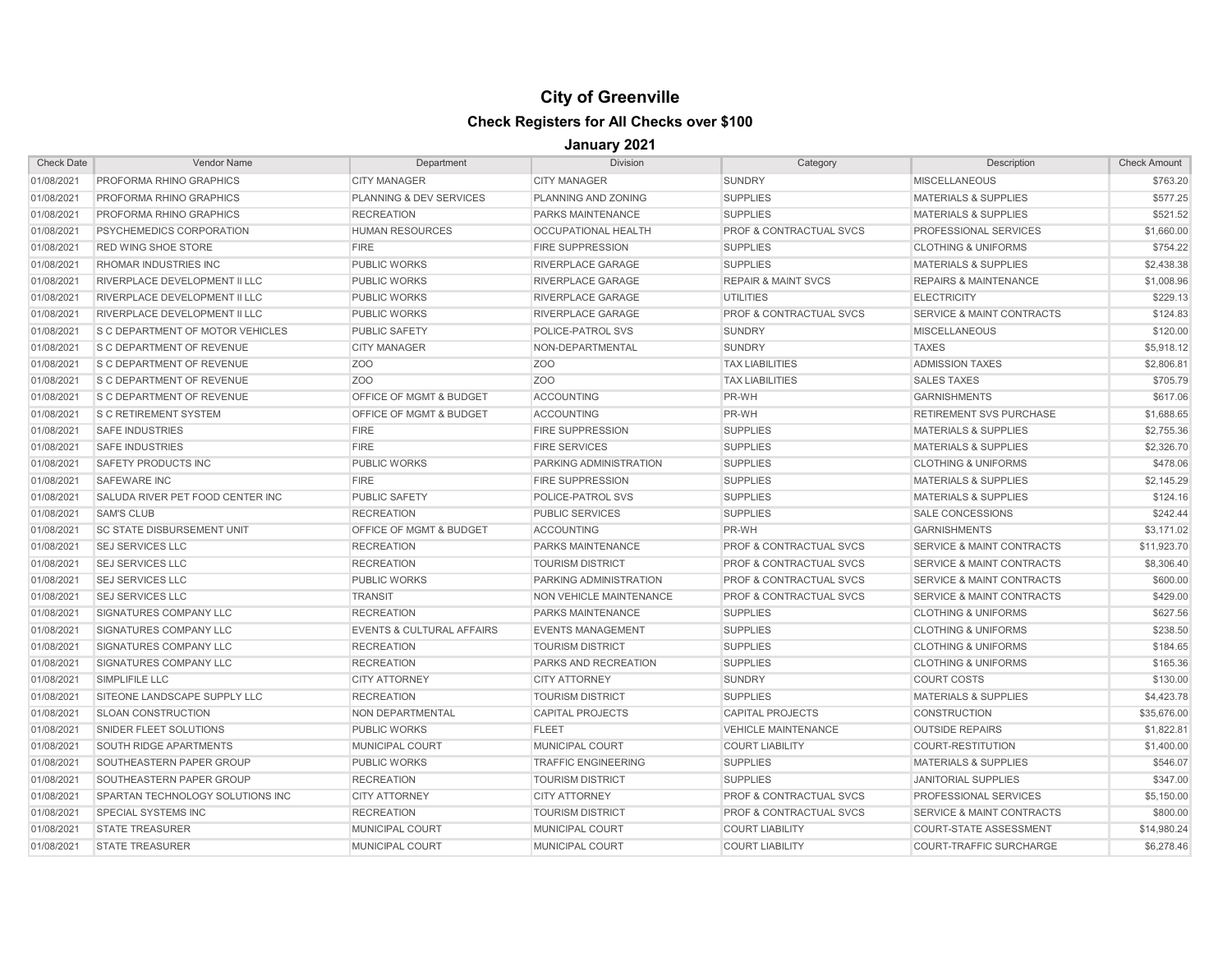| <b>Check Date</b> | <b>Vendor Name</b>                      | Department                    | <b>Division</b>                      | Category                           | Description                          | <b>Check Amount</b> |
|-------------------|-----------------------------------------|-------------------------------|--------------------------------------|------------------------------------|--------------------------------------|---------------------|
| 01/08/2021        | <b>STATE TREASURER</b>                  | <b>MUNICIPAL COURT</b>        | <b>MUNICIPAL COURT</b>               | <b>COURT LIABILITY</b>             | <b>COURT-DRUG SURCHARGE</b>          | \$1,348.47          |
| 01/08/2021        | <b>STATE TREASURER</b>                  | <b>MUNICIPAL COURT</b>        | MUNICIPAL COURT                      | <b>COURT LIABILITY</b>             | <b>COURT-DUI SPINAL CORD SUR</b>     | \$450.54            |
| 01/08/2021        | <b>STATE TREASURER</b>                  | MUNICIPAL COURT               | MUNICIPAL COURT                      | <b>COURT LIABILITY</b>             | <b>DUS HWY PATROL</b>                | \$318.38            |
| 01/08/2021        | <b>STATE TREASURER</b>                  | MUNICIPAL COURT               | MUNICIPAL COURT                      | <b>COURT LIABILITY</b>             | <b>COURT-DUI HWY PATRL SURCH</b>     | \$250.54            |
| 01/08/2021        | <b>STATE TREASURER</b>                  | MUNICIPAL COURT               | MUNICIPAL COURT                      | <b>COURT LIABILITY</b>             | DUI/DUAC BRTHLZR TST SLED            | \$112.65            |
| 01/08/2021        | <b>SUPERION LLC</b>                     | <b>INFORMATION TECHNOLOGY</b> | IT.                                  | <b>PROF &amp; CONTRACTUAL SVCS</b> | <b>SERVICE &amp; MAINT CONTRACTS</b> | \$15,733.13         |
| 01/08/2021        | <b>TALENT MANAGEMENT SOLUTIONS</b>      | <b>PUBLIC WORKS</b>           | RESIDENTIAL COLL BUREAU              | <b>PROF &amp; CONTRACTUAL SVCS</b> | <b>TEMP PERSONNEL SVCS</b>           | \$10,506.45         |
| 01/08/2021        | <b>TALENT MANAGEMENT SOLUTIONS</b>      | <b>RECREATION</b>             | <b>PARKS MAINTENANCE</b>             | <b>PROF &amp; CONTRACTUAL SVCS</b> | <b>TEMP PERSONNEL SVCS</b>           | \$2,033.56          |
| 01/08/2021        | <b>TALENT MANAGEMENT SOLUTIONS</b>      | <b>PUBLIC WORKS</b>           | <b>BEAUTIFICATION BUREAU</b>         | PROF & CONTRACTUAL SVCS            | TEMP PERSONNEL SVCS                  | \$1,549.86          |
| 01/08/2021        | <b>TALENT MANAGEMENT SOLUTIONS</b>      | <b>PUBLIC WORKS</b>           | STORMWATER MANAGEMENT                | <b>PROF &amp; CONTRACTUAL SVCS</b> | TEMP PERSONNEL SVCS                  | \$715.32            |
| 01/08/2021        | <b>TALENT MANAGEMENT SOLUTIONS</b>      | <b>RECREATION</b>             | <b>COMMUNITY CENTERS</b>             | <b>PROF &amp; CONTRACTUAL SVCS</b> | TEMP PERSONNEL SVCS                  | \$586.08            |
| 01/08/2021        | TERRACON CONSULTANTS INC                | <b>NON DEPARTMENTAL</b>       | <b>CAPITAL PROJECTS</b>              | <b>CAPITAL PROJECTS</b>            | R/O/W & SITE ACQUISITION             | \$2,500.00          |
| 01/08/2021        | THE BUS CENTER ATLANTA LLC              | <b>TRANSIT</b>                | <b>TROLLEY</b>                       | <b>VEHICLE MAINTENANCE</b>         | <b>PARTS</b>                         | \$228.00            |
| 01/08/2021        | <b>THOMSON REUTERS - WEST</b>           | <b>CITY ATTORNEY</b>          | <b>CITY ATTORNEY</b>                 | <b>SUNDRY</b>                      | DUES, SUBSCRIPTN, PUBLICATN          | \$2,697.39          |
| 01/08/2021        | <b>THOMSON REUTERS - WEST</b>           | <b>PUBLIC SAFETY</b>          | <b>POLICE-PATROL SVS</b>             | <b>PROF &amp; CONTRACTUAL SVCS</b> | <b>PROFESSIONAL SERVICES</b>         | \$426.28            |
| 01/08/2021        | <b>TIM COGGINS</b>                      | PLANNING & DEV SERVICES       | <b>BUILDING &amp; PROPERTY MAINT</b> | <b>TRAVEL &amp; TRAINING</b>       | <b>LOCAL TRANSPORTATION</b>          | \$325.45            |
| 01/08/2021        | TIME WARNER CABLE LLC                   | <b>INFORMATION TECHNOLOGY</b> | IT.                                  | <b>COMMUNICATIONS</b>              | TELECOMMUNICATIONS/WIRELE            | \$434.42            |
| 01/08/2021        | TMS SOUTH INC                           | <b>PUBLIC WORKS</b>           | <b>BUILDING SERVICE DIVISION</b>     | <b>REPAIR &amp; MAINT SVCS</b>     | <b>REPAIRS &amp; MAINTENANCE</b>     | \$1,156.33          |
| 01/08/2021        | TMS SOUTH INC                           | <b>RECREATION</b>             | <b>ADMINISTRATION</b>                | <b>REPAIR &amp; MAINT SVCS</b>     | <b>REPAIRS &amp; MAINTENANCE</b>     | \$176.62            |
| 01/08/2021        | <b>TRUCKPRO LLC</b>                     | <b>FIRE</b>                   | <b>FIRE SUPPRESSION</b>              | <b>VEHICLE MAINTENANCE</b>         | <b>PARTS</b>                         | \$2,851.55          |
| 01/08/2021        | <b>ULINE INC</b>                        | <b>RECREATION</b>             | <b>PARKS MAINTENANCE</b>             | <b>SUPPLIES</b>                    | <b>MATERIALS &amp; SUPPLIES</b>      | \$1,153.18          |
| 01/08/2021        | <b>UNIFIRST</b>                         | <b>TRANSIT</b>                | <b>VEHICLE MAINTENANCE</b>           | <b>SUPPLIES</b>                    | <b>CLOTHING &amp; UNIFORMS</b>       | \$133.26            |
| 01/08/2021        | UNITED CHEMICAL & SUPPLY CO INC         | <b>FIRE</b>                   | <b>FIRE SUPPRESSION</b>              | <b>SUPPLIES</b>                    | <b>JANITORIAL SUPPLIES</b>           | \$525.10            |
| 01/08/2021        | UNITED CHEMICAL & SUPPLY CO INC         | <b>RECREATION</b>             | <b>TOURISM DISTRICT</b>              | <b>SUPPLIES</b>                    | <b>MATERIALS &amp; SUPPLIES</b>      | \$492.26            |
| 01/08/2021        | UNITED WAY OF GREENVILLE COUNTY         | OFFICE OF MGMT & BUDGET       | <b>ACCOUNTING</b>                    | PR-WH                              | UNITED WAY                           | \$500.93            |
| 01/08/2021        | UNIVERSITY OF GEORGIA - VET MED         | <b>RECREATION</b>             | <b>ADMINISTRATION</b>                | <b>PROF &amp; CONTRACTUAL SVCS</b> | PROFESSIONAL SERVICES                | \$350.00            |
| 01/08/2021        | UPPER SAVANNAH CARE SERVICES            | C.D. DIVISION                 | <b>HOPWA</b>                         | <b>CD PROJECTS</b>                 | SUPPORTIVE SVC-UPPER SAVA            | \$2,873.52          |
| 01/08/2021        | UPPER SAVANNAH CARE SERVICES            | C.D. DIVISION                 | <b>HOPWA</b>                         | <b>CD PROJECTS</b>                 | S-T RENT, MORT, UTIL UP SAV          | \$1,655.00          |
| 01/08/2021        | UPPER SAVANNAH CARE SERVICES            | C.D. DIVISION                 | <b>HOPWA</b>                         | <b>CD PROJECTS</b>                 | ADMIN - UPPER SAVANN CARE            | \$561.38            |
| 01/08/2021        | <b>UPSTREAM IDENTITY LLC</b>            | PLANNING & DEV SERVICES       | <b>BUILDING &amp; PROPERTY MAINT</b> | <b>SUPPLIES</b>                    | <b>CLOTHING &amp; UNIFORMS</b>       | \$384.78            |
| 01/08/2021        | <b>VERIZON WIRELESS</b>                 | <b>TRANSIT</b>                | <b>FIXED ROUTE</b>                   | <b>COMMUNICATIONS</b>              | <b>CABLE TELEVISION/INTERNET</b>     | \$1,179.19          |
| 01/08/2021        | <b>VERIZON WIRELESS</b>                 | <b>PUBLIC SAFETY</b>          | <b>POLICE-PATROL SVS</b>             | <b>SUNDRY</b>                      | <b>MISCELLANEOUS</b>                 | \$190.13            |
| 01/08/2021        | W W WILLIAMS                            | <b>FIRE</b>                   | <b>FIRE SUPPRESSION</b>              | <b>VEHICLE MAINTENANCE</b>         | <b>PARTS</b>                         | \$218.21            |
| 01/08/2021        | <b>WAGE GARNISHMENT PROCESSING UNIT</b> | OFFICE OF MGMT & BUDGET       | <b>ACCOUNTING</b>                    | PR-WH                              | <b>GARNISHMENTS</b>                  | \$132.48            |
| 01/08/2021        | WALMART COMMUNITY/RFCSLLC               | <b>RECREATION</b>             | <b>COMMUNITY CENTERS</b>             | <b>SUPPLIES</b>                    | SUPPLIES COMMUNITY CENTER            | \$182.79            |
| 01/08/2021        | <b>WELLS FARGO &amp; CO</b>             | <b>RECREATION</b>             | <b>TOURISM DISTRICT</b>              | <b>PROF &amp; CONTRACTUAL SVCS</b> | <b>SERVICE &amp; MAINT CONTRACTS</b> | \$100.00            |
| 01/08/2021        | <b>WILLIAM BOWEN</b>                    | PLANNING & DEV SERVICES       | <b>BUILDING &amp; PROPERTY MAINT</b> | <b>TRAVEL &amp; TRAINING</b>       | <b>LOCAL TRANSPORTATION</b>          | \$292.68            |
| 01/15/2021        | <b>13TH CIRCUIT ASSET FORFEITURES</b>   | <b>LAW ENFORCEMENT</b>        | <b>LAW ENFORCEMENT</b>               | COURT LIAB-CLAIMS/JUDGMNT          | LEC-CONFISCATED MONIES               | \$158.70            |
| 01/15/2021        | 1ST TIMOTHY 4:4 LLC                     | <b>PUBLIC WORKS</b>           | PARKING ADMINISTRATION               | PROF & CONTRACTUAL SVCS            | <b>RENTAL EXPENSE</b>                | \$480.00            |
| 01/15/2021        | ABSOLUTE ACCESS ID LLC                  | <b>PUBLIC SAFETY</b>          | POLICE-PATROL SVS                    | <b>SUPPLIES</b>                    | <b>MATERIALS &amp; SUPPLIES</b>      | \$2,492.80          |
| 01/15/2021        | AED BRANDS LLC                          | <b>PUBLIC SAFETY</b>          | <b>POLICE-PATROL SVS</b>             | <b>SUPPLIES</b>                    | <b>MATERIALS &amp; SUPPLIES</b>      | \$128.68            |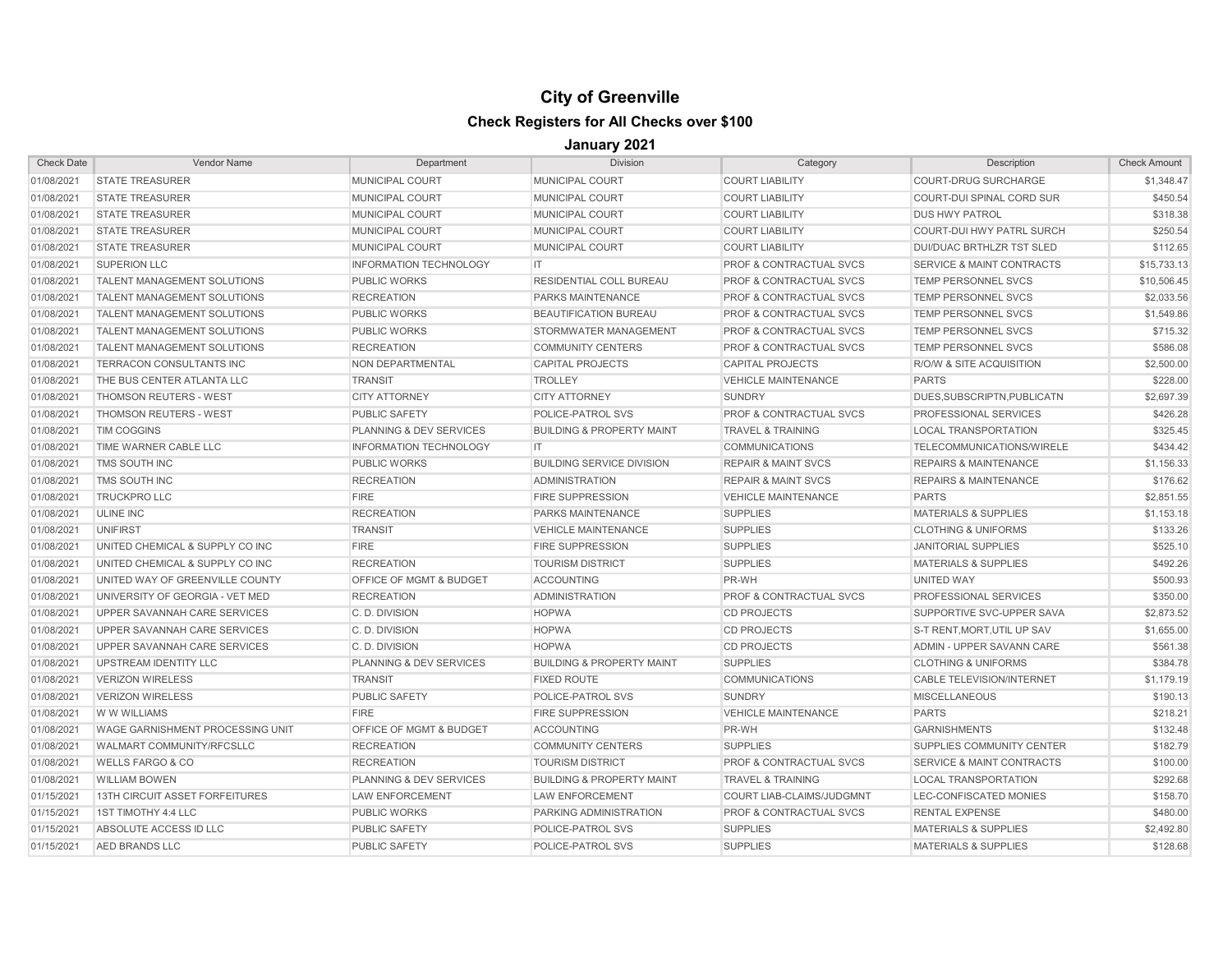| <b>Check Date</b> | Vendor Name                         | Department                           | <b>Division</b>                      | Category                           | Description                          | <b>Check Amount</b> |
|-------------------|-------------------------------------|--------------------------------------|--------------------------------------|------------------------------------|--------------------------------------|---------------------|
| 01/15/2021        | <b>AMERICAN LOCK &amp; KEY</b>      | <b>PUBLIC WORKS</b>                  | <b>TRAFFIC ENGINEERING</b>           | <b>SUPPLIES</b>                    | M&S-SIGNALS                          | \$278.32            |
| 01/15/2021        | <b>AMTECK LLC</b>                   | <b>PUBLIC WORKS</b>                  | <b>ONE GARAGE</b>                    | <b>PROF &amp; CONTRACTUAL SVCS</b> | <b>SERVICE &amp; MAINT CONTRACTS</b> | \$135.15            |
| 01/15/2021        | ASCAP AMERICAN SOCIETY OF COMPOSERS | <b>EVENTS &amp; CULTURAL AFFAIRS</b> | <b>SPECIAL EVENTS</b>                | PROF & CONTRACTUAL SVCS            | PROFESSIONAL SERVICES                | \$734.00            |
| 01/15/2021        | AT&T                                | <b>INFORMATION TECHNOLOGY</b>        | IT                                   | <b>COMMUNICATIONS</b>              | TELECOMMUNICATIONS/WIRELE            | \$10,724.61         |
| 01/15/2021        | <b>AZTECA SYSTEMS INC</b>           | <b>INFORMATION TECHNOLOGY</b>        | IT.                                  | <b>PROF &amp; CONTRACTUAL SVCS</b> | <b>SERVICE &amp; MAINT CONTRACTS</b> | \$60,000.00         |
| 01/15/2021        | <b>B C CANNON CO INC</b>            | <b>PUBLIC WORKS</b>                  | <b>STORM DRAINS BUREAU</b>           | <b>PROF &amp; CONTRACTUAL SVCS</b> | <b>EQUIPMENT RENTAL</b>              | \$2,226.00          |
| 01/15/2021        | <b>BATTERY SPECIALISTS INC</b>      | <b>TRANSIT</b>                       | <b>TROLLEY</b>                       | <b>VEHICLE MAINTENANCE</b>         | <b>PARTS</b>                         | \$198.67            |
| 01/15/2021        | <b>BONJOUR CREPE</b>                | <b>CITY MANAGER</b>                  | <b>DONATIONS</b>                     | CONTRIBUTIONS/DONATIONS            | <b>HOLIDAY DECORATIONS</b>           | \$1,000.00          |
| 01/15/2021        | <b>BOUND TREE MEDICAL LLC</b>       | <b>FIRE</b>                          | <b>FIRE SERVICES</b>                 | <b>SUPPLIES</b>                    | <b>MATERIALS &amp; SUPPLIES</b>      | \$759.00            |
| 01/15/2021        | <b>BRAVO1 PROTECTION</b>            | <b>PUBLIC WORKS</b>                  | PARKING ADMINISTRATION               | PROF & CONTRACTUAL SVCS            | <b>SERVICE &amp; MAINT CONTRACTS</b> | \$3,325.72          |
| 01/15/2021        | <b>BUNNELL-LAMMONS ENGINEERING</b>  | NON DEPARTMENTAL                     | <b>CAPITAL PROJECTS</b>              | <b>CAPITAL PROJECTS</b>            | PLANNING/DESIGN                      | \$2,007.50          |
| 01/15/2021        | CAROLINA LAWN & TRACTOR INC         | <b>PUBLIC WORKS</b>                  | TREE MAINTENANCE BUREAU              | <b>SUPPLIES</b>                    | <b>MATERIALS &amp; SUPPLIES</b>      | \$961.73            |
| 01/15/2021        | CAROLINA TIME & PARKING GROUP       | <b>PUBLIC WORKS</b>                  | POINSETT GARAGE                      | <b>REPAIR &amp; MAINT SVCS</b>     | <b>REPAIRS &amp; MAINTENANCE</b>     | \$315.00            |
| 01/15/2021        | CAROLINA TIME & PARKING GROUP       | <b>PUBLIC WORKS</b>                  | <b>COMMONS GARAGE</b>                | <b>REPAIR &amp; MAINT SVCS</b>     | <b>REPAIRS &amp; MAINTENANCE</b>     | \$180.00            |
| 01/15/2021        | <b>CAROLINA TRAFFIC DEVICES</b>     | <b>PUBLIC WORKS</b>                  | <b>TRAFFIC ENGINEERING</b>           | <b>PROF &amp; CONTRACTUAL SVCS</b> | <b>EQUIPMENT RENTAL</b>              | \$10,706.00         |
| 01/15/2021        | CDW/G                               | <b>OFFICE OF MGMT &amp; BUDGET</b>   | <b>REVENUE</b>                       | <b>SUPPLIES</b>                    | OFFICE SUPPLIES&MATERIALS            | \$354.41            |
| 01/15/2021        | CDW/G                               | <b>PUBLIC WORKS</b>                  | <b>STREETS BUREAU</b>                | <b>SUPPLIES</b>                    | <b>MATERIALS &amp; SUPPLIES</b>      | \$111.79            |
| 01/15/2021        | <b>CHARTER COMMUNICATIONS</b>       | <b>INFORMATION TECHNOLOGY</b>        | IT                                   | <b>COMMUNICATIONS</b>              | <b>CABLE TELEVISION/INTERNET</b>     | \$15,373.38         |
| 01/15/202         | <b>CHARTER COMMUNICATIONS</b>       | <b>PUBLIC WORKS</b>                  | PARKING ADMINISTRATION               | <b>COMMUNICATIONS</b>              | <b>CABLE TELEVISION/INTERNET</b>     | \$2,047.54          |
| 01/15/2021        | <b>CHARTER COMMUNICATIONS</b>       | NON DEPARTMENTAL                     | <b>CAPITAL PROJECTS</b>              | <b>CAPITAL PROJECTS</b>            | PROJECT MANAGEMENT                   | \$1,746.06          |
| 01/15/2021        | CHARTER COMMUNICATIONS              | <b>PUBLIC WORKS</b>                  | <b>STORM DRAINS BUREAU</b>           | <b>COMMUNICATIONS</b>              | <b>CABLE TELEVISION/INTERNET</b>     | \$463.06            |
| 01/15/2021        | CHARTER COMMUNICATIONS              | <b>PUBLIC WORKS</b>                  | <b>SEWERS BUREAU</b>                 | <b>COMMUNICATIONS</b>              | <b>CABLE TELEVISION/INTERNET</b>     | \$121.69            |
| 01/15/2021        | <b>CHRISTOPHER SALTERS</b>          | PLANNING & DEV SERVICES              | <b>BUILDING &amp; PROPERTY MAINT</b> | <b>TRAVEL &amp; TRAINING</b>       | <b>LOCAL TRANSPORTATION</b>          | \$269.68            |
| 01/15/2021        | CHRISTOPHER TRUCKS INC              | <b>TRANSIT</b>                       | <b>TROLLEY</b>                       | <b>VEHICLE MAINTENANCE</b>         | <b>PARTS</b>                         | \$827.24            |
| 01/15/2021        | <b>CINTAS</b>                       | <b>PUBLIC WORKS</b>                  | <b>PUBLIC WORKS</b>                  | <b>SUPPLIES</b>                    | <b>MATERIALS &amp; SUPPLIES</b>      | \$1,010.07          |
| 01/15/2021        | <b>CINTAS</b>                       | <b>RECREATION</b>                    | PARKS AND RECREATION                 | <b>SUPPLIES</b>                    | <b>CLOTHING &amp; UNIFORMS</b>       | \$158.97            |
| 01/15/2021        | CINTAS FIRE PROTECTION 636525       | <b>PUBLIC WORKS</b>                  | <b>BUILDING SERVICE DIVISION</b>     | <b>PROF &amp; CONTRACTUAL SVCS</b> | <b>SERVICE &amp; MAINT CONTRACTS</b> | \$149.41            |
| 01/15/2021        | CITY WELDING SERVICE                | <b>TRANSIT</b>                       | NON VEHICLE MAINTENANCE              | <b>REPAIR &amp; MAINT SVCS</b>     | <b>REPAIRS &amp; MAINTENANCE</b>     | \$360.00            |
| 01/15/2021        | <b>CITY WELDING SERVICE</b>         | <b>PUBLIC WORKS</b>                  | <b>BEAUTIFICATION BUREAU</b>         | <b>SUPPLIES</b>                    | <b>MATERIALS &amp; SUPPLIES</b>      | \$282.25            |
| 01/15/2021        | <b>CONCRETE SUPPLY COMPANY LLC</b>  | <b>PUBLIC WORKS</b>                  | <b>STREETS BUREAU</b>                | <b>SUPPLIES</b>                    | <b>MATERIALS &amp; SUPPLIES</b>      | \$1,304.09          |
| 01/15/2021        | CONCRETE SUPPLY COMPANY LLC         | <b>PUBLIC WORKS</b>                  | <b>CBD TIF CREW</b>                  | <b>SUPPLIES</b>                    | <b>MATERIALS &amp; SUPPLIES</b>      | \$527.86            |
| 01/15/2021        | CONSOLIDATED PIPE & SUPPLY CO INC   | <b>PUBLIC WORKS</b>                  | <b>BUILDING SERVICE DIVISION</b>     | <b>REPAIR &amp; MAINT SVCS</b>     | <b>REPAIRS &amp; MAINTENANCE</b>     | \$342.56            |
| 01/15/2021        | <b>COVETRUS NORTH AMERICA</b>       | <b>RECREATION</b>                    | <b>ADMINISTRATION</b>                | <b>SUPPLIES</b>                    | M&S-VETERINARY                       | \$289.01            |
| 01/15/2021        | <b>COVETRUS NORTH AMERICA</b>       | <b>RECREATION</b>                    | <b>ADMINISTRATION</b>                | <b>SUPPLIES</b>                    | M&S-MEDICINE                         | \$248.04            |
| 01/15/2021        | CREATIONWORKS LANDSCAPING LLC       | <b>PUBLIC WORKS</b>                  | RIGHTS-OF-WAY                        | <b>PROF &amp; CONTRACTUAL SVCS</b> | <b>SERVICE &amp; MAINT CONTRACTS</b> | \$2,445.00          |
| 01/15/2021        | <b>DELL MARKETING LP</b>            | <b>ECONOMIC DEVELOPMENT</b>          | <b>ECONOMIC DEVELOPMENT</b>          | <b>SUPPLIES</b>                    | <b>MATERIALS &amp; SUPPLIES</b>      | \$1,051.65          |
| 01/15/2021        | <b>DESIGNLAB INC</b>                | <b>PUBLIC SAFETY</b>                 | POLICE-PATROL SVS                    | <b>SUPPLIES</b>                    | <b>CLOTHING &amp; UNIFORMS</b>       | \$775.54            |
| 01/15/2021        | <b>DESIGNLAB INC</b>                | <b>PUBLIC WORKS</b>                  | <b>ENFORCEMENT</b>                   | <b>SUPPLIES</b>                    | <b>CLOTHING &amp; UNIFORMS</b>       | \$227.64            |
| 01/15/2021        | <b>DUKE ENERGY</b>                  | <b>RECREATION</b>                    | <b>PARKS MAINTENANCE</b>             | <b>UTILITIES</b>                   | <b>ELECTRICITY</b>                   | \$16,943.03         |
| 01/15/2021        | <b>DUKE ENERGY</b>                  | <b>RECREATION</b>                    | <b>ADMINISTRATION</b>                | <b>UTILITIES</b>                   | <b>ELECTRICITY</b>                   | \$5,678.03          |
| 01/15/2021        | <b>DUKE ENERGY</b>                  | <b>TRANSIT</b>                       | NON VEHICLE MAINTENANCE              | <b>UTILITIES</b>                   | <b>ELECTRICITY</b>                   | \$3,484.40          |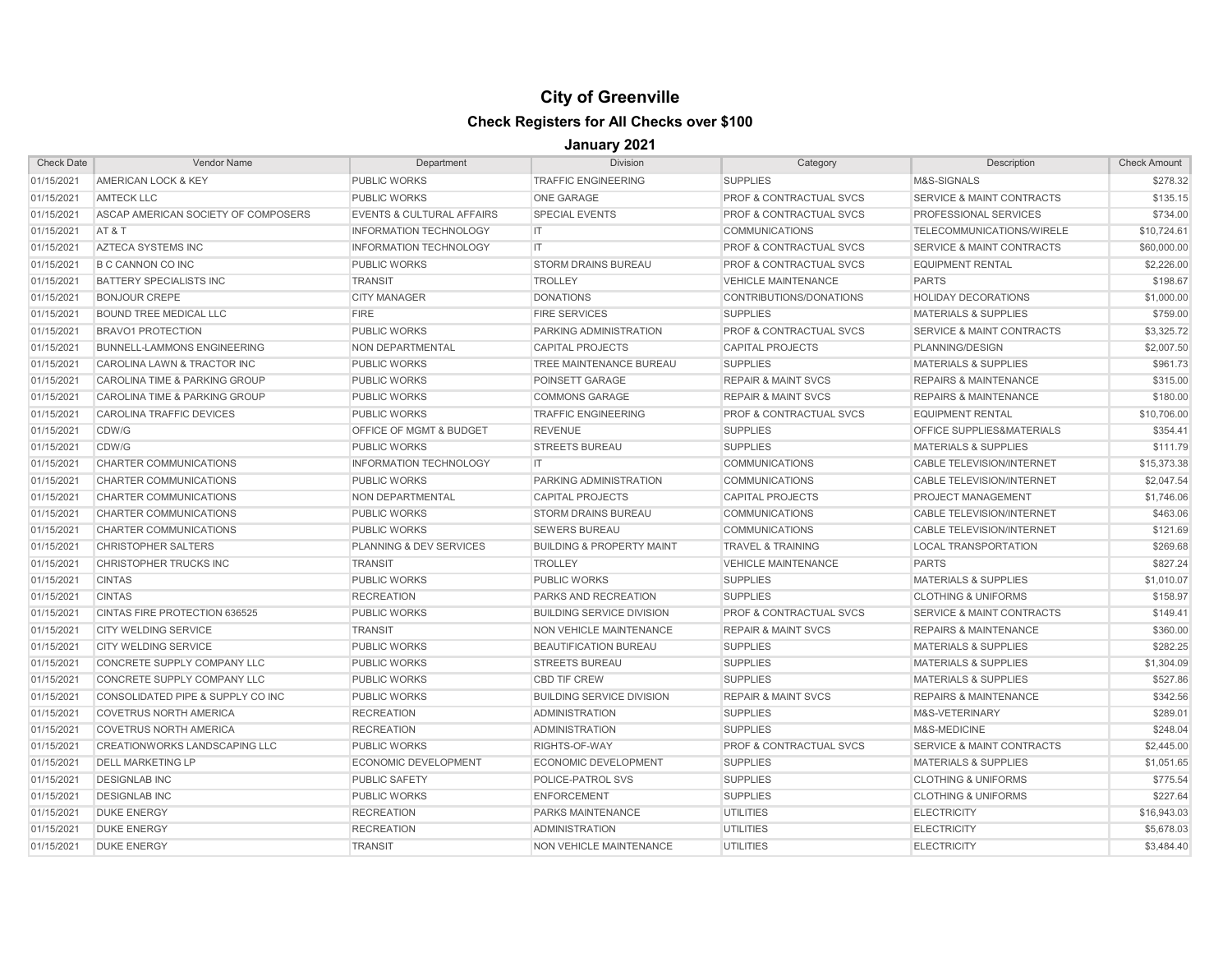| <b>Check Date</b> | Vendor Name                                | Department                         | <b>Division</b>                      | Category                           | Description                      | <b>Check Amount</b> |
|-------------------|--------------------------------------------|------------------------------------|--------------------------------------|------------------------------------|----------------------------------|---------------------|
| 01/15/2021        | <b>DUKE ENERGY</b>                         | <b>PUBLIC WORKS</b>                | RICHARDSON STREET GARAGE             | <b>UTILITIES</b>                   | <b>ELECTRICITY</b>               | \$3,084.49          |
| 01/15/2021        | <b>DUKE ENERGY</b>                         | <b>PUBLIC WORKS</b>                | <b>CHURCH STREET GARAGE</b>          | <b>UTILITIES</b>                   | <b>ELECTRICITY</b>               | \$2,517.69          |
| 01/15/2021        | <b>DUKE ENERGY</b>                         | <b>PUBLIC WORKS</b>                | S. SPRING STREET GARAGE              | <b>UTILITIES</b>                   | <b>ELECTRICITY</b>               | \$2,435.41          |
| 01/15/2021        | <b>DUKE ENERGY</b>                         | <b>PUBLIC WORKS</b>                | POINSETT GARAGE                      | UTILITIES                          | <b>ELECTRICITY</b>               | \$2,001.45          |
| 01/15/2021        | <b>DUKE ENERGY</b>                         | <b>RECREATION</b>                  | <b>COMMUNITY CENTERS</b>             | <b>UTILITIES</b>                   | <b>ELECTRICITY</b>               | \$1,997.11          |
| 01/15/2021        | <b>DUKE ENERGY</b>                         | <b>PUBLIC WORKS</b>                | <b>ONE GARAGE</b>                    | <b>UTILITIES</b>                   | <b>ELECTRICITY</b>               | \$1,773.04          |
| 01/15/2021        | <b>DUKE ENERGY</b>                         | <b>PUBLIC WORKS</b>                | <b>LIBERTY SQUARE GARAGE</b>         | <b>UTILITIES</b>                   | <b>ELECTRICITY</b>               | \$1,768.06          |
| 01/15/2021        | <b>DUKE ENERGY</b>                         | <b>TRANSIT</b>                     | <b>FIXED ROUTE</b>                   | <b>UTILITIES</b>                   | <b>ELECTRICITY</b>               | \$1,714.59          |
| 01/15/2021        | <b>DUKE ENERGY</b>                         | <b>TRANSIT</b>                     | MAULDIN SIMPSONVILLE                 | <b>UTILITIES</b>                   | <b>ELECTRICITY</b>               | \$1,714.58          |
| 01/15/2021        | <b>DUKE ENERGY</b>                         | <b>PUBLIC WORKS</b>                | <b>RIVER STREET GARAGE</b>           | <b>UTILITIES</b>                   | <b>ELECTRICITY</b>               | \$1,513.51          |
| 01/15/2021        | <b>DUKE ENERGY</b>                         | <b>PUBLIC WORKS</b>                | <b>COMMONS GARAGE</b>                | <b>UTILITIES</b>                   | <b>ELECTRICITY</b>               | \$1,503.53          |
| 01/15/2021        | <b>DUKE ENERGY</b>                         | <b>PUBLIC SAFETY</b>               | POLICE-PATROL SVS                    | <b>UTILITIES</b>                   | <b>ELECTRICITY</b>               | \$1,363.45          |
| 01/15/2021        | <b>DUKE ENERGY</b>                         | <b>MUNICIPAL COURT</b>             | <b>MUNICIPAL COURT</b>               | <b>UTILITIES</b>                   | <b>ELECTRICITY</b>               | \$1,363.44          |
| 01/15/2021        | <b>DUKE ENERGY</b>                         | <b>PUBLIC WORKS</b>                | <b>TRAFFIC ENGINEERING</b>           | <b>UTILITIES</b>                   | <b>ELECTRICITY</b>               | \$1,179.12          |
| 01/15/2021        | <b>DUKE ENERGY</b>                         | <b>PUBLIC WORKS</b>                | <b>BROAD STREET GARAGE</b>           | <b>UTILITIES</b>                   | <b>ELECTRICITY</b>               | \$629.85            |
| 01/15/2021        | <b>DUKE ENERGY</b>                         | <b>PUBLIC WORKS</b>                | PARKING ADMINISTRATION               | <b>UTILITIES</b>                   | <b>ELECTRICITY</b>               | \$505.06            |
| 01/15/2021        | <b>DUKE ENERGY</b>                         | <b>FIRE</b>                        | <b>FIRE SERVICES</b>                 | <b>UTILITIES</b>                   | <b>ELECTRICITY</b>               | \$455.62            |
| 01/15/2021        | <b>DUKE ENERGY</b>                         | <b>PUBLIC WORKS</b>                | N LAURENS ST GARAGE                  | <b>UTILITIES</b>                   | <b>ELECTRICITY</b>               | \$414.26            |
| 01/15/2021        | <b>DUKE ENERGY</b>                         | <b>PUBLIC WORKS</b>                | <b>BUILDING SERVICE DIVISION</b>     | <b>UTILITIES</b>                   | <b>ELECTRICITY</b>               | \$402.48            |
| 01/15/2021        | <b>DUKE ENERGY</b>                         | C.D. DIVISION                      | <b>CDBG PROJECTS</b>                 | <b>CD PROJECTS</b>                 | PUBLIC SERVICES (GENERAL)        | \$114.80            |
| 01/15/2021        | <b>ECHOLS OIL COMPANY INC</b>              | <b>PUBLIC WORKS</b>                | <b>FLEET</b>                         | <b>VEHICLE MAINTENANCE</b>         | <b>FUEL</b>                      | \$18,036.02         |
| 01/15/2021        | <b>ENGLAND TRAINING DIVISION LLC</b>       | <b>PLANNING &amp; DEV SERVICES</b> | <b>BUILDING &amp; PROPERTY MAINT</b> | <b>TRAVEL &amp; TRAINING</b>       | <b>TRAVEL &amp; TRAINING</b>     | \$296.00            |
| 01/15/2021        | <b>FAIRWAY FORD INC</b>                    | <b>PUBLIC WORKS</b>                | <b>FLEET</b>                         | <b>VEHICLE MAINTENANCE</b>         | <b>OUTSIDE REPAIRS</b>           | \$2,050.23          |
| 01/15/2021        | <b>FAST FORWARD ENTERPRISES</b>            | <b>CITY MANAGER</b>                | <b>DONATIONS</b>                     | CONTRIBUTIONS/DONATIONS            | <b>HOLIDAY DECORATIONS</b>       | \$1,000.00          |
| 01/15/2021        | <b>FEDERAL EXPRESS CORP</b>                | <b>PUBLIC SAFETY</b>               | POLICE-PATROL SVS                    | <b>SUNDRY</b>                      | <b>MISCELLANEOUS</b>             | \$185.46            |
| 01/15/2021        | <b>FEDEX OFFICE</b>                        | <b>HUMAN RESOURCES</b>             | <b>HUMAN RESOURCES</b>               | <b>PRINTING</b>                    | PRINTING & BINDING               | \$471.05            |
| 01/15/2021        | <b>FGP INTERNATIONAL</b>                   | <b>OFFICE OF MGMT &amp; BUDGET</b> | <b>REVENUE</b>                       | <b>PROF &amp; CONTRACTUAL SVCS</b> | <b>TEMP PERSONNEL SVCS</b>       | \$686.89            |
| 01/15/2021        | FOOTHILLS SMALL ENGINE REPAIRS LLC         | <b>PUBLIC WORKS</b>                | <b>FLEET</b>                         | <b>VEHICLE MAINTENANCE</b>         | <b>OUTSIDE REPAIRS</b>           | \$254.89            |
| 01/15/2021        | <b>FREELAND &amp; ASSOCIATES</b>           | NON DEPARTMENTAL                   | <b>CAPITAL PROJECTS</b>              | <b>CAPITAL PROJECTS</b>            | PLANNING/DESIGN                  | \$2,050.00          |
| 01/15/2021        | FRIENDS OF THE REEDY RIVER, INC.           | <b>PUBLIC WORKS</b>                | STORMWATER MANAGEMENT                | <b>PROF &amp; CONTRACTUAL SVCS</b> | PROFESSIONAL SERVICES            | \$3,240.95          |
| 01/15/2021        | <b>GEORGE COLEMAN FORD INC</b>             | <b>TRANSIT</b>                     | <b>VEHICLE MAINTENANCE</b>           | <b>VEHICLE MAINTENANCE</b>         | <b>PARTS</b>                     | \$110.51            |
| 01/15/2021        | <b>GILLIG LLC</b>                          | <b>TRANSIT</b>                     | <b>VEHICLE MAINTENANCE</b>           | <b>VEHICLE MAINTENANCE</b>         | <b>PARTS</b>                     | \$3,131.26          |
| 01/15/2021        | <b>GMV SYNCROMATICS</b>                    | <b>TRANSIT</b>                     | <b>DEMAND RESPONSE</b>               | <b>COMMUNICATIONS</b>              | <b>CABLE TELEVISION/INTERNET</b> | \$140.49            |
| 01/15/2021        | <b>GOVERNMENT FINANCE OFFICERS ASSOCIA</b> | OFFICE OF MGMT & BUDGET            | <b>ADMINISTRATION</b>                | <b>SUNDRY</b>                      | <b>MISCELLANEOUS</b>             | \$250.00            |
| 01/15/2021        | <b>GRAINGER 803858620</b>                  | <b>TRANSIT</b>                     | <b>NON VEHICLE MAINTENANCE</b>       | <b>REPAIR &amp; MAINT SVCS</b>     | <b>REPAIRS &amp; MAINTENANCE</b> | \$109.98            |
| 01/15/2021        | GRAINGER 803858935                         | <b>PUBLIC WORKS</b>                | <b>STREETS BUREAU</b>                | <b>SUPPLIES</b>                    | <b>MATERIALS &amp; SUPPLIES</b>  | \$886.33            |
| 01/15/2021        | GRAINGER 803858935                         | <b>FIRE</b>                        | <b>FIRE SUPPRESSION</b>              | <b>SUPPLIES</b>                    | <b>MATERIALS &amp; SUPPLIES</b>  | \$417.99            |
| 01/15/2021        | GRAINGER 803858935                         | <b>PUBLIC WORKS</b>                | <b>BUILDING SERVICE DIVISION</b>     | <b>REPAIR &amp; MAINT SVCS</b>     | <b>REPAIRS &amp; MAINTENANCE</b> | \$326.89            |
| 01/15/2021        | GRAINGER 803858935                         | <b>PUBLIC WORKS</b>                | RESIDENTIAL COLL BUREAU              | <b>SUPPLIES</b>                    | <b>MATERIALS &amp; SUPPLIES</b>  | \$291.37            |
| 01/15/2021        | <b>GRAINGER 803858935</b>                  | <b>PUBLIC WORKS</b>                | <b>SEWERS BUREAU</b>                 | <b>SUPPLIES</b>                    | <b>MATERIALS &amp; SUPPLIES</b>  | \$192.53            |
| 01/15/2021        | GRAINGER 803858935                         | <b>PUBLIC WORKS</b>                | RIGHTS-OF-WAY                        | <b>SUPPLIES</b>                    | <b>MATERIALS &amp; SUPPLIES</b>  | \$120.62            |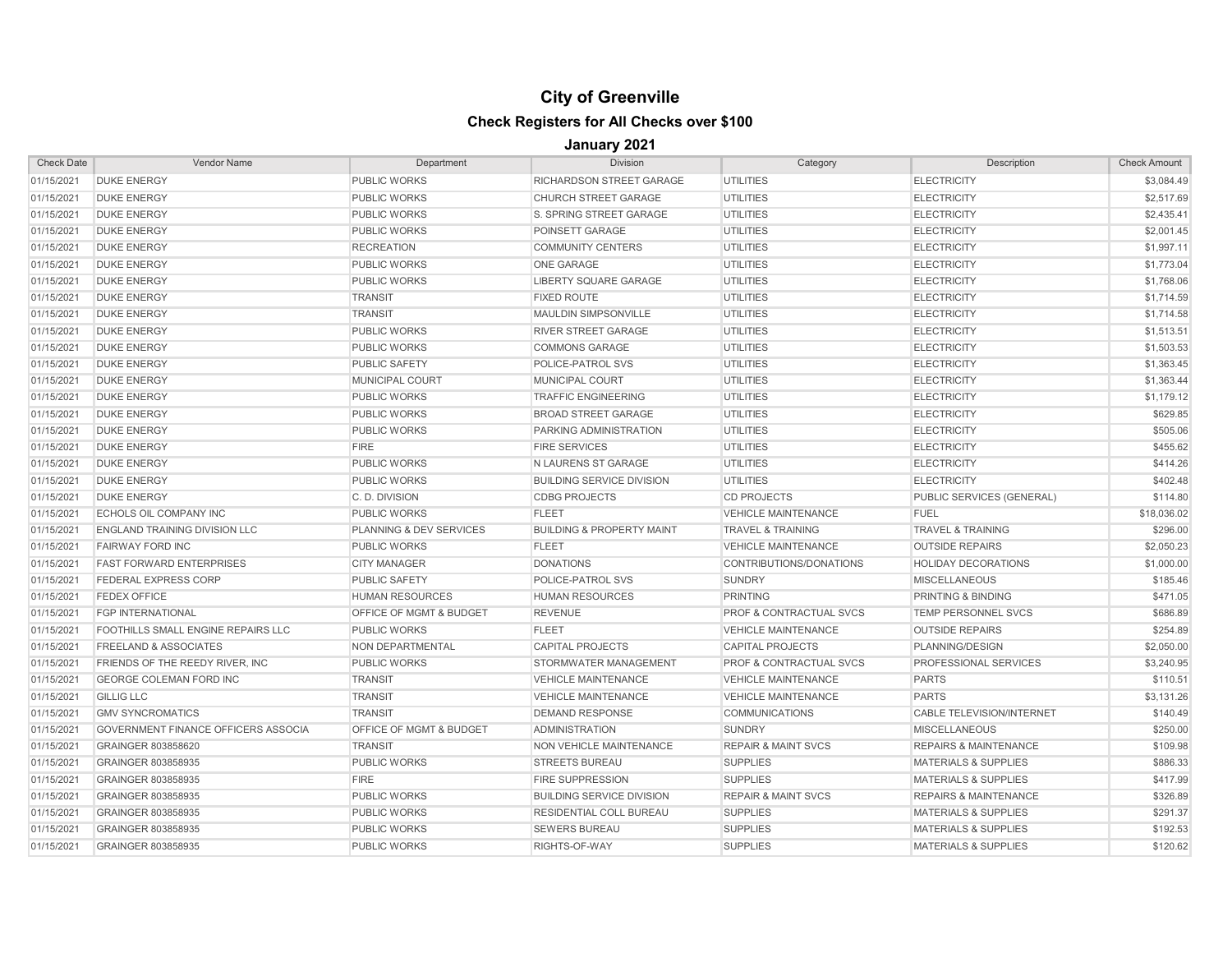| <b>Check Date</b> | <b>Vendor Name</b>                  | Department                           | <b>Division</b>                      | Category                           | Description                          | <b>Check Amount</b> |
|-------------------|-------------------------------------|--------------------------------------|--------------------------------------|------------------------------------|--------------------------------------|---------------------|
| 01/15/2021        | <b>GREENVILLE ARENA DISTRICT</b>    | <b>PUBLIC WORKS</b>                  | <b>PARKING LOTS</b>                  | <b>PROF &amp; CONTRACTUAL SVCS</b> | <b>REVENUE SHARING BSWA</b>          | \$12,759.75         |
| 01/15/2021        | <b>GREENVILLE COUNTY</b>            | <b>LAW ENFORCEMENT</b>               | <b>LAW ENFORCEMENT</b>               | COURT LIAB-CLAIMS/JUDGMNT          | LEC-CONFISCATED MONIES               | \$410.57            |
| 01/15/2021        | GREENVILLE OFFICE SUPPLY CO INC     | <b>PUBLIC WORKS</b>                  | PARKING ADMINISTRATION               | <b>SUPPLIES</b>                    | OFFICE SUPPLIES&MATERIALS            | \$435.71            |
| 01/15/2021        | GREENVILLE OFFICE SUPPLY CO INC     | <b>RECREATION</b>                    | <b>COMMUNITY CENTERS</b>             | <b>SUPPLIES</b>                    | OFFICE SUPPLIES&MATERIALS            | \$321.01            |
| 01/15/2021        | <b>GREENVILLE WATER</b>             | <b>PUBLIC WORKS</b>                  | <b>BUILDING SERVICE DIVISION</b>     | UTILITIES                          | <b>OTHER</b>                         | \$3,492.27          |
| 01/15/2021        | <b>GREENVILLE WATER</b>             | <b>RECREATION</b>                    | <b>TOURISM DISTRICT</b>              | <b>UTILITIES</b>                   | <b>OTHER</b>                         | \$582.04            |
| 01/15/2021        | <b>GREENVILLE WATER</b>             | <b>TRANSIT</b>                       | NON VEHICLE MAINTENANCE              | <b>UTILITIES</b>                   | WATER/WASTEWATER                     | \$354.96            |
| 01/15/2021        | <b>GREENVILLE ZOO FOUNDATION</b>    | Z <sub>O</sub> O                     | Z <sub>O</sub> O                     | <b>MEMBERSHIP</b>                  | FOZ MEMBERSHIP TRSF PMT              | \$7,855.00          |
| 01/15/2021        | <b>GREENVILLE ZOO PETTY CASH</b>    | <b>RECREATION</b>                    | <b>ADMINISTRATION</b>                | <b>SUPPLIES</b>                    | M&S-FOOD                             | \$161.48            |
| 01/15/2021        | <b>GREENWORKS RECYLING INC</b>      | <b>RECREATION</b>                    | <b>TOURISM DISTRICT</b>              | <b>SUPPLIES</b>                    | <b>MATERIALS &amp; SUPPLIES</b>      | \$3,710.00          |
| 01/15/2021        | <b>HAT TRICK FARM</b>               | <b>RECREATION</b>                    | <b>ADMINISTRATION</b>                | <b>SUPPLIES</b>                    | M&S-FOOD                             | \$321.00            |
| 01/15/2021        | HAYNSWORTH SINKLER BOYD PA          | <b>CITY ATTORNEY</b>                 | <b>CITY ATTORNEY</b>                 | <b>PROF &amp; CONTRACTUAL SVCS</b> | PROFESSIONAL SERVICES                | \$270.00            |
| 01/15/2021        | <b>HOGAN CONSTRUCTION GROUP LLC</b> | <b>NON DEPARTMENTAL</b>              | <b>CAPITAL PROJECTS</b>              | <b>CAPITAL PROJECTS</b>            | <b>CONSTRUCTION</b>                  | \$22,747.62         |
| 01/15/2021        | HOME DEPOT CREDIT SERVICE 4123      | <b>PUBLIC WORKS</b>                  | <b>TRAFFIC ENGINEERING</b>           | <b>SUPPLIES</b>                    | M&S-SIGNALS                          | \$340.26            |
| 01/15/2021        | HOME DEPOT CREDIT SERVICE 5898      | <b>FIRE</b>                          | <b>FIRE SUPPRESSION</b>              | <b>SUPPLIES</b>                    | <b>MATERIALS &amp; SUPPLIES</b>      | \$613.25            |
| 01/15/2021        | HOME DEPOT CREDIT SERVICE 5914      | <b>RECREATION</b>                    | <b>ADMINISTRATION</b>                | <b>SUPPLIES</b>                    | M&S-EXHIBITS                         | \$1,885.12          |
| 01/15/2021        | HOME DEPOT PRO                      | <b>TRANSIT</b>                       | <b>VEHICLE MAINTENANCE</b>           | <b>SUPPLIES</b>                    | <b>JANITORIAL SUPPLIES</b>           | \$467.65            |
| 01/15/2021        | HOME DEPOT PRO                      | <b>TRANSIT</b>                       | NON VEHICLE MAINTENANCE              | <b>SUPPLIES</b>                    | <b>JANITORIAL SUPPLIES</b>           | \$262.82            |
| 01/15/2021        | <b>HOOK FAST SPECIALTIES INC</b>    | <b>FIRE</b>                          | <b>FIRE SUPPRESSION</b>              | <b>SUPPLIES</b>                    | <b>CLOTHING &amp; UNIFORMS</b>       | \$302.33            |
| 01/15/2021        | <b>HUGHES AGENCY</b>                | NON DEPARTMENTAL                     | <b>CAPITAL PROJECTS</b>              | <b>CAPITAL PROJECTS</b>            | PLANNING/DESIGN                      | \$20.634.09         |
| 01/15/2021        | <b>IRON MOUNTAIN 27129</b>          | <b>INFORMATION TECHNOLOGY</b>        | IT.                                  | <b>PROF &amp; CONTRACTUAL SVCS</b> | <b>SERVICE &amp; MAINT CONTRACTS</b> | \$687.02            |
| 01/15/2021        | JACK DOHENY COMPANIES INC           | <b>PUBLIC WORKS</b>                  | <b>SEWERS BUREAU</b>                 | <b>SUPPLIES</b>                    | <b>MATERIALS &amp; SUPPLIES</b>      | \$2,837.23          |
| 01/15/2021        | <b>JAKE ERWIN</b>                   | <b>LAW ENFORCEMENT</b>               | <b>LAW ENFORCEMENT</b>               | <b>CONFISCATIONS</b>               | NARCOTICS FUNDS (VICE)               | \$5,000.00          |
| 01/15/2021        | <b>JAMES KEEL</b>                   | <b>TRANSIT</b>                       | <b>ADMINISTRATION</b>                | <b>TRAVEL &amp; TRAINING</b>       | <b>TRAVEL &amp; TRAINING</b>         | \$215.00            |
| 01/15/2021        | <b>JASON R SANDERS</b>              | <b>TRANSIT</b>                       | <b>VEHICLE MAINTENANCE</b>           | <b>TRAVEL &amp; TRAINING</b>       | <b>TRAVEL &amp; TRAINING</b>         | \$215.00            |
| 01/15/2021        | JOHNSTONE SUPPLY OF GREENVILLE      | <b>PUBLIC WORKS</b>                  | <b>BUILDING SERVICE DIVISION</b>     | <b>SUPPLIES</b>                    | <b>MATERIALS &amp; SUPPLIES</b>      | \$124.66            |
| 01/15/2021        | JUNIOR LEAGUE OF GREENVILLE INC     | NON DEPARTMENTAL                     | <b>CAPITAL PROJECTS</b>              | <b>CAPITAL PROJECTS</b>            | <b>CONSTRUCTION</b>                  | \$5,459.70          |
| 01/15/2021        | LABORATORY CORPORATION OF AMERICA   | <b>HUMAN RESOURCES</b>               | <b>OCCUPATIONAL HEALTH</b>           | <b>PROF &amp; CONTRACTUAL SVCS</b> | PROFESSIONAL SERVICES                | \$110.94            |
| 01/15/2021        | LATITUDE APPLIED TECHNOLOGIES       | <b>RECREATION</b>                    | <b>ADMINISTRATION</b>                | <b>SUPPLIES</b>                    | <b>JANITORIAL SUPPLIES</b>           | \$275.79            |
| 01/15/2021        | LAWN & ORDER LLC                    | <b>PUBLIC WORKS</b>                  | PARKING ADMINISTRATION               | <b>PROF &amp; CONTRACTUAL SVCS</b> | <b>SERVICE &amp; MAINT CONTRACTS</b> | \$425.00            |
| 01/15/2021        | <b>LEADSONLINE LLC</b>              | <b>PUBLIC SAFETY</b>                 | POLICE-PATROL SVS                    | <b>PROF &amp; CONTRACTUAL SVCS</b> | <b>SERVICE &amp; MAINT CONTRACTS</b> | \$8,858.00          |
| 01/15/2021        | LEXISNEXIS 1403290                  | PLANNING & DEV SERVICES              | <b>BUILDING &amp; PROPERTY MAINT</b> | <b>SUNDRY</b>                      | DUES, SUBSCRIPTN, PUBLICATN          | \$156.35            |
| 01/15/2021        | MACK PEST SOLUTIONS INC             | <b>PUBLIC WORKS</b>                  | <b>BUILDING SERVICE DIVISION</b>     | <b>PROF &amp; CONTRACTUAL SVCS</b> | <b>SERVICE &amp; MAINT CONTRACTS</b> | \$106.00            |
| 01/15/2021        | <b>MARATHON STAFFING INC</b>        | <b>PUBLIC SAFETY</b>                 | POLICE-DISPATCH BUREAU               | <b>PROF &amp; CONTRACTUAL SVCS</b> | TEMP PERSONNEL SVCS                  | \$3,377.97          |
| 01/15/2021        | <b>MARATHON STAFFING INC</b>        | <b>EVENTS &amp; CULTURAL AFFAIRS</b> | <b>EVENTS MANAGEMENT</b>             | <b>PROF &amp; CONTRACTUAL SVCS</b> | TEMP PERSONNEL SVCS                  | \$3,211.93          |
| 01/15/2021        | <b>MARATHON STAFFING INC</b>        | <b>PUBLIC WORKS</b>                  | RESIDENTIAL COLL BUREAU              | <b>PROF &amp; CONTRACTUAL SVCS</b> | TEMP PERSONNEL SVCS                  | \$2,315.07          |
| 01/15/2021        | <b>MARATHON STAFFING INC</b>        | <b>COMMUNICATION</b>                 | PUBLIC INFORMATION                   | <b>PROF &amp; CONTRACTUAL SVCS</b> | TEMP PERSONNEL SVCS                  | \$619.20            |
| 01/15/2021        | <b>MARATHON STAFFING INC</b>        | <b>PUBLIC WORKS</b>                  | <b>SEWERS BUREAU</b>                 | <b>PROF &amp; CONTRACTUAL SVCS</b> | <b>TEMP PERSONNEL SVCS</b>           | \$565.02            |
| 01/15/2021        | MCCALL'S SUPPLY INC                 | <b>PUBLIC WORKS</b>                  | <b>BUILDING SERVICE DIVISION</b>     | <b>REPAIR &amp; MAINT SVCS</b>     | <b>REPAIRS &amp; MAINTENANCE</b>     | \$160.51            |
| 01/15/2021        | MCGRIFF INSURANCE SERVICES          | <b>FIRE</b>                          | <b>FIRE</b>                          | <b>PROF &amp; CONTRACTUAL SVCS</b> | PROFESSIONAL SERVICES                | \$5,825.00          |
| 01/15/2021        | <b>MICHAEL HAMMETT</b>              | <b>PUBLIC SAFETY</b>                 | POLICE-PATROL SVS                    | <b>TRAVEL &amp; TRAINING</b>       | <b>TRAVEL &amp; TRAINING</b>         | \$168.00            |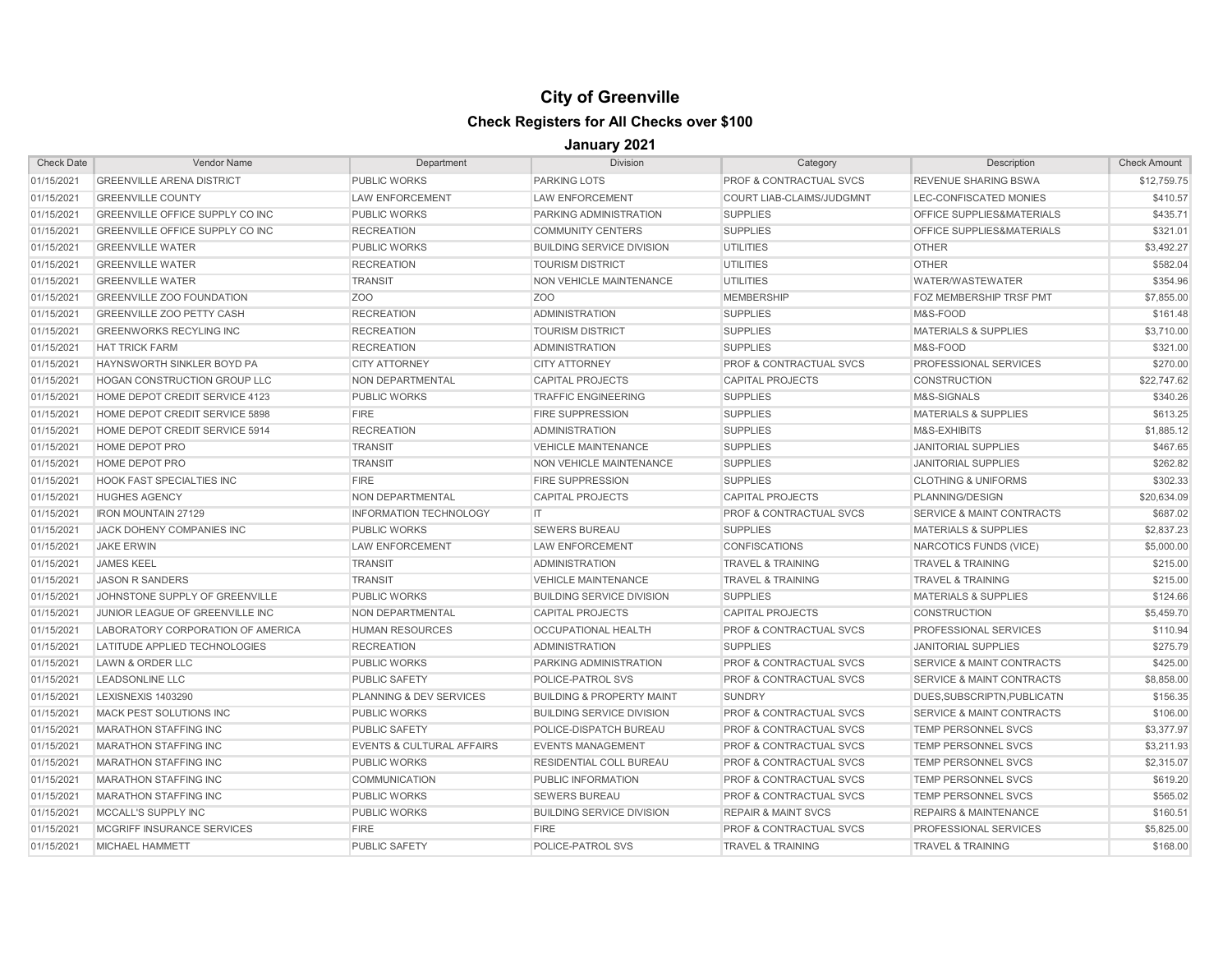| <b>Check Date</b> | <b>Vendor Name</b>                        | Department              | <b>Division</b>                      | Category                           | Description                          | <b>Check Amount</b> |
|-------------------|-------------------------------------------|-------------------------|--------------------------------------|------------------------------------|--------------------------------------|---------------------|
| 01/15/2021        | <b>MINUTEMAN PRESS</b>                    | <b>PUBLIC WORKS</b>     | STORMWATER MANAGEMENT                | <b>PRINTING</b>                    | PRINTING & BINDING                   | \$624.50            |
| 01/15/2021        | MOBILE COMMUNICATIONS AMERICA INC         | <b>PUBLIC WORKS</b>     | <b>RESIDENTIAL COLL BUREAU</b>       | <b>COMMUNICATIONS</b>              | <b>OTHER</b>                         | \$705.96            |
| 01/15/2021        | MOBILE COMMUNICATIONS AMERICA INC         | <b>PUBLIC WORKS</b>     | <b>STORM DRAINS BUREAU</b>           | <b>COMMUNICATIONS</b>              | <b>OTHER</b>                         | \$343.44            |
| 01/15/2021        | MOBILE COMMUNICATIONS AMERICA INC         | <b>PUBLIC WORKS</b>     | RIGHTS-OF-WAY                        | <b>COMMUNICATIONS</b>              | <b>OTHER</b>                         | \$305.28            |
| 01/15/2021        | MOBILE COMMUNICATIONS AMERICA INC         | <b>PUBLIC WORKS</b>     | <b>STREETS BUREAU</b>                | <b>COMMUNICATIONS</b>              | <b>OTHER</b>                         | \$286.20            |
| 01/15/2021        | MOBILE COMMUNICATIONS AMERICA INC         | <b>PUBLIC WORKS</b>     | <b>SEWERS BUREAU</b>                 | <b>COMMUNICATIONS</b>              | <b>OTHER</b>                         | \$248.04            |
| 01/15/2021        | MOBILE COMMUNICATIONS AMERICA INC         | <b>RECREATION</b>       | <b>PARKS MAINTENANCE</b>             | <b>COMMUNICATIONS</b>              | <b>OTHER</b>                         | \$228.96            |
| 01/15/2021        | MOBILE COMMUNICATIONS AMERICA INC         | <b>PUBLIC WORKS</b>     | <b>BUILDING SERVICE DIVISION</b>     | <b>COMMUNICATIONS</b>              | <b>OTHER</b>                         | \$209.88            |
| 01/15/2021        | MOBILE COMMUNICATIONS AMERICA INC         | <b>PUBLIC WORKS</b>     | <b>CONSTRUCTION &amp; INSPECTION</b> | <b>COMMUNICATIONS</b>              | <b>OTHER</b>                         | \$152.64            |
| 01/15/2021        | MOBILE COMMUNICATIONS AMERICA INC         | <b>PUBLIC WORKS</b>     | <b>FLEET</b>                         | <b>COMMUNICATIONS</b>              | <b>OTHER</b>                         | \$133.56            |
| 01/15/2021        | MOBILE COMMUNICATIONS AMERICA INC         | <b>PUBLIC WORKS</b>     | PARKING ADMINISTRATION               | <b>PROF &amp; CONTRACTUAL SVCS</b> | <b>SERVICE &amp; MAINT CONTRACTS</b> | \$114.48            |
| 01/15/2021        | MODERN MATERIALS HANDLING CO              | <b>PUBLIC WORKS</b>     | <b>BUILDING SERVICE DIVISION</b>     | <b>SUPPLIES</b>                    | <b>MATERIALS &amp; SUPPLIES</b>      | \$2,771.90          |
| 01/15/2021        | <b>MOTOROLA SOLUTIONS INC</b>             | <b>PUBLIC SAFETY</b>    | POLICE-DISPATCH BUREAU               | <b>REPAIR &amp; MAINT SVCS</b>     | RADIO MAINTENANCE                    | \$32,080.19         |
| 01/15/2021        | MOTOROLA-PALMETTO 800                     | <b>TRANSIT</b>          | <b>FIXED ROUTE</b>                   | <b>COMMUNICATIONS</b>              | <b>OTHER</b>                         | \$1,172.69          |
| 01/15/2021        | <b>NAPA</b>                               | <b>PUBLIC WORKS</b>     | <b>FLEET</b>                         | <b>VEHICLE MAINTENANCE</b>         | <b>PARTS</b>                         | \$67,791.71         |
| 01/15/2021        | <b>NAPA</b>                               | <b>PUBLIC WORKS</b>     | <b>FLEET</b>                         | <b>VEHICLE MAINTENANCE</b>         | <b>PARTS MANAGEMENT FEES</b>         | \$17,030.74         |
| 01/15/2021        | <b>NAPA AUTO PARTS</b>                    | <b>FIRE</b>             | <b>FIRE SUPPRESSION</b>              | <b>VEHICLE MAINTENANCE</b>         | <b>PARTS</b>                         | \$534.31            |
| 01/15/2021        | NORTHERN SAFETY CO INC                    | <b>RECREATION</b>       | PARKS MAINTENANCE                    | <b>SUPPLIES</b>                    | <b>MATERIALS &amp; SUPPLIES</b>      | \$226.67            |
| 01/15/2021        | <b>NORTHERN TOOL &amp; EQUIPMENT</b>      | <b>FIRE</b>             | <b>FIRE SERVICES</b>                 | <b>SUPPLIES</b>                    | <b>MATERIALS &amp; SUPPLIES</b>      | \$190.29            |
| 01/15/2021        | ONE LAURENS MASTER OWNERS ASSOC LLC       | <b>PUBLIC WORKS</b>     | <b>ONE GARAGE</b>                    | <b>PROF &amp; CONTRACTUAL SVCS</b> | <b>SERVICE &amp; MAINT CONTRACTS</b> | \$3,151.08          |
| 01/15/2021        | <b>OUTDOORLINK INC</b>                    | <b>RECREATION</b>       | <b>COMMUNITY CENTERS</b>             | <b>PROF &amp; CONTRACTUAL SVCS</b> | SERVICE & MAINT CONTRACTS            | \$1,260.00          |
| 01/15/2021        | OVERHEAD DOOR COMPANY OF GREENVILLE       | <b>RECREATION</b>       | PARKS MAINTENANCE                    | <b>REPAIR &amp; MAINT SVCS</b>     | <b>REPAIRS &amp; MAINTENANCE</b>     | \$273.00            |
| 01/15/2021        | PALMETTO UTILITY PROTECTION INC           | <b>PUBLIC WORKS</b>     | <b>SEWERS BUREAU</b>                 | <b>PROF &amp; CONTRACTUAL SVCS</b> | PROFESSIONAL SERVICES                | \$1,688.69          |
| 01/15/2021        | PETER REYNOLDS                            | <b>RECREATION</b>       | <b>ADMINISTRATION</b>                | <b>SUPPLIES</b>                    | M&S-MAINTENANCE                      | \$269.54            |
| 01/15/2021        | PETERBILT STORE OF GREENVILLE. THE        | <b>TRANSIT</b>          | <b>VEHICLE MAINTENANCE</b>           | <b>VEHICLE MAINTENANCE</b>         | <b>PARTS</b>                         | \$1,905.29          |
| 01/15/2021        | PETERBILT STORE OF GREENVILLE. THE        | <b>TRANSIT</b>          | <b>VEHICLE MAINTENANCE</b>           | <b>VEHICLE MAINTENANCE</b>         | <b>SMALL PARTS</b>                   | \$323.88            |
| 01/15/2021        | <b>PLAN IT GEO LLC</b>                    | <b>PUBLIC WORKS</b>     | TREE MAINTENANCE BUREAU              | <b>PROF &amp; CONTRACTUAL SVCS</b> | PROFESSIONAL SERVICES                | \$10,000.00         |
| 01/15/2021        | POLONIA ENTERPRISE                        | <b>PUBLIC WORKS</b>     | <b>PARKING ADMINISTRATION</b>        | <b>PARKING DEPOSITS</b>            | <b>REFUND PARKING DEPOSIT</b>        | \$288.00            |
| 01/15/2021        | PRATT RECYCLING INC                       | <b>PUBLIC WORKS</b>     | <b>RECYCLING</b>                     | <b>PROF &amp; CONTRACTUAL SVCS</b> | <b>DISPOSAL CHARGES</b>              | \$21,404.50         |
| 01/15/2021        | PRINT MEDIA INC.                          | <b>PUBLIC WORKS</b>     | <b>BROAD STREET GARAGE</b>           | <b>SUPPLIES</b>                    | <b>MATERIALS &amp; SUPPLIES</b>      | \$2,310.62          |
| 01/15/2021        | <b>PROFESSIONAL BUILDINGS</b>             | NON DEPARTMENTAL        | <b>CAPITAL PROJECTS</b>              | <b>CAPITAL PROJECTS</b>            | <b>CONSTRUCTION</b>                  | \$10,000.00         |
| 01/15/2021        | PROVIDENT LIFE & ACCIDENT INS CO          | <b>HUMAN RESOURCES</b>  | <b>HEALTH CARE</b>                   | <b>OTHER INSURANCE</b>             | <b>LIFE INSURANCE</b>                | \$1,076.66          |
| 01/15/2021        | R E MICHEL COMPANY LLC                    | <b>PUBLIC WORKS</b>     | <b>BUILDING SERVICE DIVISION</b>     | <b>REPAIR &amp; MAINT SVCS</b>     | <b>REPAIRS &amp; MAINTENANCE</b>     | \$109.73            |
| 01/15/2021        | <b>REID ELECTRIC</b>                      | <b>PUBLIC WORKS</b>     | <b>BUILDING SERVICE DIVISION</b>     | <b>REPAIR &amp; MAINT SVCS</b>     | <b>REPAIRS &amp; MAINTENANCE</b>     | \$1,309.36          |
| 01/15/2021        | <b>RENEWABLE WATER RESOURCES</b>          | OFFICE OF MGMT & BUDGET | <b>REVENUE</b>                       | LIAB-REWA                          | <b>REWA</b>                          | \$61,750.00         |
| 01/15/2021        | ROOFCONNECT LOGISTICS INC                 | NON DEPARTMENTAL        | <b>CAPITAL PROJECTS</b>              | <b>CAPITAL PROJECTS</b>            | <b>CONSTRUCTION</b>                  | \$1,250.00          |
| 01/15/2021        | <b>S C POLICE ACCREDITATION COALITION</b> | <b>PUBLIC SAFETY</b>    | POLICE-PATROL SVS                    | SUNDRY                             | DUES, SUBSCRIPTN, PUBLICATN          | \$150.00            |
| 01/15/2021        | <b>SAFE INDUSTRIES</b>                    | <b>FIRE</b>             | <b>FIRE SUPPRESSION</b>              | <b>SUPPLIES</b>                    | <b>MATERIALS &amp; SUPPLIES</b>      | \$1,265.84          |
| 01/15/2021        | <b>SAFE INDUSTRIES</b>                    | <b>FIRE</b>             | <b>FIRE SUPPRESSION</b>              | <b>SUPPLIES</b>                    | <b>CLOTHING &amp; UNIFORMS</b>       | \$816.20            |
| 01/15/2021        | SALUDA CONSTRUCTION LLC                   | <b>NON DEPARTMENTAL</b> | <b>CAPITAL PROJECTS</b>              | <b>CAPITAL PROJECTS</b>            | <b>CONSTRUCTION</b>                  | \$81,567.00         |
| 01/15/2021        | <b>SAM'S CLUB</b>                         | <b>FIRE</b>             | <b>FIRE SUPPRESSION</b>              | <b>SUPPLIES</b>                    | <b>MATERIALS &amp; SUPPLIES</b>      | \$787.51            |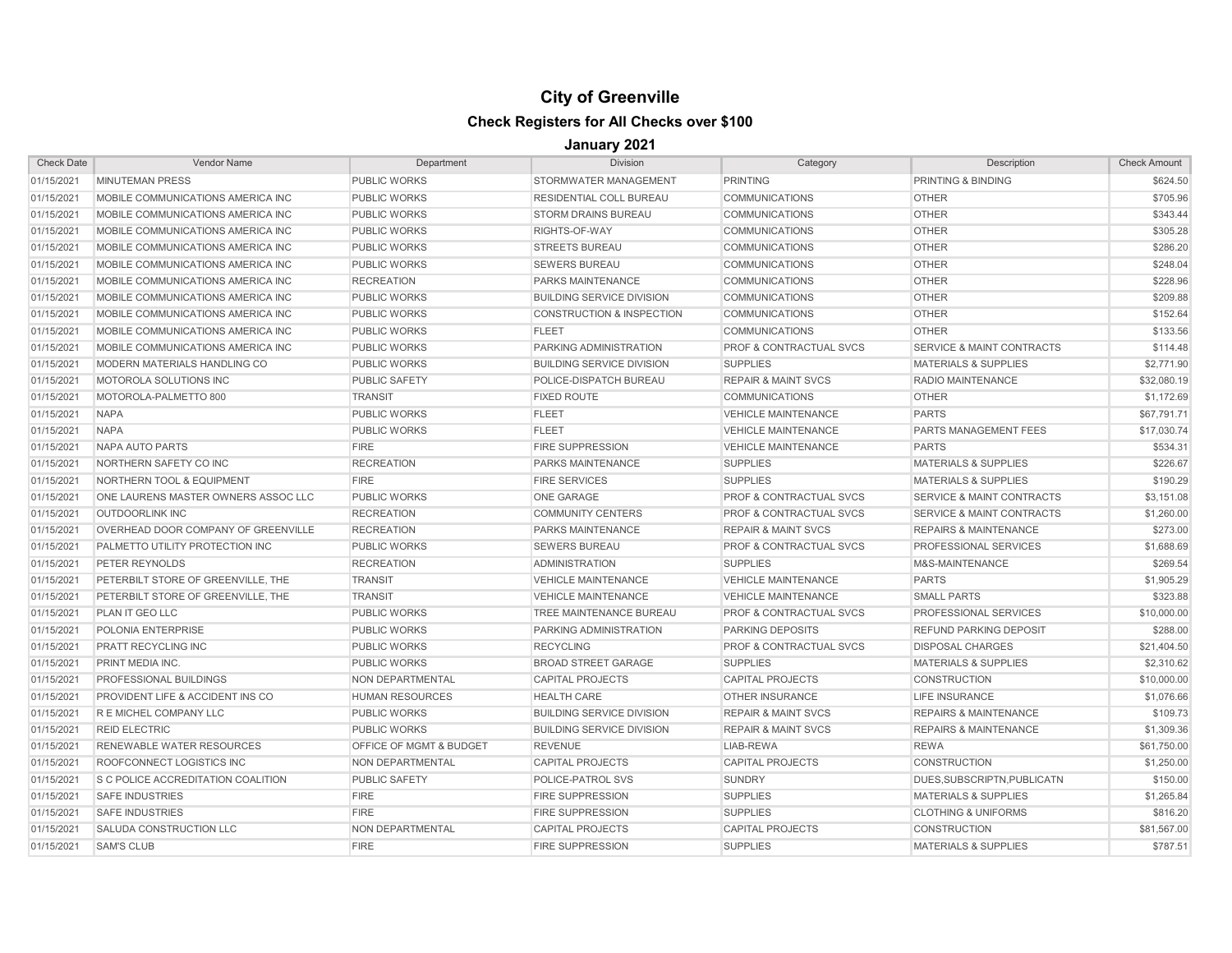| <b>Check Date</b> | <b>Vendor Name</b>                         | Department                           | <b>Division</b>                  | Category                           | Description                          | <b>Check Amount</b> |
|-------------------|--------------------------------------------|--------------------------------------|----------------------------------|------------------------------------|--------------------------------------|---------------------|
| 01/15/2021        | <b>SAM'S CLUB</b>                          | <b>FIRE</b>                          | <b>FIRE SUPPRESSION</b>          | <b>SUPPLIES</b>                    | <b>JANITORIAL SUPPLIES</b>           | \$414.82            |
| 01/15/2021        | <b>SAM'S CLUB</b>                          | NON DEPARTMENTAL                     | <b>CAPITAL PROJECTS</b>          | <b>CAPITAL PROJECTS</b>            | <b>PROJECT EXPENSE</b>               | \$139.01            |
| 01/15/2021        | <b>SAMUEL B. TOOKER</b>                    | <b>LAW ENFORCEMENT</b>               | <b>LAW ENFORCEMENT</b>           | <b>COURT LIAB-CLAIMS/JUDGMNT</b>   | LEC-CONFISCATED MONIES               | \$4,000.00          |
| 01/15/2021        | <b>SCSTMA SC SPORTS TURF MANAGERS ASSO</b> | <b>RECREATION</b>                    | PARKS MAINTENANCE                | <b>SUNDRY</b>                      | DUES, SUBSCRIPTN, PUBLICATN          | \$120.00            |
| 01/15/2021        | <b>SESAC INC</b>                           | <b>EVENTS &amp; CULTURAL AFFAIRS</b> | <b>SPECIAL EVENTS</b>            | PROF & CONTRACTUAL SVCS            | PROFESSIONAL SERVICES                | \$1,571.00          |
| 01/15/2021        | <b>SESITE LLC</b>                          | <b>PUBLIC WORKS</b>                  | <b>ENGINEERING</b>               | <b>PROF &amp; CONTRACTUAL SVCS</b> | PROFESSIONAL SERVICES                | \$3,348.00          |
| 01/15/2021        | <b>SHANNON LAVRIN</b>                      | <b>CITY MANAGER</b>                  | <b>CITY MANAGER</b>              | <b>SUNDRY</b>                      | DUES, SUBSCRIPTN, PUBLICATN          | \$100.00            |
| 01/15/2021        | <b>SHERWIN WILLIAMS</b>                    | <b>RECREATION</b>                    | <b>ADMINISTRATION</b>            | <b>SUPPLIES</b>                    | M&S-EXHIBITS                         | \$222.44            |
| 01/15/2021        | <b>SIG SAUER</b>                           | <b>PUBLIC SAFETY</b>                 | POLICE-PATROL SVS                | <b>SUPPLIES</b>                    | <b>MATERIALS &amp; SUPPLIES</b>      | \$2,399.85          |
| 01/15/2021        | SIGNATURES COMPANY LLC                     | <b>RECREATION</b>                    | <b>TOURISM DISTRICT</b>          | <b>SUPPLIES</b>                    | <b>CLOTHING &amp; UNIFORMS</b>       | \$171.51            |
| 01/15/2021        | SNIDER FLEET SOLUTIONS                     | <b>PUBLIC WORKS</b>                  | <b>FLEET</b>                     | <b>VEHICLE MAINTENANCE</b>         | <b>OUTSIDE REPAIRS</b>               | \$719.46            |
| 01/15/2021        | SOUND                                      | <b>RECREATION</b>                    | <b>ADMINISTRATION</b>            | <b>PROF &amp; CONTRACTUAL SVCS</b> | <b>SERVICE &amp; MAINT CONTRACTS</b> | \$236.30            |
| 01/15/2021        | SOUTH CAROLINA FIRE MARSHALS ASSOC         | <b>FIRE</b>                          | <b>FIRE PREVENTION</b>           | <b>SUNDRY</b>                      | DUES.SUBSCRIPTN.PUBLICATN            | \$150.00            |
| 01/15/2021        | SOUTHEASTERN DOCK & DOOR LLC               | <b>PUBLIC WORKS</b>                  | <b>STREETS BUREAU</b>            | <b>SUPPLIES</b>                    | <b>MATERIALS &amp; SUPPLIES</b>      | \$249.50            |
| 01/15/2021        | SOUTHEASTERN PAPER GROUP                   | <b>RECREATION</b>                    | <b>TOURISM DISTRICT</b>          | <b>SUPPLIES</b>                    | <b>JANITORIAL SUPPLIES</b>           | \$415.94            |
| 01/15/2021        | SOUTHEASTERN PAPER GROUP                   | <b>RECREATION</b>                    | <b>COMMUNITY CENTERS</b>         | <b>SUPPLIES</b>                    | <b>JANITORIAL SUPPLIES</b>           | \$198.07            |
| 01/15/2021        | <b>SPECTRUM REACH</b>                      | <b>RECREATION</b>                    | <b>PUBLIC SERVICES</b>           | <b>SUPPLIES</b>                    | <b>SUPPLIES PROMOTIONS</b>           | \$270.00            |
| 01/15/2021        | SQUIRE PATTON BOGGS LLP                    | <b>CITY MANAGER</b>                  | <b>CITY MANAGER</b>              | <b>PROF &amp; CONTRACTUAL SVCS</b> | PROFESSIONAL SERVICES                | \$5,000.00          |
| 01/15/2021        | <b>STANTEC CONSULTING INC</b>              | NON DEPARTMENTAL                     | <b>CAPITAL PROJECTS</b>          | <b>CAPITAL PROJECTS</b>            | PLANNING/DESIGN                      | \$766.50            |
| 01/15/2021        | <b>STATE TREASURER</b>                     | <b>LAW ENFORCEMENT</b>               | <b>LAW ENFORCEMENT</b>           | COURT LIAB-CLAIMS/JUDGMNT          | LEC-CONFISCATED MONIES               | \$152.62            |
| 01/15/2021        | <b>T2 SYSTEMS CANADA INC</b>               | <b>PUBLIC WORKS</b>                  | <b>ENFORCEMENT</b>               | <b>PROF &amp; CONTRACTUAL SVCS</b> | SERVICE & MAINT CONTRACTS            | \$106.00            |
| 01/15/2021        | <b>TALENT MANAGEMENT SOLUTIONS</b>         | <b>TRANSIT</b>                       | <b>FIXED ROUTE</b>               | <b>PROF &amp; CONTRACTUAL SVCS</b> | TEMP PERSONNEL SVCS                  | \$8,499.03          |
| 01/15/2021        | <b>TALENT MANAGEMENT SOLUTIONS</b>         | <b>PUBLIC WORKS</b>                  | <b>STREETS BUREAU</b>            | <b>PROF &amp; CONTRACTUAL SVCS</b> | TEMP PERSONNEL SVCS                  | \$7,004.22          |
| 01/15/2021        | <b>TALENT MANAGEMENT SOLUTIONS</b>         | <b>PUBLIC WORKS</b>                  | <b>RESIDENTIAL COLL BUREAU</b>   | <b>PROF &amp; CONTRACTUAL SVCS</b> | <b>TEMP PERSONNEL SVCS</b>           | \$5,593.42          |
| 01/15/2021        | TALENT MANAGEMENT SOLUTIONS                | <b>RECREATION</b>                    | <b>PARKS MAINTENANCE</b>         | <b>PROF &amp; CONTRACTUAL SVCS</b> | <b>TEMP PERSONNEL SVCS</b>           | \$2,545.83          |
| 01/15/2021        | <b>TALENT MANAGEMENT SOLUTIONS</b>         | <b>PUBLIC WORKS</b>                  | <b>FLEET</b>                     | <b>PROF &amp; CONTRACTUAL SVCS</b> | <b>TEMP PERSONNEL SVCS</b>           | \$2,402.40          |
| 01/15/2021        | <b>TALENT MANAGEMENT SOLUTIONS</b>         | <b>PUBLIC WORKS</b>                  | <b>BEAUTIFICATION BUREAU</b>     | <b>PROF &amp; CONTRACTUAL SVCS</b> | <b>TEMP PERSONNEL SVCS</b>           | \$635.84            |
| 01/15/2021        | <b>TALENT MANAGEMENT SOLUTIONS</b>         | <b>PUBLIC WORKS</b>                  | STORMWATER MANAGEMENT            | <b>PROF &amp; CONTRACTUAL SVCS</b> | TEMP PERSONNEL SVCS                  | \$596.10            |
| 01/15/2021        | TD CARD SERVICES                           | <b>PUBLIC SAFETY</b>                 | POLICE-PATROL SVS                | <b>SUPPLIES</b>                    | <b>MATERIALS &amp; SUPPLIES</b>      | \$6,387.35          |
| 01/15/2021        | <b>TD CARD SERVICES</b>                    | NON DEPARTMENTAL                     | <b>CAPITAL PROJECTS</b>          | <b>CAPITAL PROJECTS</b>            | <b>EQUIPMENT</b>                     | \$2,739.00          |
| 01/15/2021        | TD CARD SERVICES                           | <b>PUBLIC SAFETY</b>                 | FED EQUITABLE SHAR DOJ           | MACHINERY AND EQUIPMENT            | MACHINERY AND EQUIPMENT              | \$2,146.50          |
| 01/15/2021        | <b>TD CARD SERVICES</b>                    | <b>FIRE</b>                          | <b>FIRE SUPPRESSION</b>          | <b>VEHICLE MAINTENANCE</b>         | <b>PARTS</b>                         | \$2,138.71          |
| 01/15/2021        | <b>TD CARD SERVICES</b>                    | <b>INFORMATION TECHNOLOGY</b>        | IT                               | <b>COMMUNICATIONS</b>              | TELECOMMUNICATIONS/WIRELE            | \$1,942.48          |
| 01/15/2021        | TD CARD SERVICES                           | <b>FIRE</b>                          | <b>FIRE SUPPRESSION</b>          | <b>SUPPLIES</b>                    | <b>MATERIALS &amp; SUPPLIES</b>      | \$1,365.38          |
| 01/15/2021        | TD CARD SERVICES                           | <b>CITY ATTORNEY</b>                 | <b>CITY ATTORNEY</b>             | <b>SUNDRY</b>                      | DUES, SUBSCRIPTN, PUBLICATN          | \$1,299.99          |
| 01/15/2021        | TD CARD SERVICES                           | <b>PUBLIC WORKS</b>                  | <b>BUILDING SERVICE DIVISION</b> | <b>SUPPLIES</b>                    | <b>MATERIALS &amp; SUPPLIES</b>      | \$1,260.82          |
| 01/15/2021        | <b>TD CARD SERVICES</b>                    | <b>PUBLIC SAFETY</b>                 | POLICE-PATROL SVS                | <b>SUNDRY</b>                      | <b>MISCELLANEOUS</b>                 | \$1,192.67          |
| 01/15/2021        | TD CARD SERVICES                           | OFFICE OF MGMT & BUDGET              | <b>ADMINISTRATION</b>            | <b>SUNDRY</b>                      | DUES, SUBSCRIPTN, PUBLICATN          | \$1,045.00          |
| 01/15/2021        | TD CARD SERVICES                           | <b>PUBLIC SAFETY</b>                 | POLICE-PATROL SVS                | <b>TRAVEL &amp; TRAINING</b>       | <b>TRAVEL &amp; TRAINING</b>         | \$1,032.70          |
| 01/15/2021        | TD CARD SERVICES                           | <b>CITY MANAGER</b>                  | <b>CITY MANAGER</b>              | <b>SUNDRY</b>                      | <b>MISCELLANEOUS</b>                 | \$905.83            |
| 01/15/2021        | TD CARD SERVICES                           | <b>FIRE</b>                          | <b>FIRE SUPPRESSION</b>          | <b>SUPPLIES</b>                    | <b>DRUG SUPPLIES</b>                 | \$900.00            |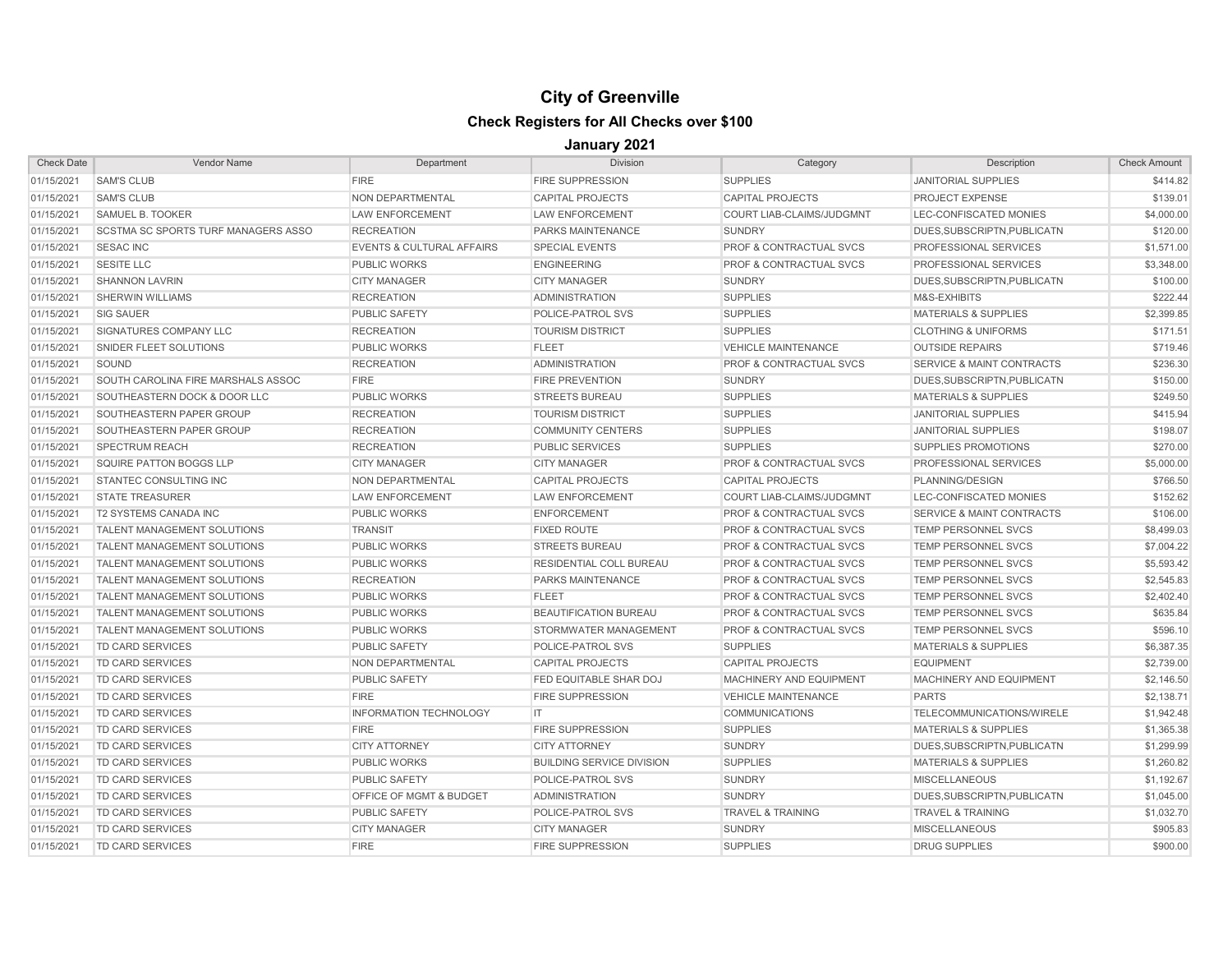| <b>Check Date</b> | <b>Vendor Name</b>                 | Department                         | <b>Division</b>                      | Category                           | Description                      | <b>Check Amount</b> |
|-------------------|------------------------------------|------------------------------------|--------------------------------------|------------------------------------|----------------------------------|---------------------|
| 01/15/2021        | <b>TD CARD SERVICES</b>            | <b>RECREATION</b>                  | PARKS MAINTENANCE                    | <b>SUPPLIES</b>                    | <b>MATERIALS &amp; SUPPLIES</b>  | \$747.08            |
| 01/15/2021        | <b>TD CARD SERVICES</b>            | <b>TRANSIT</b>                     | NON VEHICLE MAINTENANCE              | <b>REPAIR &amp; MAINT SVCS</b>     | <b>REPAIRS &amp; MAINTENANCE</b> | \$705.00            |
| 01/15/2021        | <b>TD CARD SERVICES</b>            | <b>PLANNING &amp; DEV SERVICES</b> | <b>BUILDING &amp; PROPERTY MAINT</b> | <b>TRAVEL &amp; TRAINING</b>       | <b>TRAVEL &amp; TRAINING</b>     | \$695.00            |
| 01/15/2021        | <b>TD CARD SERVICES</b>            | <b>PUBLIC WORKS</b>                | <b>BUILDING SERVICE DIVISION</b>     | <b>REPAIR &amp; MAINT SVCS</b>     | <b>REPAIRS &amp; MAINTENANCE</b> | \$417.84            |
| 01/15/2021        | <b>TD CARD SERVICES</b>            | <b>INFORMATION TECHNOLOGY</b>      | IT                                   | <b>SUPPLIES</b>                    | <b>MATERIALS &amp; SUPPLIES</b>  | \$376.32            |
| 01/15/2021        | <b>TD CARD SERVICES</b>            | <b>COMMUNICATION</b>               | PUBLIC INFORMATION                   | <b>TRAVEL &amp; TRAINING</b>       | <b>TRAVEL &amp; TRAINING</b>     | \$349.00            |
| 01/15/2021        | TD CARD SERVICES                   | <b>PUBLIC WORKS</b>                | <b>TRAFFIC ENGINEERING</b>           | SUNDRY                             | <b>MISCELLANEOUS</b>             | \$315.47            |
| 01/15/2021        | <b>TD CARD SERVICES</b>            | NON DEPARTMENTAL                   | <b>CAPITAL PROJECTS</b>              | <b>CAPITAL PROJECTS</b>            | PROJECT EXPENSE                  | \$309.77            |
| 01/15/2021        | <b>TD CARD SERVICES</b>            | <b>PLANNING &amp; DEV SERVICES</b> | <b>BUILDING &amp; PROPERTY MAINT</b> | <b>SUPPLIES</b>                    | OFFICE SUPPLIES&MATERIALS        | \$300.99            |
| 01/15/2021        | <b>TD CARD SERVICES</b>            | <b>TRANSIT</b>                     | <b>FIXED ROUTE</b>                   | <b>PRINTING</b>                    | PRINTING & BINDING               | \$300.00            |
| 01/15/2021        | <b>TD CARD SERVICES</b>            | <b>FIRE</b>                        | <b>FIRE SUPPRESSION</b>              | <b>SUPPLIES</b>                    | <b>CLOTHING &amp; UNIFORMS</b>   | \$297.08            |
| 01/15/2021        | <b>TD CARD SERVICES</b>            | <b>PUBLIC WORKS</b>                | <b>BUILDING SERVICE DIVISION</b>     | <b>SUPPLIES</b>                    | OFFICE SUPPLIES&MATERIALS        | \$279.47            |
| 01/15/2021        | <b>TD CARD SERVICES</b>            | <b>COMMUNICATION</b>               | PUBLIC INFORMATION                   | <b>SUNDRY</b>                      | DUES, SUBSCRIPTN, PUBLICATN      | \$269.42            |
| 01/15/2021        | <b>TD CARD SERVICES</b>            | <b>FIRE</b>                        | <b>FIRE SERVICES</b>                 | <b>SUPPLIES</b>                    | <b>MATERIALS &amp; SUPPLIES</b>  | \$209.77            |
| 01/15/2021        | TD CARD SERVICES                   | <b>RECREATION</b>                  | PARKS AND RECREATION                 | <b>SUPPLIES</b>                    | <b>CLOTHING &amp; UNIFORMS</b>   | \$190.80            |
| 01/15/2021        | TD CARD SERVICES                   | <b>TRANSIT</b>                     | <b>ADMINISTRATION</b>                | <b>PROF &amp; CONTRACTUAL SVCS</b> | <b>ADVERTISING EXPENSE</b>       | \$188.13            |
| 01/15/2021        | TD CARD SERVICES                   | <b>COMMUNICATION</b>               | PUBLIC INFORMATION                   | <b>SUNDRY</b>                      | <b>MISCELLANEOUS</b>             | \$175.78            |
| 01/15/2021        | <b>TD CARD SERVICES</b>            | <b>PUBLIC WORKS</b>                | STORMWATER MANAGEMENT                | <b>SUNDRY</b>                      | DUES, SUBSCRIPTN, PUBLICATN      | \$160.00            |
| 01/15/2021        | TD CARD SERVICES                   | <b>TRANSIT</b>                     | <b>FIXED ROUTE</b>                   | <b>TRAVEL &amp; TRAINING</b>       | <b>TRAVEL &amp; TRAINING</b>     | \$160.00            |
| 01/15/2021        | TD CARD SERVICES                   | <b>FIRE</b>                        | <b>FIRE SUPPRESSION</b>              | <b>VEHICLE MAINTENANCE</b>         | <b>OUTSIDE REPAIRS</b>           | \$160.00            |
| 01/15/2021        | <b>TD CARD SERVICES</b>            | <b>PUBLIC SAFETY</b>               | POLICE-PATROL SVS                    | <b>SUPPLIES</b>                    | <b>CLOTHING &amp; UNIFORMS</b>   | \$152.88            |
| 01/15/2021        | <b>TD CARD SERVICES</b>            | <b>TRANSIT</b>                     | <b>ADMINISTRATION</b>                | <b>TRAVEL &amp; TRAINING</b>       | <b>TRAVEL &amp; TRAINING</b>     | \$150.00            |
| 01/15/2021        | <b>TD CARD SERVICES</b>            | <b>FIRE</b>                        | <b>FIRE SERVICES</b>                 | <b>TRAVEL &amp; TRAINING</b>       | <b>TRAVEL &amp; TRAINING</b>     | \$150.00            |
| 01/15/2021        | <b>TD CARD SERVICES</b>            | <b>TRANSIT</b>                     | <b>FIXED ROUTE</b>                   | <b>SUPPLIES</b>                    | <b>MATERIALS &amp; SUPPLIES</b>  | \$145.00            |
| 01/15/2021        | <b>TD CARD SERVICES</b>            | COUNCIL                            | <b>CITY COUNCIL</b>                  | <b>SUNDRY</b>                      | <b>MISCELLANEOUS</b>             | \$144.73            |
| 01/15/2021        | <b>TD CARD SERVICES</b>            | <b>FIRE</b>                        | <b>FIRE PREVENTION</b>               | <b>SUPPLIES</b>                    | <b>MATERIALS &amp; SUPPLIES</b>  | \$140.70            |
| 01/15/2021        | <b>TD CARD SERVICES</b>            | <b>RECREATION</b>                  | PARKS AND RECREATION                 | <b>SUPPLIES</b>                    | OFFICE SUPPLIES&MATERIALS        | \$127.50            |
| 01/15/2021        | <b>TD CARD SERVICES</b>            | <b>RECREATION</b>                  | PARKS AND RECREATION                 | SUNDRY                             | <b>AWARDS</b>                    | \$105.92            |
| 01/15/2021        | <b>TD CARD SERVICES</b>            | <b>CITY MANAGER</b>                | <b>CITY MANAGER</b>                  | <b>SUNDRY</b>                      | DUES, SUBSCRIPTN, PUBLICATN      | \$100.00            |
| 01/15/2021        | <b>THOMAS &amp; HUTTON</b>         | NON DEPARTMENTAL                   | <b>CAPITAL PROJECTS</b>              | <b>CAPITAL PROJECTS</b>            | PLANNING/DESIGN                  | \$950.00            |
| 01/15/2021        | TRAVELERS REST FEED & SEED INC     | <b>RECREATION</b>                  | <b>ADMINISTRATION</b>                | <b>SUPPLIES</b>                    | M&S-FOOD                         | \$2,708.99          |
| 01/15/2021        | <b>TRUCK TOYZ INC</b>              | <b>PUBLIC SAFETY</b>               | <b>POLICE-PATROL SVS</b>             | <b>VEHICLE MAINTENANCE</b>         | POLICE CAR UPFITS                | \$371.00            |
| 01/15/2021        | <b>TRUCKPRO LLC</b>                | <b>TRANSIT</b>                     | <b>VEHICLE MAINTENANCE</b>           | <b>VEHICLE MAINTENANCE</b>         | <b>SMALL PARTS</b>               | \$122.64            |
| 01/15/2021        | UMDC DEPARTMENT OF PATHOLOGY       | <b>RECREATION</b>                  | <b>ADMINISTRATION</b>                | <b>PROF &amp; CONTRACTUAL SVCS</b> | PROFESSIONAL SERVICES            | \$264.00            |
| 01/15/2021        | <b>UNIFIRST</b>                    | <b>TRANSIT</b>                     | <b>VEHICLE MAINTENANCE</b>           | <b>SUPPLIES</b>                    | <b>CLOTHING &amp; UNIFORMS</b>   | \$390.58            |
| 01/15/2021        | UNITED ELECTRICAL DISTRIBUTORS INC | NON DEPARTMENTAL                   | <b>CAPITAL PROJECTS</b>              | <b>CAPITAL PROJECTS</b>            | <b>EQUIPMENT</b>                 | \$388.35            |
| 01/15/2021        | UPPER SAVANNAH CARE SERVICES       | C.D. DIVISION                      | <b>HOPWA</b>                         | <b>CD PROJECTS</b>                 | SUPPORTIVE SVC-UPPER SAVA        | \$1,865.83          |
| 01/15/2021        | UPPER SAVANNAH CARE SERVICES       | C.D. DIVISION                      | <b>HOPWA</b>                         | <b>CD PROJECTS</b>                 | ADMIN - UPPER SAVANN CARE        | \$353.86            |
| 01/15/2021        | UPSTATE MATERIALS INC              | <b>RECREATION</b>                  | <b>ADMINISTRATION</b>                | <b>SUPPLIES</b>                    | M&S-EXHIBITS                     | \$265.00            |
| 01/15/2021        | <b>VERIZON WIRELESS</b>            | PLANNING & DEV SERVICES            | <b>BUILDING &amp; PROPERTY MAINT</b> | <b>SUPPLIES</b>                    | OFFICE SUPPLIES&MATERIALS        | \$4,409.44          |
| 01/15/2021        | <b>VERIZON WIRELESS</b>            | <b>PUBLIC WORKS</b>                | <b>SEWERS BUREAU</b>                 | <b>COMMUNICATIONS</b>              | <b>OTHER</b>                     | \$1,277.78          |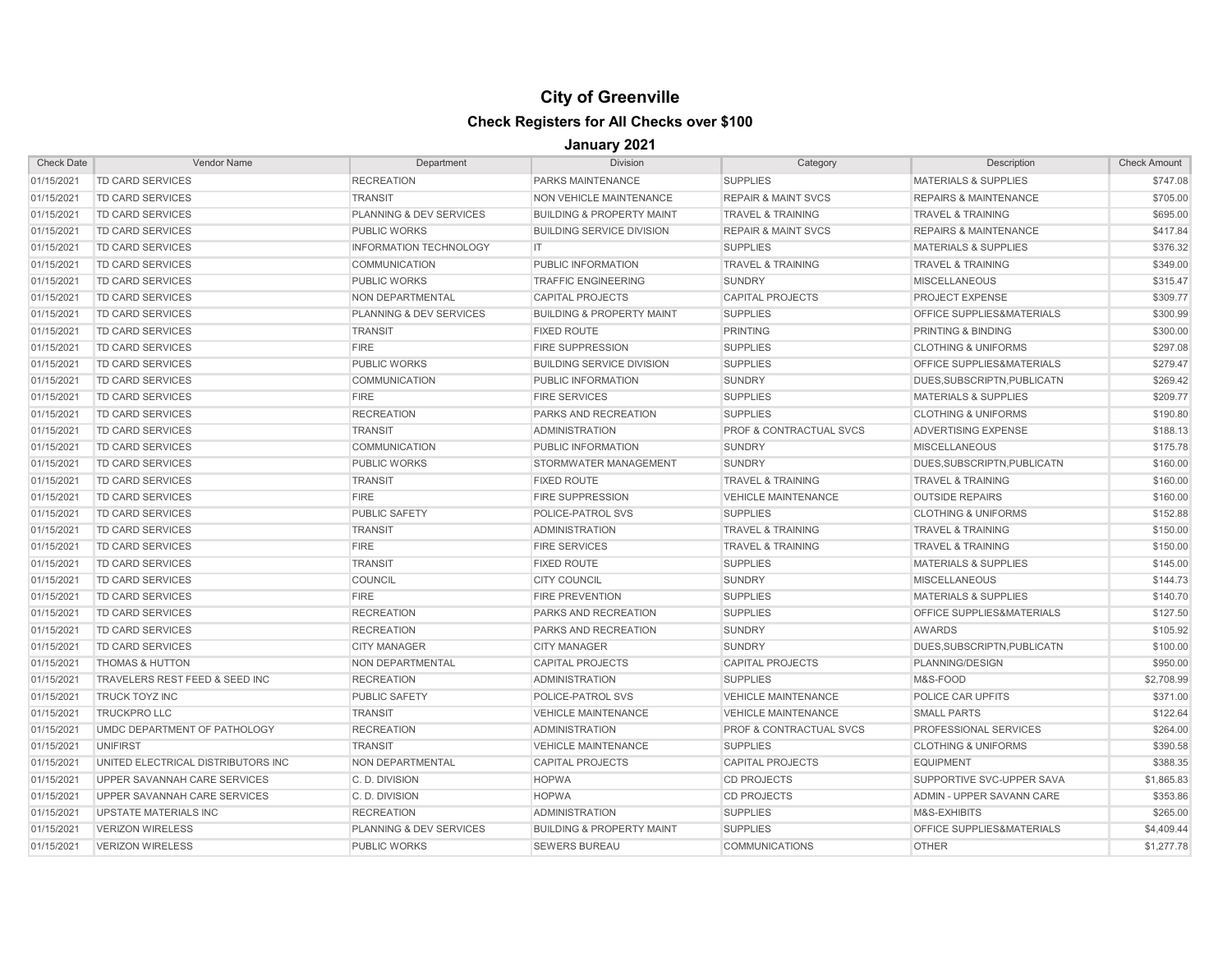| <b>Check Date</b> | Vendor Name                     | Department                           | <b>Division</b>                      | Category                           | Description                          | <b>Check Amount</b> |
|-------------------|---------------------------------|--------------------------------------|--------------------------------------|------------------------------------|--------------------------------------|---------------------|
| 01/15/2021        | <b>VERIZON WIRELESS</b>         | <b>INFORMATION TECHNOLOGY</b>        | IT.                                  | <b>COMMUNICATIONS</b>              | TELECOMMUNICATIONS/WIRELE            | \$1,053.93          |
| 01/15/2021        | <b>VERIZON WIRELESS</b>         | <b>PUBLIC WORKS</b>                  | PARKING ADMINISTRATION               | <b>COMMUNICATIONS</b>              | <b>OTHER</b>                         | \$1,032.68          |
| 01/15/2021        | <b>VERIZON WIRELESS</b>         | <b>RECREATION</b>                    | PARKS MAINTENANCE                    | <b>COMMUNICATIONS</b>              | <b>OTHER</b>                         | \$996.54            |
| 01/15/2021        | <b>VERIZON WIRELESS</b>         | <b>TRANSIT</b>                       | <b>VEHICLE MAINTENANCE</b>           | <b>COMMUNICATIONS</b>              | <b>CELLULAR PHONE SERVICE</b>        | \$828.47            |
| 01/15/2021        | <b>VERIZON WIRELESS</b>         | <b>ECONOMIC DEVELOPMENT</b>          | <b>ECONOMIC DEVELOPMENT</b>          | <b>COMMUNICATIONS</b>              | <b>OTHER</b>                         | \$512.96            |
| 01/15/2021        | <b>VERIZON WIRELESS</b>         | <b>PUBLIC WORKS</b>                  | RESIDENTIAL COLL BUREAU              | <b>COMMUNICATIONS</b>              | <b>OTHER</b>                         | \$502.65            |
| 01/15/2021        | <b>VERIZON WIRELESS</b>         | <b>RECREATION</b>                    | <b>TOURISM DISTRICT</b>              | <b>COMMUNICATIONS</b>              | <b>OTHER</b>                         | \$500.12            |
| 01/15/2021        | <b>VERIZON WIRELESS</b>         | <b>PUBLIC WORKS</b>                  | <b>BEAUTIFICATION BUREAU</b>         | <b>COMMUNICATIONS</b>              | <b>OTHER</b>                         | \$500.12            |
| 01/15/2021        | <b>VERIZON WIRELESS</b>         | <b>PUBLIC WORKS</b>                  | <b>CONSTRUCTION &amp; INSPECTION</b> | <b>COMMUNICATIONS</b>              | <b>OTHER</b>                         | \$482.11            |
| 01/15/2021        | <b>VERIZON WIRELESS</b>         | <b>PUBLIC WORKS</b>                  | <b>STORM DRAINS BUREAU</b>           | <b>COMMUNICATIONS</b>              | <b>OTHER</b>                         | \$448.33            |
| 01/15/2021        | <b>VERIZON WIRELESS</b>         | <b>INFORMATION TECHNOLOGY</b>        | IT.                                  | <b>SUPPLIES</b>                    | <b>MATERIALS &amp; SUPPLIES</b>      | \$445.18            |
| 01/15/2021        | <b>VERIZON WIRELESS</b>         | <b>PUBLIC WORKS</b>                  | <b>PUBLIC WORKS</b>                  | <b>COMMUNICATIONS</b>              | <b>OTHER</b>                         | \$407.12            |
| 01/15/2021        | <b>VERIZON WIRELESS</b>         | <b>PUBLIC WORKS</b>                  | <b>ENGINEERING</b>                   | <b>COMMUNICATIONS</b>              | <b>OTHER</b>                         | \$403.93            |
| 01/15/2021        | <b>VERIZON WIRELESS</b>         | <b>PUBLIC WORKS</b>                  | <b>STORMWATER MANAGEMENT</b>         | <b>COMMUNICATIONS</b>              | <b>TELEPHONE</b>                     | \$371.31            |
| 01/15/2021        | <b>VERIZON WIRELESS</b>         | <b>PUBLIC WORKS</b>                  | <b>STREETS BUREAU</b>                | <b>COMMUNICATIONS</b>              | <b>OTHER</b>                         | \$347.53            |
| 01/15/2021        | <b>VERIZON WIRELESS</b>         | <b>RECREATION</b>                    | <b>COMMUNITY CENTERS</b>             | <b>COMMUNICATIONS</b>              | <b>CABLE TELEVISION/INTERNET</b>     | \$342.11            |
| 01/15/2021        | <b>VERIZON WIRELESS</b>         | <b>PUBLIC WORKS</b>                  | <b>BUILDING SERVICE DIVISION</b>     | <b>COMMUNICATIONS</b>              | <b>OTHER</b>                         | \$339.74            |
| 01/15/2021        | <b>VERIZON WIRELESS</b>         | PLANNING & DEV SERVICES              | <b>BUILDING &amp; PROPERTY MAINT</b> | <b>COMMUNICATIONS</b>              | <b>OTHER</b>                         | \$329.81            |
| 01/15/2021        | <b>VERIZON WIRELESS</b>         | <b>PUBLIC WORKS</b>                  | <b>TRAFFIC ENGINEERING</b>           | <b>COMMUNICATIONS</b>              | <b>OTHER</b>                         | \$266.07            |
| 01/15/2021        | <b>VERIZON WIRELESS</b>         | <b>EVENTS &amp; CULTURAL AFFAIRS</b> | <b>SPECIAL EVENTS</b>                | <b>COMMUNICATIONS</b>              | <b>OTHER</b>                         | \$254.77            |
| 01/15/2021        | <b>VERIZON WIRELESS</b>         | <b>PUBLIC WORKS</b>                  | TREE MAINTENANCE BUREAU              | <b>COMMUNICATIONS</b>              | <b>OTHER</b>                         | \$241.04            |
| 01/15/2021        | <b>VERIZON WIRELESS</b>         | OFFICE OF MGMT & BUDGET              | <b>ADMINISTRATION</b>                | <b>COMMUNICATIONS</b>              | <b>OTHER</b>                         | \$230.93            |
| 01/15/2021        | <b>VERIZON WIRELESS</b>         | <b>CITY MANAGER</b>                  | <b>CITY MANAGER</b>                  | <b>COMMUNICATIONS</b>              | <b>OTHER</b>                         | \$178.28            |
| 01/15/2021        | <b>VERIZON WIRELESS</b>         | <b>HUMAN RESOURCES</b>               | <b>HUMAN RESOURCES</b>               | <b>COMMUNICATIONS</b>              | <b>OTHER</b>                         | \$159.95            |
| 01/15/2021        | <b>VERIZON WIRELESS</b>         | <b>RECREATION</b>                    | <b>COMMUNITY CENTERS</b>             | <b>COMMUNICATIONS</b>              | <b>OTHER</b>                         | \$157.37            |
| 01/15/2021        | <b>VERIZON WIRELESS</b>         | <b>PUBLIC WORKS</b>                  | <b>FLEET</b>                         | <b>COMMUNICATIONS</b>              | <b>OTHER</b>                         | \$157.03            |
| 01/15/2021        | <b>VERIZON WIRELESS</b>         | <b>COMMUNICATION</b>                 | PUBLIC INFORMATION                   | <b>COMMUNICATIONS</b>              | <b>OTHER</b>                         | \$130.85            |
| 01/15/2021        | <b>VERIZON WIRELESS</b>         | <b>RECREATION</b>                    | <b>ADMINISTRATION</b>                | PROF & CONTRACTUAL SVCS            | <b>SERVICE &amp; MAINT CONTRACTS</b> | \$116.84            |
| 01/15/2021        | <b>VERIZON WIRELESS</b>         | <b>EVENTS &amp; CULTURAL AFFAIRS</b> | <b>EVENTS MANAGEMENT</b>             | <b>COMMUNICATIONS</b>              | <b>OTHER</b>                         | \$114.03            |
| 01/15/2021        | <b>VERIZON WIRELESS</b>         | <b>INFORMATION TECHNOLOGY</b>        | GIS                                  | <b>COMMUNICATIONS</b>              | TELECOMMUNICATIONS/WIRELE            | \$114.03            |
| 01/15/2021        | <b>VERIZON WIRELESS</b>         | OFFICE OF MGMT & BUDGET              | <b>REVENUE</b>                       | <b>COMMUNICATIONS</b>              | <b>OTHER</b>                         | \$114.03            |
| 01/15/2021        | <b>VERIZON WIRELESS</b>         | <b>RECREATION</b>                    | <b>EDUCATION</b>                     | <b>SUNDRY</b>                      | <b>RESTRD DONATION EXPENSE</b>       | \$111.25            |
| 01/15/2021        | <b>VERIZON WIRELESS</b>         | <b>RECREATION</b>                    | PARKS AND RECREATION                 | <b>COMMUNICATIONS</b>              | <b>OTHER</b>                         | \$106.64            |
| 01/15/2021        | <b>VITAC CORPORATION</b>        | <b>INFORMATION TECHNOLOGY</b>        | IT.                                  | <b>PROF &amp; CONTRACTUAL SVCS</b> | PROFESSIONAL SERVICES                | \$1,680.00          |
| 01/15/2021        | WALMART COMMUNITY/RFCSLLC       | PUBLIC SAFETY                        | POLICE-PATROL SVS                    | <b>SUPPLIES</b>                    | <b>MATERIALS &amp; SUPPLIES</b>      | \$180.85            |
| 01/15/2021        | WINDWARD PARTNERS XVI LLC       | NON DEPARTMENTAL                     | <b>CAPITAL PROJECTS</b>              | <b>CAPITAL PROJECTS</b>            | <b>CONSTRUCTION</b>                  | \$10,000.00         |
| 01/15/2021        | <b>ZEP INC</b>                  | <b>PUBLIC WORKS</b>                  | <b>FLEET</b>                         | <b>SUPPLIES</b>                    | <b>MATERIALS &amp; SUPPLIES</b>      | \$692.04            |
| 01/15/2021        | <b>ZEP INC</b>                  | <b>TRANSIT</b>                       | <b>VEHICLE MAINTENANCE</b>           | <b>SUPPLIES</b>                    | <b>JANITORIAL SUPPLIES</b>           | \$166.05            |
| 01/15/2021        | <b>ZOILA HARTSOE</b>            | <b>PUBLIC SAFETY</b>                 | POLICE-PATROL SVS                    | <b>SUPPLIES</b>                    | <b>CLOTHING &amp; UNIFORMS</b>       | \$106.00            |
| 01/15/2021        | ZOOLOGICAL SOCIETY OF SAN DIEGO | <b>RECREATION</b>                    | <b>ADMINISTRATION</b>                | <b>SUNDRY</b>                      | DUES.SUBSCRIPTN.PUBLICATN            | \$2,000.00          |
| 01/22/2021        | 25 MILLS LLC                    | OFFICE OF MGMT & BUDGET              | <b>REVENUE</b>                       | <b>BUSINESS LICENSE(HOLDING)</b>   | <b>REFUND BUSINESS LICENSE</b>       | \$510.47            |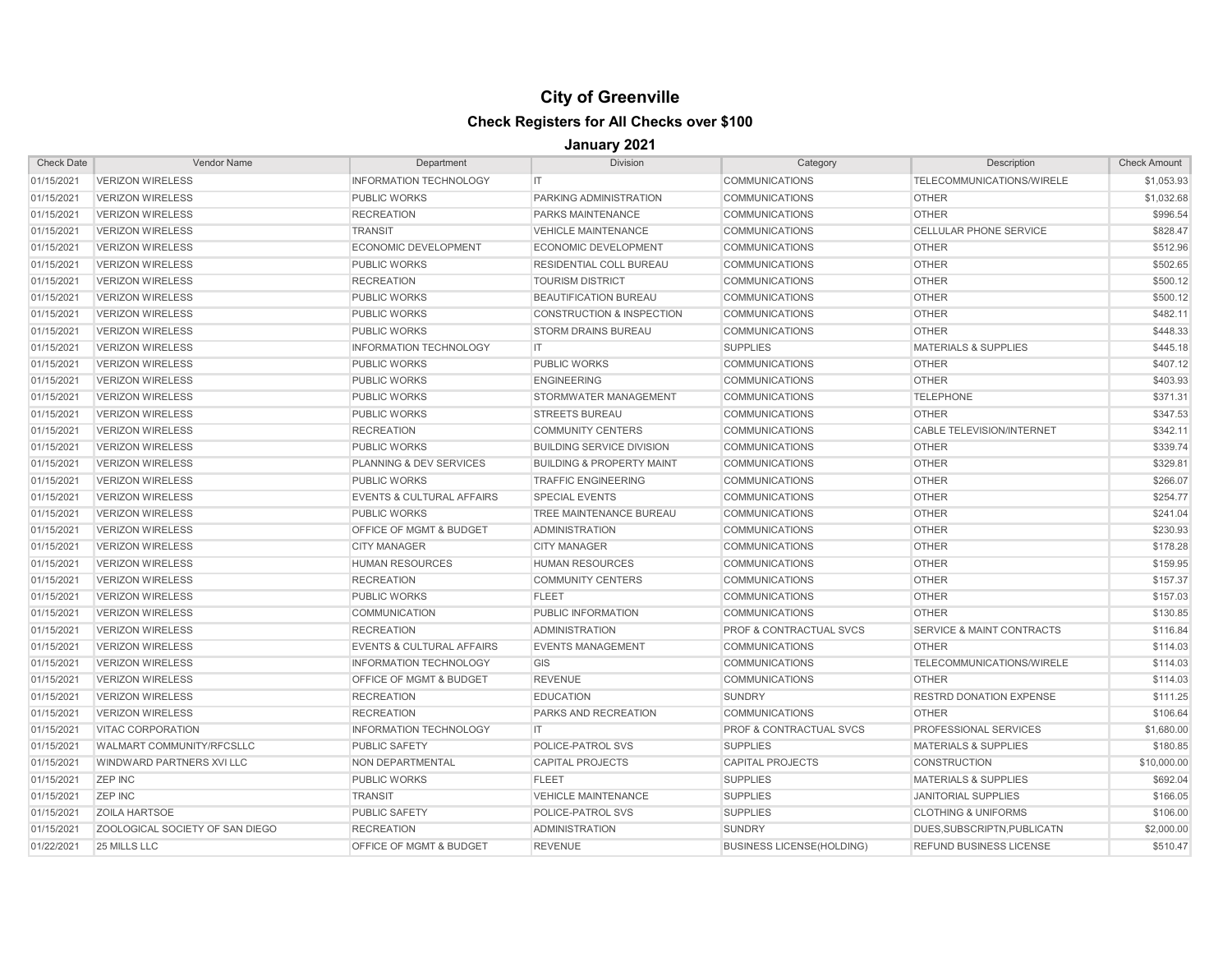| <b>Check Date</b> | <b>Vendor Name</b>                 | Department                         | <b>Division</b>                  | Category                           | Description                          | <b>Check Amount</b> |
|-------------------|------------------------------------|------------------------------------|----------------------------------|------------------------------------|--------------------------------------|---------------------|
| 01/22/2021        | AAA LOCKSMITHS & ALARM COMPANY INC | <b>PUBLIC WORKS</b>                | RIVERPLACE GARAGE                | <b>SUPPLIES</b>                    | <b>MATERIALS &amp; SUPPLIES</b>      | \$224.62            |
| 01/22/2021        | ADDISON SAFETY GROUP INC           | <b>FIRE</b>                        | <b>FIRE SERVICES</b>             | PROF & CONTRACTUAL SVCS            | SERVICE & MAINT CONTRACTS            | \$780.00            |
| 01/22/2021        | ADDISON SAFETY GROUP INC           | <b>PUBLIC WORKS</b>                | PARKING ADMINISTRATION           | PROF & CONTRACTUAL SVCS            | <b>SERVICE &amp; MAINT CONTRACTS</b> | \$240.00            |
| 01/22/2021        | ADVANCED SECURITY CONNECTIONS LLC  | NON DEPARTMENTAL                   | <b>CAPITAL PROJECTS</b>          | PROF & CONTRACTUAL SVCS            | SERVICE & MAINT CONTRACTS            | \$280.00            |
| 01/22/2021        | ALDRIDGE FAMILY PRODUCE            | <b>RECREATION</b>                  | <b>ADMINISTRATION</b>            | <b>SUPPLIES</b>                    | M&S-FOOD                             | \$356.96            |
| 01/22/2021        | APCO INTERNATIONAL INC             | <b>PUBLIC SAFETY</b>               | <b>POLICE-PATROL SVS</b>         | <b>TRAVEL &amp; TRAINING</b>       | <b>TRAVEL &amp; TRAINING</b>         | \$305.00            |
| 01/22/2021        | <b>AUGUSTA NAILS BY TONY LLC</b>   | OFFICE OF MGMT & BUDGET            | <b>REVENUE</b>                   | <b>BUSINESS LICENSE(HOLDING)</b>   | REFUND BUSINESS LICENSE              | \$156.70            |
| 01/22/2021        | <b>BAKER &amp; MILLER PLLC</b>     | NON DEPARTMENTAL                   | <b>CAPITAL PROJECTS</b>          | <b>CAPITAL PROJECTS</b>            | R/O/W SITE ACQUISITION               | \$3,330.50          |
| 01/22/2021        | <b>BATTERY SPECIALISTS INC</b>     | <b>TRANSIT</b>                     | <b>VEHICLE MAINTENANCE</b>       | <b>VEHICLE MAINTENANCE</b>         | <b>PARTS</b>                         | \$602.47            |
| 01/22/2021        | <b>BELL PLAZA MINI WAREHOUSES</b>  | OFFICE OF MGMT & BUDGET            | <b>REVENUE</b>                   | <b>BUSINESS LICENSE(HOLDING)</b>   | REFUND BUSINESS LICENSE              | \$106.98            |
| 01/22/2021        | <b>BOOT BARN</b>                   | <b>PUBLIC WORKS</b>                | <b>SEWERS BUREAU</b>             | <b>SUPPLIES</b>                    | <b>CLOTHING &amp; UNIFORMS</b>       | \$162.17            |
| 01/22/2021        | <b>BOUND TREE MEDICAL LLC</b>      | <b>FIRE</b>                        | <b>FIRE SERVICES</b>             | <b>SUPPLIES</b>                    | <b>MATERIALS &amp; SUPPLIES</b>      | \$173.38            |
| 01/22/2021        | <b>BOUND TREE MEDICAL LLC</b>      | <b>FIRE</b>                        | <b>FIRE SUPPRESSION</b>          | <b>SUPPLIES</b>                    | OTHER MEDICAL SUPPLIES               | \$114.74            |
| 01/22/2021        | <b>BRANDSTICKITY</b>               | <b>RECREATION</b>                  | <b>PARKS MAINTENANCE</b>         | <b>SUPPLIES</b>                    | <b>CLOTHING &amp; UNIFORMS</b>       | \$165.36            |
| 01/22/2021        | <b>BREATHING AIR SYSTEMS</b>       | <b>FIRE</b>                        | <b>FIRE SUPPRESSION</b>          | <b>REPAIR &amp; MAINT SVCS</b>     | <b>REPAIRS &amp; MAINTENANCE</b>     | \$271.35            |
| 01/22/2021        | <b>CO G RETIREE INSURANCE</b>      | <b>HUMAN RESOURCES</b>             | <b>HEALTH CARE</b>               | <b>OTHER INSURANCE</b>             | <b>HEALTH MEDICARE SUPPL</b>         | \$14,975.00         |
| 01/22/2021        | CALL ONE INC                       | <b>PUBLIC SAFETY</b>               | POLICE-PATROL SVS                | <b>SUPPLIES</b>                    | <b>MATERIALS &amp; SUPPLIES</b>      | \$630.70            |
| 01/22/2021        | CAMPBELL OIL COMPANY               | <b>PUBLIC WORKS</b>                | <b>FLEET</b>                     | <b>VEHICLE MAINTENANCE</b>         | <b>FUEL</b>                          | \$32,565.70         |
| 01/22/2021        | CAROLINA ELEVATOR SERVICE INC      | <b>PUBLIC WORKS</b>                | S. SPRING STREET GARAGE          | <b>REPAIR &amp; MAINT SVCS</b>     | <b>REPAIRS &amp; MAINTENANCE</b>     | \$904.10            |
| 01/22/2021        | CAROLINA ENGINEERING SOLUTIONS LLC | NON DEPARTMENTAL                   | <b>CAPITAL PROJECTS</b>          | <b>CAPITAL PROJECTS</b>            | PLANNING/DESIGN                      | \$3,250.00          |
| 01/22/2021        | CAROLINA INTERNATIONAL TRUCKS      | <b>PUBLIC WORKS</b>                | <b>FLEET</b>                     | <b>VEHICLE MAINTENANCE</b>         | <b>OUTSIDE REPAIRS</b>               | \$586.55            |
| 01/22/2021        | CARSON'S NUT-BOLT & TOOL CO INC    | <b>PUBLIC WORKS</b>                | <b>BUILDING SERVICE DIVISION</b> | <b>REPAIR &amp; MAINT SVCS</b>     | <b>REPAIRS &amp; MAINTENANCE</b>     | \$180.10            |
| 01/22/2021        | CARVER GROUP, THE                  | <b>OFFICE OF MGMT &amp; BUDGET</b> | <b>REVENUE</b>                   | <b>BUSINESS LICENSE(HOLDING)</b>   | <b>REFUND BUSINESS LICENSE</b>       | \$864.00            |
| 01/22/2021        | <b>CHARTER COMMUNICATIONS</b>      | <b>FIRE</b>                        | <b>FIRE SUPPRESSION</b>          | <b>COMMUNICATIONS</b>              | <b>CABLE TELEVISION/INTERNET</b>     | \$752.97            |
| 01/22/2021        | <b>CINTAS</b>                      | <b>PUBLIC SAFETY</b>               | <b>POLICE-PATROL SVS</b>         | <b>SUNDRY</b>                      | <b>MISCELLANEOUS</b>                 | \$218.36            |
| 01/22/2021        | <b>CINTAS</b>                      | <b>PUBLIC WORKS</b>                | <b>FLEET</b>                     | <b>SUPPLIES</b>                    | <b>CLOTHING &amp; UNIFORMS</b>       | \$164.31            |
| 01/22/2021        | <b>CITY WELDING SERVICE</b>        | <b>PUBLIC WORKS</b>                | <b>STREETS BUREAU</b>            | <b>SUPPLIES</b>                    | <b>MATERIALS &amp; SUPPLIES</b>      | \$219.50            |
| 01/22/2021        | CLASSIC ACE HARDWARE - GREER       | <b>PUBLIC SAFETY</b>               | POLICE-PATROL SVS                | <b>SUPPLIES</b>                    | <b>MATERIALS &amp; SUPPLIES</b>      | \$166.89            |
| 01/22/2021        | <b>COMMERCE CLUB</b>               | <b>CITY MANAGER</b>                | <b>CITY MANAGER</b>              | <b>SUNDRY</b>                      | DUES.SUBSCRIPTN.PUBLICATN            | \$157.00            |
| 01/22/2021        | CONCRETE SUPPLY COMPANY LLC        | <b>PUBLIC WORKS</b>                | <b>STREETS BUREAU</b>            | <b>SUPPLIES</b>                    | <b>MATERIALS &amp; SUPPLIES</b>      | \$1,405.83          |
| 01/22/2021        | CONSTRUCTION EQUIPMENT SOLUTIONS   | <b>PUBLIC WORKS</b>                | <b>FLEET</b>                     | <b>VEHICLE MAINTENANCE</b>         | <b>OUTSIDE REPAIRS</b>               | \$505.00            |
| 01/22/2021        | <b>CONTINENTAL ENGINES</b>         | <b>PUBLIC WORKS</b>                | <b>SEWERS BUREAU</b>             | <b>REPAIR &amp; MAINT SVCS</b>     | <b>REPAIRS &amp; MAINTENANCE</b>     | \$3,720.44          |
| 01/22/2021        | <b>CORK AND TAP</b>                | OFFICE OF MGMT & BUDGET            | <b>REVENUE</b>                   | <b>BUSINESS LICENSE(HOLDING)</b>   | <b>REFUND BUSINESS LICENSE</b>       | \$160.43            |
| 01/22/2021        | <b>COVERTTRACK GROUP INC</b>       | <b>PUBLIC SAFETY</b>               | POLICE-PATROL SVS                | <b>SUNDRY</b>                      | DUES, SUBSCRIPTN, PUBLICATN          | \$600.00            |
| 01/22/2021        | <b>COVETRUS NORTH AMERICA</b>      | <b>RECREATION</b>                  | <b>ADMINISTRATION</b>            | <b>SUPPLIES</b>                    | M&S-VETERINARY                       | \$415.81            |
| 01/22/2021        | <b>COVETRUS NORTH AMERICA</b>      | <b>RECREATION</b>                  | <b>ADMINISTRATION</b>            | <b>SUPPLIES</b>                    | M&S-MEDICINE                         | \$195.97            |
| 01/22/2021        | <b>CRAIG GAULDEN &amp; DAVIS</b>   | NON DEPARTMENTAL                   | <b>CAPITAL PROJECTS</b>          | <b>CAPITAL PROJECTS</b>            | PLANNING/DESIGN                      | \$67,050.00         |
| 01/22/2021        | <b>CREGGER COMPANY</b>             | <b>PUBLIC WORKS</b>                | <b>BUILDING SERVICE DIVISION</b> | <b>REPAIR &amp; MAINT SVCS</b>     | <b>REPAIRS &amp; MAINTENANCE</b>     | \$139.27            |
| 01/22/2021        | <b>DELL MARKETING LP</b>           | <b>INFORMATION TECHNOLOGY</b>      | IT.                              | <b>PROF &amp; CONTRACTUAL SVCS</b> | <b>SERVICE &amp; MAINT CONTRACTS</b> | \$17,575.89         |
| 01/22/2021        | <b>DENYSE SIGNS</b>                | <b>OFFICE OF MGMT &amp; BUDGET</b> | <b>REVENUE</b>                   | <b>BUSINESS LICENSE(HOLDING)</b>   | <b>REFUND BUSINESS LICENSE</b>       | \$147.00            |
| 01/22/2021        | <b>DESIGNLAB INC</b>               | <b>PUBLIC SAFETY</b>               | POLICE-PATROL SVS                | <b>SUPPLIES</b>                    | <b>CLOTHING &amp; UNIFORMS</b>       | \$5,515.70          |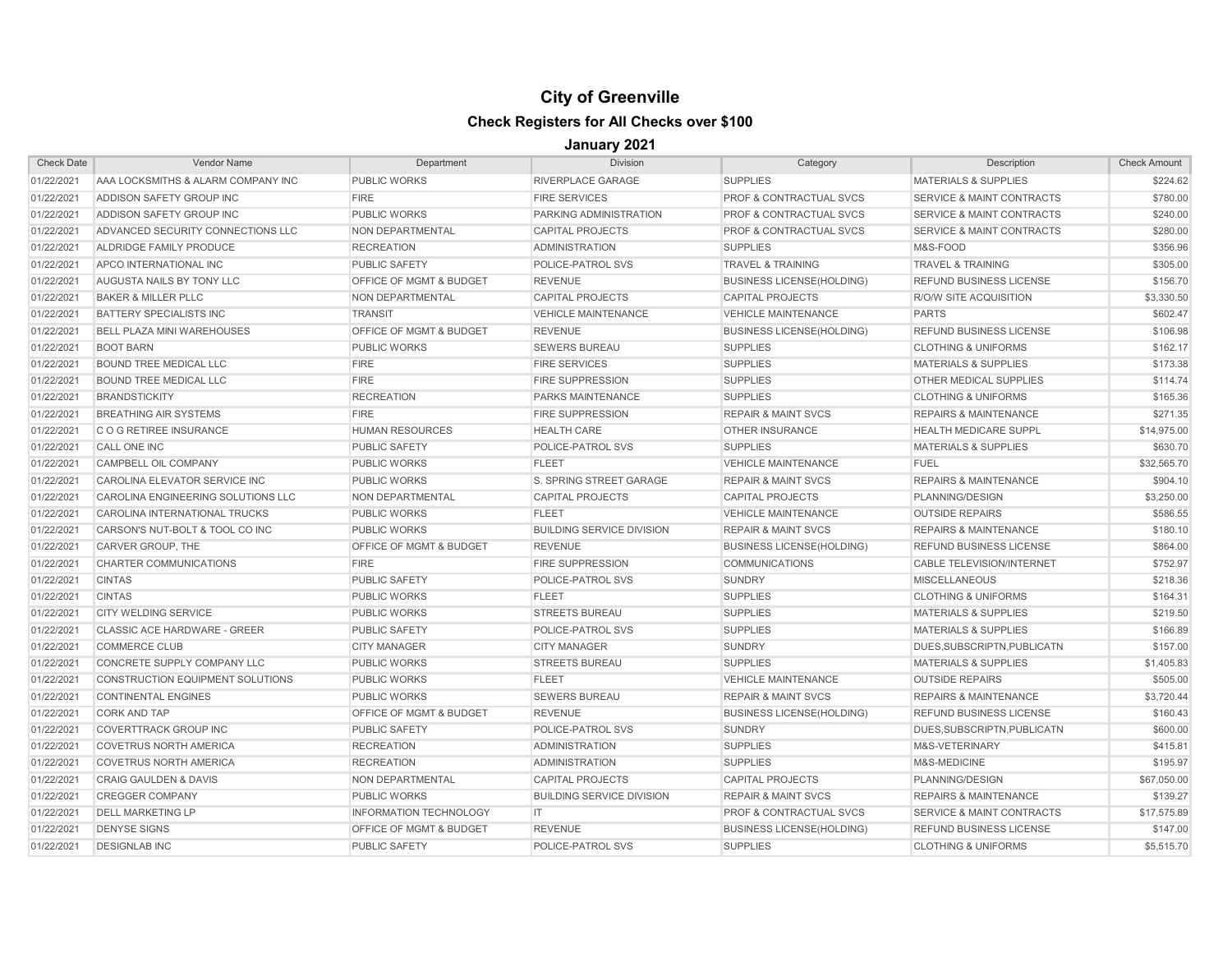| <b>Check Date</b> | <b>Vendor Name</b>                     | Department                         | <b>Division</b>                  | Category                           | Description                      | <b>Check Amount</b> |
|-------------------|----------------------------------------|------------------------------------|----------------------------------|------------------------------------|----------------------------------|---------------------|
| 01/22/2021        | <b>DESIGNLAB INC</b>                   | <b>PUBLIC SAFETY</b>               | POLICE-PATROL SVS                | <b>SUPPLIES</b>                    | <b>MATERIALS &amp; SUPPLIES</b>  | \$4,835.60          |
| 01/22/2021        | <b>DESIGNLAB INC</b>                   | <b>PUBLIC SAFETY</b>               | FED EQUITABLE SHAR DOJ           | <b>SUPPLIES</b>                    | <b>MATERIALS &amp; SUPPLIES</b>  | \$178.11            |
| 01/22/2021        | <b>DESTINATION TRAVEL NETWORK</b>      | <b>RECREATION</b>                  | <b>PUBLIC SERVICES</b>           | <b>SUPPLIES</b>                    | <b>SUPPLIES PROMOTIONS</b>       | \$125.00            |
| 01/22/2021        | <b>DIRECTV</b>                         | <b>FIRE</b>                        | <b>FIRE SUPPRESSION</b>          | <b>COMMUNICATIONS</b>              | <b>CABLE TELEVISION/INTERNET</b> | \$143.08            |
| 01/22/2021        | <b>DIVERSIFIED ELECTRONICS INC</b>     | <b>PUBLIC SAFETY</b>               | POLICE-PATROL SVS                | <b>REPAIR &amp; MAINT SVCS</b>     | <b>REPAIRS &amp; MAINTENANCE</b> | \$300.00            |
| 01/22/2021        | <b>DUKE ENERGY</b>                     | <b>PUBLIC WORKS</b>                | <b>TRAFFIC ENGINEERING</b>       | <b>UTILITIES</b>                   | <b>ELECTRICITY</b>               | \$4,696.68          |
| 01/22/2021        | <b>DUKE ENERGY</b>                     | <b>RECREATION</b>                  | PARKS MAINTENANCE                | <b>UTILITIES</b>                   | <b>ELECTRICITY</b>               | \$4,642.20          |
| 01/22/2021        | <b>DUKE ENERGY</b>                     | <b>RECREATION</b>                  | <b>COMMUNITY CENTERS</b>         | <b>UTILITIES</b>                   | <b>ELECTRICITY</b>               | \$1,696.92          |
| 01/22/2021        | <b>DUKE ENERGY</b>                     | <b>FIRE</b>                        | <b>FIRE SERVICES</b>             | <b>UTILITIES</b>                   | <b>ELECTRICITY</b>               | \$1,139.03          |
| 01/22/2021        | <b>DUKE ENERGY</b>                     | <b>PUBLIC WORKS</b>                | <b>BUILDING SERVICE DIVISION</b> | <b>UTILITIES</b>                   | <b>ELECTRICITY</b>               | \$413.47            |
| 01/22/2021        | <b>DUKE ENERGY</b>                     | <b>PUBLIC WORKS</b>                | <b>PUBLIC WORKS</b>              | UTILITIES                          | <b>ELECTRICITY</b>               | \$132.08            |
| 01/22/2021        | <b>DUKE ENERGY CORP</b>                | <b>NON DEPARTMENTAL</b>            | <b>CAPITAL PROJECTS</b>          | <b>CAPITAL PROJECTS</b>            | <b>CONSTRUCTION</b>              | \$7,824.06          |
| 01/22/2021        | <b>EAGLE EMBROIDERY</b>                | <b>PUBLIC WORKS</b>                | <b>TRAFFIC ENGINEERING</b>       | <b>SUPPLIES</b>                    | <b>CLOTHING &amp; UNIFORMS</b>   | \$542.72            |
| 01/22/2021        | <b>ECHOLS OIL COMPANY INC</b>          | <b>PUBLIC WORKS</b>                | <b>FLEET</b>                     | <b>VEHICLE MAINTENANCE</b>         | <b>FUEL</b>                      | \$1,967.16          |
| 01/22/2021        | ELECTRONIC DATA MAGNETICS INC          | <b>TRANSIT</b>                     | <b>FIXED ROUTE</b>               | <b>PRINTING</b>                    | PRINTING & BINDING               | \$615.00            |
| 01/22/2021        | <b>EMERGENCYMD LLC</b>                 | <b>HUMAN RESOURCES</b>             | <b>OCCUPATIONAL HEALTH</b>       | PROF & CONTRACTUAL SVCS            | PROFESSIONAL SERVICES            | \$5,290.00          |
| 01/22/2021        | <b>EMPLOYMENT SCREENING RESOURCES</b>  | <b>HUMAN RESOURCES</b>             | <b>HUMAN RESOURCES</b>           | <b>PROF &amp; CONTRACTUAL SVCS</b> | PROFESSIONAL SERVICES            | \$307.50            |
| 01/22/2021        | <b>ENERGY DISTRIBUTORS LLC</b>         | <b>TRANSIT</b>                     | <b>FIXED ROUTE</b>               | <b>VEHICLE MAINTENANCE</b>         | <b>LUBRICANTS</b>                | \$211.29            |
| 01/22/2021        | ENVIRONMENTAL LABORATORIES INC         | <b>TRANSIT</b>                     | <b>VEHICLE MAINTENANCE</b>       | <b>SUPPLIES</b>                    | <b>MATERIALS &amp; SUPPLIES</b>  | \$2,480.00          |
| 01/22/2021        | <b>ESRI INC</b>                        | <b>INFORMATION TECHNOLOGY</b>      | GIS                              | <b>TRAVEL &amp; TRAINING</b>       | <b>TRAVEL &amp; TRAINING</b>     | \$7,315.00          |
| 01/22/2021        | <b>FAIRFOREST OF GREENVILLE LLC</b>    | <b>PUBLIC SAFETY</b>               | POLICE-PATROL SVS                | PROF & CONTRACTUAL SVCS            | RENTAL OF REAL PROPERTY          | \$3,600.00          |
| 01/22/2021        | <b>FGP INTERNATIONAL</b>               | <b>OFFICE OF MGMT &amp; BUDGET</b> | <b>REVENUE</b>                   | <b>PROF &amp; CONTRACTUAL SVCS</b> | <b>TEMP PERSONNEL SVCS</b>       | \$858.61            |
| 01/22/2021        | <b>FUEL SC LLC</b>                     | <b>ECONOMIC DEVELOPMENT</b>        | <b>ECONOMIC DEVELOPMENT</b>      | PROF & CONTRACTUAL SVCS            | <b>PROFESSIONAL SERVICES</b>     | \$1,080.00          |
| 01/22/2021        | <b>GILLIG LLC</b>                      | <b>TRANSIT</b>                     | <b>VEHICLE MAINTENANCE</b>       | <b>VEHICLE MAINTENANCE</b>         | <b>PARTS</b>                     | \$1,389.92          |
| 01/22/2021        | <b>GILLIG LLC</b>                      | <b>TRANSIT</b>                     | <b>VEHICLE MAINTENANCE</b>       | <b>VEHICLE MAINTENANCE</b>         | <b>SMALL PARTS</b>               | \$202.32            |
| 01/22/2021        | <b>GREENVILLE CONVENTION CENTER</b>    | <b>FIRE</b>                        | <b>FIRE SERVICES</b>             | <b>SUPPLIES</b>                    | <b>MATERIALS &amp; SUPPLIES</b>  | \$1,690.61          |
| 01/22/2021        | <b>GREENVILLE COUNTY</b>               | <b>PUBLIC SAFETY</b>               | POLICE-PATROL SVS                | PROF & CONTRACTUAL SVCS            | PROFESSIONAL SERVICES            | \$3,883.60          |
| 01/22/2021        | GREENVILLE OFFICE SUPPLY CO INC        | <b>HUMAN RESOURCES</b>             | <b>OCCUPATIONAL HEALTH</b>       | <b>SUPPLIES</b>                    | <b>MATERIALS &amp; SUPPLIES</b>  | \$296.90            |
| 01/22/2021        | <b>GREENVILLE OFFICE SUPPLY CO INC</b> | <b>PUBLIC WORKS</b>                | <b>FLEET</b>                     | <b>SUPPLIES</b>                    | <b>MATERIALS &amp; SUPPLIES</b>  | \$111.51            |
| 01/22/2021        | <b>GREENVILLE WATER</b>                | <b>PUBLIC WORKS</b>                | <b>BUILDING SERVICE DIVISION</b> | <b>UTILITIES</b>                   | <b>OTHER</b>                     | \$991.03            |
| 01/22/2021        | <b>GREENVILLE WATER</b>                | <b>PUBLIC WORKS</b>                | <b>FLEET</b>                     | <b>UTILITIES</b>                   | <b>OTHER</b>                     | \$646.42            |
| 01/22/2021        | <b>GREENWORKS RECYLING INC</b>         | <b>RECREATION</b>                  | <b>TOURISM DISTRICT</b>          | <b>SUPPLIES</b>                    | <b>MATERIALS &amp; SUPPLIES</b>  | \$1,855.00          |
| 01/22/2021        | <b>HANDI CLEAN PRODUCTS INC</b>        | <b>FIRE</b>                        | <b>FIRE SERVICES</b>             | <b>SUPPLIES</b>                    | <b>MATERIALS &amp; SUPPLIES</b>  | \$5,492.70          |
| 01/22/2021        | <b>HARPER CORPORATION</b>              | NON DEPARTMENTAL                   | <b>CAPITAL PROJECTS</b>          | <b>CAPITAL PROJECTS</b>            | <b>CONSTRUCTION</b>              | \$1,124,226.94      |
| 01/22/2021        | <b>HARRISON'S WORKWEAR</b>             | <b>RECREATION</b>                  | PARKS MAINTENANCE                | <b>SUPPLIES</b>                    | <b>CLOTHING &amp; UNIFORMS</b>   | \$148.39            |
| 01/22/2021        | HART TOOL CO                           | <b>FIRE</b>                        | <b>FIRE SERVICES</b>             | <b>SUPPLIES</b>                    | <b>MATERIALS &amp; SUPPLIES</b>  | \$306.64            |
| 01/22/2021        | HENRY SCHEIN INC MEDICAL DIVISION      | <b>HUMAN RESOURCES</b>             | <b>OCCUPATIONAL HEALTH</b>       | <b>SUPPLIES</b>                    | <b>MATERIALS &amp; SUPPLIES</b>  | \$117.57            |
| 01/22/2021        | <b>HOGAN CONSTRUCTION GROUP LLC</b>    | <b>NON DEPARTMENTAL</b>            | <b>CAPITAL PROJECTS</b>          | <b>CAPITAL PROJECTS</b>            | <b>CONSTRUCTION</b>              | \$228,150.89        |
| 01/22/2021        | <b>HOLDER ELECTRIC SUPPLY INC</b>      | <b>PUBLIC WORKS</b>                | <b>TRAFFIC ENGINEERING</b>       | <b>SUPPLIES</b>                    | M&S-SIGNALS                      | \$148.06            |
| 01/22/2021        | HOME DEPOT CREDIT SERVICE 5898         | <b>FIRE</b>                        | <b>FIRE SUPPRESSION</b>          | <b>SUPPLIES</b>                    | <b>MATERIALS &amp; SUPPLIES</b>  | \$480.75            |
| 01/22/2021        | HOME DEPOT CREDIT SERVICE 5906         | <b>PUBLIC WORKS</b>                | <b>BUILDING SERVICE DIVISION</b> | <b>REPAIR &amp; MAINT SVCS</b>     | <b>REPAIRS &amp; MAINTENANCE</b> | \$155.80            |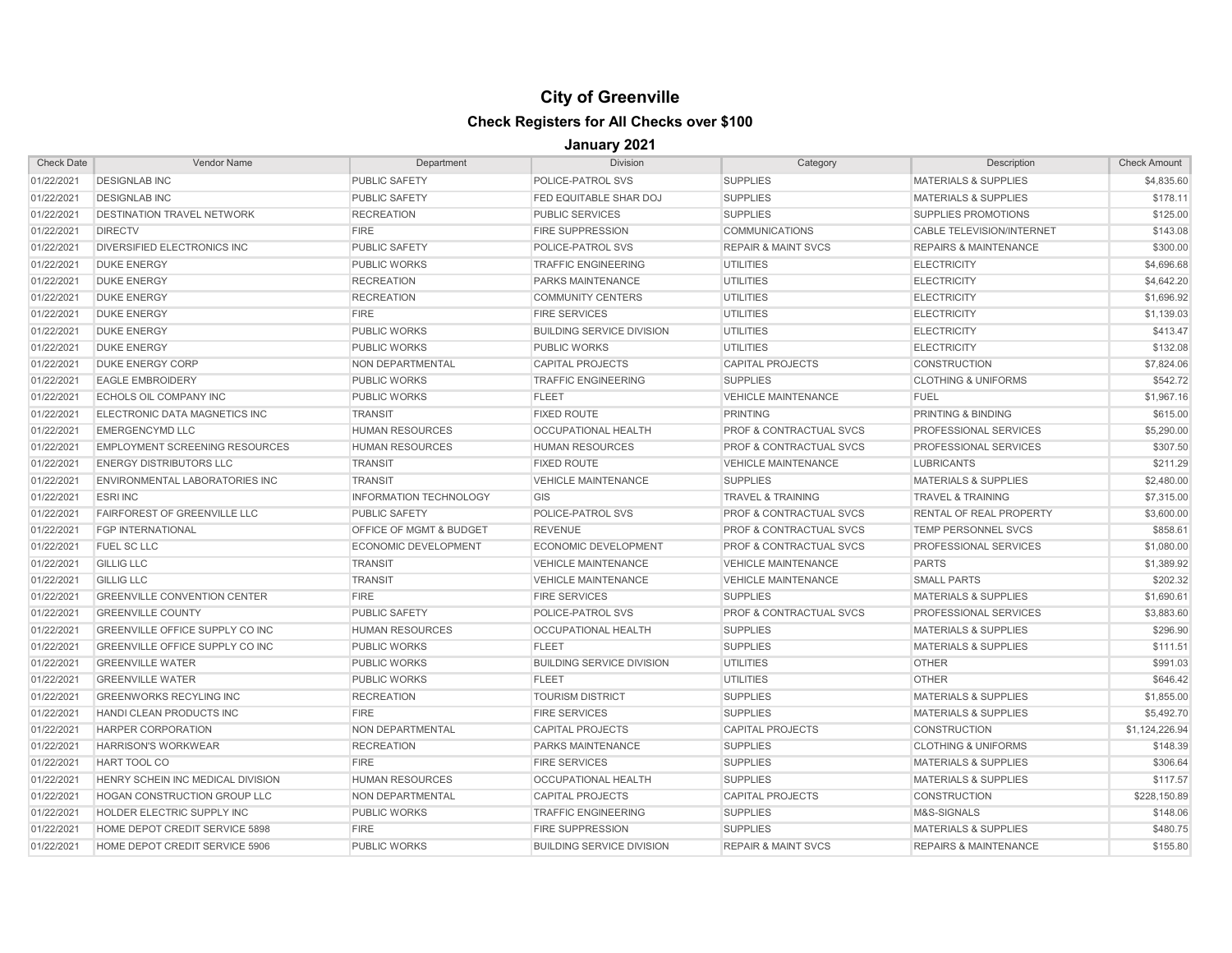| <b>Check Date</b> | <b>Vendor Name</b>                 | Department                           | <b>Division</b>                  | Category                           | Description                          | <b>Check Amount</b> |
|-------------------|------------------------------------|--------------------------------------|----------------------------------|------------------------------------|--------------------------------------|---------------------|
| 01/22/2021        | HOME DEPOT CREDIT SERVICE 5914     | NON DEPARTMENTAL                     | <b>CAPITAL PROJECTS</b>          | <b>CAPITAL PROJECTS</b>            | <b>EQUIPMENT</b>                     | \$2,695.14          |
| 01/22/2021        | HOME DEPOT CREDIT SERVICE 5914     | <b>RECREATION</b>                    | <b>ADMINISTRATION</b>            | <b>SUPPLIES</b>                    | M&S-EXHIBITS                         | \$468.99            |
| 01/22/2021        | HOME DEPOT PRO                     | <b>TRANSIT</b>                       | NON VEHICLE MAINTENANCE          | <b>SUPPLIES</b>                    | <b>JANITORIAL SUPPLIES</b>           | \$636.28            |
| 01/22/2021        | <b>HOME DEPOT PRO</b>              | <b>TRANSIT</b>                       | <b>VEHICLE MAINTENANCE</b>       | <b>SUPPLIES</b>                    | <b>BUS WASHING SUPPLIES</b>          | \$116.04            |
| 01/22/2021        | HUMAN RELATIONS COMMISSION         | C.D. DIVISION                        | <b>CDBG PROJECTS</b>             | <b>CD PROJECTS</b>                 | PUBLIC SERVICES (GENERAL)            | \$1,950.00          |
| 01/22/2021        | HUNT CONSTRUCTION GROUP INC        | <b>OFFICE OF MGMT &amp; BUDGET</b>   | <b>REVENUE</b>                   | <b>BUSINESS LICENSE(HOLDING)</b>   | <b>REFUND BUSINESS LICENSE</b>       | \$213.00            |
| 01/22/2021        | <b>IDEXX LABORATORIES</b>          | <b>RECREATION</b>                    | <b>ADMINISTRATION</b>            | PROF & CONTRACTUAL SVCS            | <b>PROFESSIONAL SERVICES</b>         | \$1,786.47          |
| 01/22/2021        | <b>INTERNAL REVENUE SERVICE</b>    | OFFICE OF MGMT & BUDGET              | <b>ACCOUNTING</b>                | PR-WH                              | <b>GARNISHMENTS</b>                  | \$150.00            |
| 01/22/2021        | <b>IRON MOUNTAIN 27128</b>         | <b>PUBLIC SAFETY</b>                 | POLICE-PATROL SVS                | PROF & CONTRACTUAL SVCS            | <b>SERVICE &amp; MAINT CONTRACTS</b> | \$465.13            |
| 01/22/2021        | <b>IRON MOUNTAIN 27128</b>         | MUNICIPAL COURT                      | MUNICIPAL COURT                  | PROF & CONTRACTUAL SVCS            | PROFESSIONAL SERVICES                | \$135.09            |
| 01/22/2021        | <b>ISGETT DISTRIBUTORS, INC.</b>   | <b>FIRE</b>                          | <b>FIRE SUPPRESSION</b>          | <b>VEHICLE MAINTENANCE</b>         | <b>PARTS</b>                         | \$403.51            |
| 01/22/2021        | <b>IVEY COMMUNICATIONS INC</b>     | <b>INFORMATION TECHNOLOGY</b>        | IT.                              | PROF & CONTRACTUAL SVCS            | <b>SERVICE &amp; MAINT CONTRACTS</b> | \$3,691.85          |
| 01/22/2021        | JACK DOHENY COMPANIES INC          | <b>PUBLIC WORKS</b>                  | <b>FLEET</b>                     | <b>VEHICLE MAINTENANCE</b>         | <b>OUTSIDE REPAIRS</b>               | \$860.87            |
| 01/22/2021        | JOHNSON CONTROLS FIRE PROTECTI     | <b>OFFICE OF MGMT &amp; BUDGET</b>   | <b>REVENUE</b>                   | <b>BUSINESS LICENSE(HOLDING)</b>   | <b>REFUND BUSINESS LICENSE</b>       | \$448.88            |
| 01/22/2021        | JOHNSON CONTROLS SECURITY SOLU     | <b>OFFICE OF MGMT &amp; BUDGET</b>   | <b>REVENUE</b>                   | <b>BUSINESS LICENSE(HOLDING)</b>   | <b>REFUND BUSINESS LICENSE</b>       | \$484.76            |
| 01/22/2021        | JOHNSTONE SUPPLY OF GREENVILLE     | <b>PUBLIC WORKS</b>                  | <b>BUILDING SERVICE DIVISION</b> | <b>SUPPLIES</b>                    | <b>MATERIALS &amp; SUPPLIES</b>      | \$205.55            |
| 01/22/2021        | KENTUCKY CHILD SUPPORT ENFORCEMENT | <b>OFFICE OF MGMT &amp; BUDGET</b>   | <b>ACCOUNTING</b>                | PR-WH                              | <b>GARNISHMENTS</b>                  | \$177.69            |
| 01/22/2021        | <b>KONE INC</b>                    | <b>PUBLIC WORKS</b>                  | <b>ONE GARAGE</b>                | <b>PROF &amp; CONTRACTUAL SVCS</b> | <b>SERVICE &amp; MAINT CONTRACTS</b> | \$4,432.68          |
| 01/22/2021        | <b>KRAV MAGA WORLDWIDE INC</b>     | <b>PUBLIC SAFETY</b>                 | POLICE-PATROL SVS                | <b>TRAVEL &amp; TRAINING</b>       | <b>TRAVEL &amp; TRAINING</b>         | \$1,180.00          |
| 01/22/2021        | LABORATORY CORPORATION OF AMERICA  | <b>HUMAN RESOURCES</b>               | <b>OCCUPATIONAL HEALTH</b>       | <b>PROF &amp; CONTRACTUAL SVCS</b> | PROFESSIONAL SERVICES                | \$2,873.11          |
| 01/22/2021        | <b>LAMAR ADVERTISING</b>           | <b>PUBLIC WORKS</b>                  | <b>RECYCLING</b>                 | PROF & CONTRACTUAL SVCS            | ADVERTISING EXPENSE                  | \$1,575.00          |
| 01/22/2021        | <b>LAMAR ADVERTISING</b>           | <b>RECREATION</b>                    | <b>PUBLIC SERVICES</b>           | <b>SUPPLIES</b>                    | SUPPLIES PROMOTIONS                  | \$1,575.00          |
| 01/22/2021        | LANDSCAPERS SUPPLY                 | <b>RECREATION</b>                    | PARKS MAINTENANCE                | MACHINERY AND EQUIPMENT            | MACHINERY AND EQUIPMENT              | \$733.92            |
| 01/22/2021        | <b>LANDSCAPERS SUPPLY</b>          | <b>PUBLIC WORKS</b>                  | <b>SEWERS BUREAU</b>             | <b>SUPPLIES</b>                    | <b>MATERIALS &amp; SUPPLIES</b>      | \$198.31            |
| 01/22/2021        | LANE BRYANT #6218                  | <b>OFFICE OF MGMT &amp; BUDGET</b>   | <b>REVENUE</b>                   | <b>BUSINESS LICENSE(HOLDING)</b>   | <b>REFUND BUSINESS LICENSE</b>       | \$3,412.95          |
| 01/22/2021        | LATITUDE APPLIED TECHNOLOGIES      | <b>PUBLIC WORKS</b>                  | LIBERTY SQUARE GARAGE            | <b>SUPPLIES</b>                    | <b>MATERIALS &amp; SUPPLIES</b>      | \$1,509.86          |
| 01/22/2021        | LAWMEN'S SAFETY SUPPLY             | <b>PUBLIC SAFETY</b>                 | POLICE-PATROL SVS                | <b>SUPPLIES</b>                    | <b>MATERIALS &amp; SUPPLIES</b>      | \$8,494.84          |
| 01/22/2021        | <b>LINA</b>                        | <b>OFFICE OF MGMT &amp; BUDGET</b>   | <b>ACCOUNTING</b>                | PR-WH                              | ALL OTHER LIFE INSURANCES            | \$11,618.02         |
| 01/22/2021        | <b>LINA</b>                        | <b>HUMAN RESOURCES</b>               | <b>HEALTH CARE</b>               | <b>OTHER INSURANCE</b>             | SHORT-TERM DISABILITY                | \$1,725.36          |
| 01/22/2021        | LOFT #1529                         | <b>OFFICE OF MGMT &amp; BUDGET</b>   | <b>REVENUE</b>                   | <b>BUSINESS LICENSE(HOLDING)</b>   | REFUND BUSINESS LICENSE              | \$1,291.24          |
| 01/22/2021        | <b>MARATHON STAFFING INC</b>       | <b>PUBLIC SAFETY</b>                 | POLICE-DISPATCH BUREAU           | PROF & CONTRACTUAL SVCS            | <b>TEMP PERSONNEL SVCS</b>           | \$2,997.72          |
| 01/22/2021        | <b>MARATHON STAFFING INC</b>       | <b>EVENTS &amp; CULTURAL AFFAIRS</b> | <b>EVENTS MANAGEMENT</b>         | <b>PROF &amp; CONTRACTUAL SVCS</b> | <b>TEMP PERSONNEL SVCS</b>           | \$2,586.27          |
| 01/22/2021        | <b>MARATHON STAFFING INC</b>       | <b>PUBLIC WORKS</b>                  | <b>RESIDENTIAL COLL BUREAU</b>   | <b>PROF &amp; CONTRACTUAL SVCS</b> | <b>TEMP PERSONNEL SVCS</b>           | \$1,590.72          |
| 01/22/2021        | <b>MARATHON STAFFING INC</b>       | <b>COMMUNICATION</b>                 | PUBLIC INFORMATION               | <b>PROF &amp; CONTRACTUAL SVCS</b> | <b>TEMP PERSONNEL SVCS</b>           | \$928.80            |
| 01/22/2021        | <b>MARATHON STAFFING INC</b>       | <b>PUBLIC WORKS</b>                  | <b>SEWERS BUREAU</b>             | <b>PROF &amp; CONTRACTUAL SVCS</b> | <b>TEMP PERSONNEL SVCS</b>           | \$743.94            |
| 01/22/2021        | MAVIN CONSTRUCTION LLC             | NON DEPARTMENTAL                     | <b>CAPITAL PROJECTS</b>          | <b>CAPITAL PROJECTS</b>            | <b>CONSTRUCTION</b>                  | \$17,500.00         |
| 01/22/2021        | MCCALL'S SUPPLY INC                | <b>PUBLIC WORKS</b>                  | <b>BUILDING SERVICE DIVISION</b> | <b>REPAIR &amp; MAINT SVCS</b>     | <b>REPAIRS &amp; MAINTENANCE</b>     | \$286.47            |
| 01/22/2021        | MIKE'S BODY SHOP & TOWING INC      | <b>TRANSIT</b>                       | <b>VEHICLE MAINTENANCE</b>       | <b>VEHICLE MAINTENANCE</b>         | <b>OUTSIDE REPAIRS</b>               | \$175.00            |
| 01/22/2021        | MORRIS BUSINESS SOLUTIONS          | <b>ECONOMIC DEVELOPMENT</b>          | <b>ECONOMIC DEVELOPMENT</b>      | <b>SUPPLIES</b>                    | <b>MATERIALS &amp; SUPPLIES</b>      | \$820.44            |
| 01/22/2021        | MOTOROLA SOLUTIONS INC             | <b>FIRE</b>                          | <b>FIRE SUPPRESSION</b>          | <b>CAPITAL PROJECTS</b>            | <b>EQUIPMENT</b>                     | \$2,549.78          |
| 01/22/2021        | NAPA AUTO PARTS                    | <b>FIRE</b>                          | <b>FIRE SUPPRESSION</b>          | <b>VEHICLE MAINTENANCE</b>         | <b>PARTS</b>                         | \$568.05            |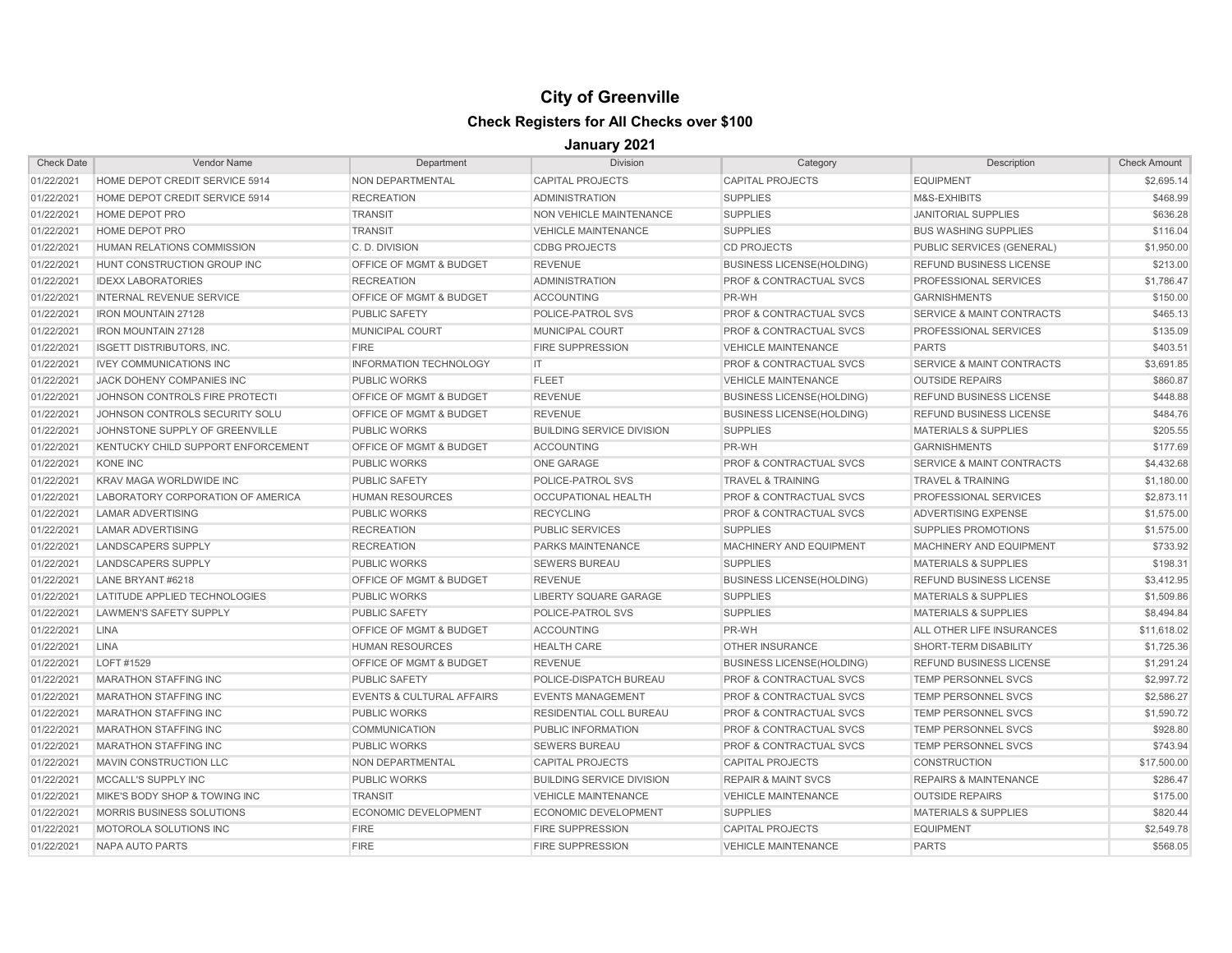| <b>Check Date</b> | <b>Vendor Name</b>                   | Department                           | <b>Division</b>                      | Category                           | Description                          | <b>Check Amount</b> |
|-------------------|--------------------------------------|--------------------------------------|--------------------------------------|------------------------------------|--------------------------------------|---------------------|
| 01/22/2021        | NAPA AUTO PARTS                      | <b>FIRE</b>                          | <b>FIRE SUPPRESSION</b>              | <b>SUPPLIES</b>                    | <b>MATERIALS &amp; SUPPLIES</b>      | \$313.21            |
| 01/22/2021        | <b>NORTHERN TOOL &amp; EQUIPMENT</b> | <b>PUBLIC WORKS</b>                  | <b>FLEET</b>                         | <b>SUPPLIES</b>                    | <b>MATERIALS &amp; SUPPLIES</b>      | \$1,010.08          |
| 01/22/2021        | OVERHEAD DOOR COMPANY OF GREENVILLE  | <b>PUBLIC WORKS</b>                  | <b>BUILDING SERVICE DIVISION</b>     | <b>REPAIR &amp; MAINT SVCS</b>     | <b>REPAIRS &amp; MAINTENANCE</b>     | \$2,065.53          |
| 01/22/2021        | <b>PALMETTO BUS SALES LLC</b>        | <b>TRANSIT</b>                       | <b>VEHICLE MAINTENANCE</b>           | <b>VEHICLE MAINTENANCE</b>         | <b>SMALL PARTS</b>                   | \$218.76            |
| 01/22/2021        | PHIL HYMAN PHOTOGRAPHY               | OFFICE OF MGMT & BUDGET              | <b>REVENUE</b>                       | <b>BUSINESS LICENSE(HOLDING)</b>   | REFUND BUSINESS LICENSE              | \$511.78            |
| 01/22/2021        | PIEDMONT NATURAL GAS CO INC          | <b>TRANSIT</b>                       | NON VEHICLE MAINTENANCE              | <b>UTILITIES</b>                   | GAS                                  | \$3,092.95          |
| 01/22/2021        | PIEDMONT NATURAL GAS CO INC          | <b>FIRE</b>                          | <b>FIRE SERVICES</b>                 | <b>UTILITIES</b>                   | GAS                                  | \$1,707.20          |
| 01/22/2021        | PIEDMONT NATURAL GAS CO INC          | <b>RECREATION</b>                    | <b>ADMINISTRATION</b>                | <b>UTILITIES</b>                   | GAS                                  | \$1,162.30          |
| 01/22/2021        | PIEDMONT NATURAL GAS CO INC          | <b>RECREATION</b>                    | <b>COMMUNITY CENTERS</b>             | <b>UTILITIES</b>                   | GAS                                  | \$904.85            |
| 01/22/2021        | PIEDMONT NATURAL GAS CO INC          | <b>RECREATION</b>                    | PARKS MAINTENANCE                    | <b>UTILITIES</b>                   | GAS                                  | \$673.93            |
| 01/22/2021        | <b>PIEDMONT NATURAL GAS CO INC</b>   | <b>PUBLIC WORKS</b>                  | <b>TRAFFIC ENGINEERING</b>           | <b>UTILITIES</b>                   | GAS                                  | \$492.85            |
| 01/22/2021        | PIEDMONT NATURAL GAS CO INC          | <b>PUBLIC WORKS</b>                  | <b>BUILDING SERVICE DIVISION</b>     | <b>UTILITIES</b>                   | GAS                                  | \$397.57            |
| 01/22/2021        | <b>PIEDMONT NATURAL GAS CO INC</b>   | <b>PUBLIC WORKS</b>                  | PARKING ADMINISTRATION               | UTILITIES                          | GAS                                  | \$188.61            |
| 01/22/2021        | PIEDMONT NATURAL GAS CO INC          | <b>PUBLIC WORKS</b>                  | S. SPRING STREET GARAGE              | <b>UTILITIES</b>                   | GAS                                  | \$112.56            |
| 01/22/2021        | <b>POWELL SAFETY SOLUTIONS LLC</b>   | <b>PUBLIC WORKS</b>                  | <b>SEWERS BUREAU</b>                 | MACHINERY AND EQUIPMENT            | MACHINERY AND EQUIPMENT              | \$14,169.00         |
| 01/22/2021        | <b>POWELL SAFETY SOLUTIONS LLC</b>   | <b>PUBLIC WORKS</b>                  | <b>STORM DRAINS BUREAU</b>           | MACHINERY AND EQUIPMENT            | MACHINERY AND EQUIPMENT              | \$14,169.00         |
| 01/22/2021        | <b>PRAXAIR DISTRIBUTION INC</b>      | <b>PUBLIC WORKS</b>                  | <b>FLEET</b>                         | <b>SUPPLIES</b>                    | <b>MATERIALS &amp; SUPPLIES</b>      | \$490.27            |
| 01/22/2021        | <b>PRECISION WALLS INC</b>           | <b>OFFICE OF MGMT &amp; BUDGET</b>   | <b>REVENUE</b>                       | <b>BUSINESS LICENSE(HOLDING)</b>   | <b>REFUND BUSINESS LICENSE</b>       | \$210.00            |
| 01/22/2021        | <b>PRIORITY ONE SECURITY</b>         | <b>OFFICE OF MGMT &amp; BUDGET</b>   | <b>REVENUE</b>                       | <b>BUSINESS LICENSE(HOLDING)</b>   | <b>REFUND BUSINESS LICENSE</b>       | \$210.00            |
| 01/22/2021        | <b>PROFORMA RHINO GRAPHICS</b>       | PLANNING & DEV SERVICES              | <b>BUILDING &amp; PROPERTY MAINT</b> | <b>PRINTING</b>                    | <b>PRINTING &amp; BINDING</b>        | \$734.33            |
| 01/22/2021        | <b>PROSOURCE LLC</b>                 | <b>PUBLIC WORKS</b>                  | <b>BUILDING SERVICE DIVISION</b>     | <b>REPAIR &amp; MAINT SVCS</b>     | <b>REPAIRS &amp; MAINTENANCE</b>     | \$265.49            |
| 01/22/2021        | <b>PROSOURCE LLC</b>                 | <b>PUBLIC WORKS</b>                  | <b>BUILDING SERVICE DIVISION</b>     | <b>REPAIR &amp; MAINT SVCS</b>     | <b>FOUNTAIN REPAIR</b>               | \$159.34            |
| 01/22/2021        | <b>PSYCHEMEDICS CORPORATION</b>      | <b>HUMAN RESOURCES</b>               | <b>OCCUPATIONAL HEALTH</b>           | <b>PROF &amp; CONTRACTUAL SVCS</b> | PROFESSIONAL SERVICES                | \$1,377.00          |
| 01/22/2021        | RANDOLPH GROUP LLC, THE              | OFFICE OF MGMT & BUDGET              | <b>REVENUE</b>                       | <b>BUSINESS LICENSE(HOLDING)</b>   | REFUND BUSINESS LICENSE              | \$335.34            |
| 01/22/2021        | <b>REID ELECTRIC</b>                 | <b>RECREATION</b>                    | <b>PARKS MAINTENANCE</b>             | <b>PROF &amp; CONTRACTUAL SVCS</b> | <b>SERVICE &amp; MAINT CONTRACTS</b> | \$612.38            |
| 01/22/2021        | <b>S C DEPARTMENT OF REVENUE</b>     | <b>EVENTS &amp; CULTURAL AFFAIRS</b> | <b>EVENTS MANAGEMENT</b>             | <b>TAX LIABILITIES</b>             | <b>ADMISSION TAXES</b>               | \$3,087.42          |
| 01/22/2021        | <b>S C DEPARTMENT OF REVENUE</b>     | OFFICE OF MGMT & BUDGET              | <b>ACCOUNTING</b>                    | PR-WH                              | <b>GARNISHMENTS</b>                  | \$1,071.55          |
| 01/22/2021        | <b>S C DEPARTMENT OF REVENUE</b>     | <b>EVENTS &amp; CULTURAL AFFAIRS</b> | <b>EVENTS MANAGEMENT</b>             | <b>SUNDRY</b>                      | <b>TAXES</b>                         | \$125.60            |
| 01/22/2021        | <b>S C RETIREMENT SYSTEM</b>         | OFFICE OF MGMT & BUDGET              | <b>ACCOUNTING</b>                    | PR-WH                              | <b>RETIREMENT SVS PURCHASE</b>       | \$1,688.65          |
| 01/22/2021        | <b>SAFE INDUSTRIES</b>               | <b>FIRE</b>                          | <b>FIRE SUPPRESSION</b>              | <b>SUPPLIES</b>                    | <b>MATERIALS &amp; SUPPLIES</b>      | \$318.00            |
| 01/22/2021        | <b>SC DHEC</b>                       | <b>RECREATION</b>                    | <b>ADMINISTRATION</b>                | <b>SUNDRY</b>                      | DUES.SUBSCRIPTN.PUBLICATN            | \$131.00            |
| 01/22/2021        | <b>SC STATE DISBURSEMENT UNIT</b>    | OFFICE OF MGMT & BUDGET              | <b>ACCOUNTING</b>                    | PR-WH                              | <b>GARNISHMENTS</b>                  | \$3,171.02          |
| 01/22/2021        | <b>SCHNEIDER TREE CARE</b>           | <b>PUBLIC WORKS</b>                  | TREE MAINTENANCE BUREAU              | <b>PROF &amp; CONTRACTUAL SVCS</b> | <b>SERVICE &amp; MAINT CONTRACTS</b> | \$3,383.52          |
| 01/22/2021        | <b>SEON SYSTEM SALES INC</b>         | <b>TRANSIT</b>                       | <b>VEHICLE MAINTENANCE</b>           | <b>VEHICLE MAINTENANCE</b>         | <b>PARTS</b>                         | \$3,282.00          |
| 01/22/2021        | SHOPS AT GREENRIDGE                  | <b>OFFICE OF MGMT &amp; BUDGET</b>   | <b>REVENUE</b>                       | <b>BUSINESS LICENSE(HOLDING)</b>   | REFUND BUSINESS LICENSE              | \$483.93            |
| 01/22/2021        | SNIDER FLEET SOLUTIONS               | <b>PUBLIC WORKS</b>                  | <b>FLEET</b>                         | <b>VEHICLE MAINTENANCE</b>         | <b>OUTSIDE REPAIRS</b>               | \$662.97            |
| 01/22/2021        | <b>SODFATHER INC</b>                 | <b>RECREATION</b>                    | PARKS MAINTENANCE                    | PROF & CONTRACTUAL SVCS            | <b>SERVICE &amp; MAINT CONTRACTS</b> | \$1,696.84          |
| 01/22/2021        | <b>SODFATHER INC</b>                 | <b>PUBLIC WORKS</b>                  | <b>SEWERS BUREAU</b>                 | <b>PROF &amp; CONTRACTUAL SVCS</b> | MAINTENANCE CONTRACTS                | \$476.83            |
| 01/22/2021        | <b>SODFATHER INC</b>                 | <b>PUBLIC WORKS</b>                  | <b>FLEET</b>                         | <b>PROF &amp; CONTRACTUAL SVCS</b> | <b>SERVICE &amp; MAINT CONTRACTS</b> | \$476.83            |
| 01/22/2021        | <b>SODFATHER INC</b>                 | <b>PUBLIC WORKS</b>                  | <b>STREETS BUREAU</b>                | <b>PROF &amp; CONTRACTUAL SVCS</b> | <b>SERVICE &amp; MAINT CONTRACTS</b> | \$476.83            |
| 01/22/2021        | <b>SODFATHER INC</b>                 | <b>PUBLIC WORKS</b>                  | <b>STORM DRAINS BUREAU</b>           | <b>PROF &amp; CONTRACTUAL SVCS</b> | SERVICE & MAINT CONTRACTS            | \$476.83            |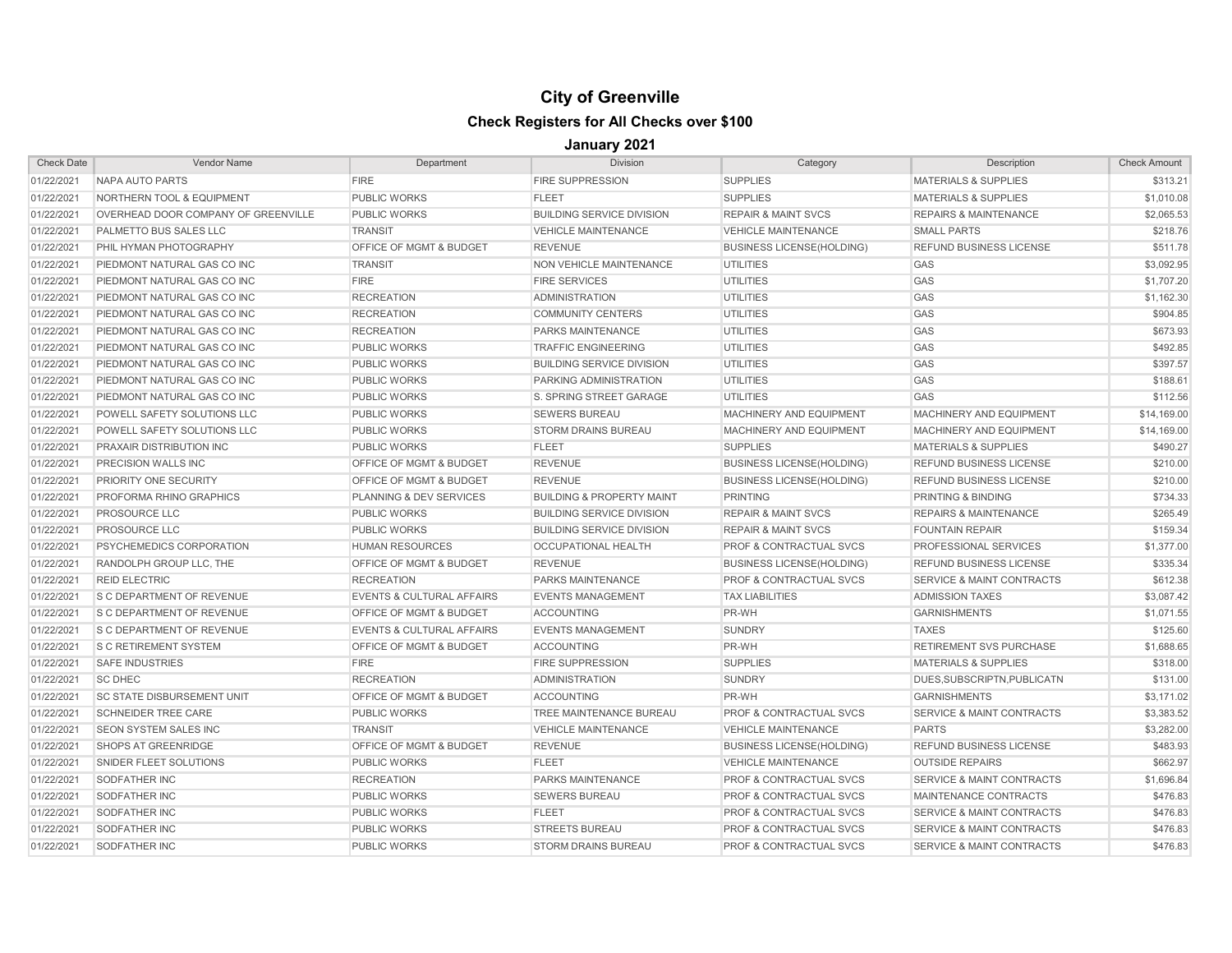| <b>Check Date</b> | <b>Vendor Name</b>                  | Department                           | <b>Division</b>                  | Category                           | Description                          | <b>Check Amount</b> |
|-------------------|-------------------------------------|--------------------------------------|----------------------------------|------------------------------------|--------------------------------------|---------------------|
| 01/22/2021        | <b>SONIC DRIVE IN</b>               | OFFICE OF MGMT & BUDGET              | <b>REVENUE</b>                   | <b>BUSINESS LICENSE(HOLDING)</b>   | REFUND BUSINESS LICENSE              | \$2,214.30          |
| 01/22/2021        | SOUTHEASTERN PAPER GROUP            | <b>PUBLIC WORKS</b>                  | <b>BUILDING SERVICE DIVISION</b> | <b>SUPPLIES</b>                    | <b>JANITORIAL SUPPLIES</b>           | \$375.75            |
| 01/22/2021        | SPENCERS GIFTS LLC #165             | OFFICE OF MGMT & BUDGET              | <b>REVENUE</b>                   | <b>BUSINESS LICENSE(HOLDING)</b>   | REFUND BUSINESS LICENSE              | \$2,378.04          |
| 01/22/2021        | <b>STAPLES ADVANTAGE</b>            | OFFICE OF MGMT & BUDGET              | <b>REVENUE</b>                   | <b>SUPPLIES</b>                    | OFFICE SUPPLIES&MATERIALS            | \$271.73            |
| 01/22/2021        | STEPHEN JOHN HENRY LLC              | OFFICE OF MGMT & BUDGET              | <b>REVENUE</b>                   | <b>BUSINESS LICENSE(HOLDING)</b>   | REFUND BUSINESS LICENSE              | \$257.74            |
| 01/22/2021        | SUMMIT ENGINEERING LABORATORY & TES | NON DEPARTMENTAL                     | <b>CAPITAL PROJECTS</b>          | <b>CAPITAL PROJECTS</b>            | <b>CONSTRUCTION</b>                  | \$1,000.00          |
| 01/22/2021        | <b>SUPERION LLC</b>                 | <b>INFORMATION TECHNOLOGY</b>        | IT                               | PROF & CONTRACTUAL SVCS            | <b>SERVICE &amp; MAINT CONTRACTS</b> | \$15,583.13         |
| 01/22/2021        | <b>SWANA</b>                        | <b>NON DEPARTMENTAL</b>              | <b>MISC GRANTS</b>               | <b>TRAVEL &amp; TRAINING</b>       | <b>TRAVEL &amp; TRAINING</b>         | \$843.00            |
| 01/22/2021        | <b>SWANA</b>                        | <b>PUBLIC WORKS</b>                  | <b>RECYCLING</b>                 | <b>SUPPLIES</b>                    | <b>MATERIALS &amp; SUPPLIES</b>      | \$223.00            |
| 01/22/2021        | <b>TALENT MANAGEMENT SOLUTIONS</b>  | <b>TRANSIT</b>                       | <b>FIXED ROUTE</b>               | PROF & CONTRACTUAL SVCS            | TEMP PERSONNEL SVCS                  | \$6,086.66          |
| 01/22/2021        | <b>TALENT MANAGEMENT SOLUTIONS</b>  | <b>PUBLIC WORKS</b>                  | RESIDENTIAL COLL BUREAU          | PROF & CONTRACTUAL SVCS            | <b>TEMP PERSONNEL SVCS</b>           | \$5,563.60          |
| 01/22/2021        | <b>TALENT MANAGEMENT SOLUTIONS</b>  | <b>RECREATION</b>                    | <b>PARKS MAINTENANCE</b>         | PROF & CONTRACTUAL SVCS            | TEMP PERSONNEL SVCS                  | \$3,624.40          |
| 01/22/2021        | <b>TALENT MANAGEMENT SOLUTIONS</b>  | <b>PUBLIC WORKS</b>                  | <b>STREETS BUREAU</b>            | <b>PROF &amp; CONTRACTUAL SVCS</b> | <b>TEMP PERSONNEL SVCS</b>           | \$3,412.71          |
| 01/22/2021        | <b>TALENT MANAGEMENT SOLUTIONS</b>  | <b>RECREATION</b>                    | <b>COMMUNITY CENTERS</b>         | <b>PROF &amp; CONTRACTUAL SVCS</b> | TEMP PERSONNEL SVCS                  | \$976.80            |
| 01/22/2021        | <b>TALENT MANAGEMENT SOLUTIONS</b>  | <b>PUBLIC WORKS</b>                  | <b>BEAUTIFICATION BUREAU</b>     | <b>PROF &amp; CONTRACTUAL SVCS</b> | <b>TEMP PERSONNEL SVCS</b>           | \$794.80            |
| 01/22/2021        | <b>TALENT MANAGEMENT SOLUTIONS</b>  | <b>PUBLIC WORKS</b>                  | STORMWATER MANAGEMENT            | <b>PROF &amp; CONTRACTUAL SVCS</b> | TEMP PERSONNEL SVCS                  | \$794.80            |
| 01/22/2021        | <b>TD CARD SERVICES</b>             | <b>RECREATION</b>                    | <b>ADMINISTRATION</b>            | <b>SUNDRY</b>                      | DUES, SUBSCRIPTN, PUBLICATN          | \$1,123.00          |
| 01/22/2021        | <b>TD CARD SERVICES</b>             | <b>CITY ATTORNEY</b>                 | <b>CITY ATTORNEY</b>             | PROF & CONTRACTUAL SVCS            | PROFESSIONAL SERVICES                | \$613.10            |
| 01/22/2021        | TD CARD SERVICES                    | <b>PUBLIC WORKS</b>                  | PARKING ADMINISTRATION           | <b>SUNDRY</b>                      | <b>MISCELLANEOUS</b>                 | \$349.08            |
| 01/22/2021        | TD CARD SERVICES                    | <b>EVENTS &amp; CULTURAL AFFAIRS</b> | <b>EVENTS MANAGEMENT</b>         | <b>SUPPLIES</b>                    | <b>MATERIALS &amp; SUPPLIES</b>      | \$304.26            |
| 01/22/2021        | <b>TD CARD SERVICES</b>             | C.D. DIVISION                        | <b>CDBG PROJECTS</b>             | <b>TRAVEL &amp; TRAINING</b>       | <b>TRAVEL &amp; TRAINING</b>         | \$300.00            |
| 01/22/2021        | <b>TD CARD SERVICES</b>             | <b>EVENTS &amp; CULTURAL AFFAIRS</b> | <b>EVENTS MANAGEMENT</b>         | <b>SUNDRY</b>                      | <b>BANK CHARGES</b>                  | \$295.49            |
| 01/22/2021        | <b>TD CARD SERVICES</b>             | <b>RECREATION</b>                    | <b>ADMINISTRATION</b>            | <b>SUPPLIES</b>                    | M&S-FOOD                             | \$287.03            |
| 01/22/2021        | <b>TD CARD SERVICES</b>             | <b>RECREATION</b>                    | <b>ADMINISTRATION</b>            | <b>SUPPLIES</b>                    | M&S-EXHIBITS                         | \$280.79            |
| 01/22/2021        | <b>TD CARD SERVICES</b>             | <b>EVENTS &amp; CULTURAL AFFAIRS</b> | <b>EVENTS MANAGEMENT</b>         | <b>TRAVEL &amp; TRAINING</b>       | <b>TRAVEL &amp; TRAINING</b>         | \$275.00            |
| 01/22/2021        | <b>TD CARD SERVICES</b>             | <b>RECREATION</b>                    | <b>COMMUNITY CENTERS</b>         | <b>TRAVEL &amp; TRAINING</b>       | <b>TRAVEL &amp; TRAINING</b>         | \$260.04            |
| 01/22/2021        | <b>TD CARD SERVICES</b>             | <b>RECREATION</b>                    | <b>ADMINISTRATION</b>            | <b>TRAVEL &amp; TRAINING</b>       | <b>TRAVEL &amp; TRAINING</b>         | \$250.00            |
| 01/22/2021        | <b>TD CARD SERVICES</b>             | <b>RECREATION</b>                    | <b>ADMINISTRATION</b>            | <b>SUPPLIES</b>                    | M&S-MEDICINE                         | \$189.86            |
| 01/22/2021        | <b>TD CARD SERVICES</b>             | <b>RECREATION</b>                    | <b>ADMINISTRATION</b>            | <b>SUPPLIES</b>                    | M&S-VETERINARY                       | \$182.61            |
| 01/22/2021        | <b>TD CARD SERVICES</b>             | <b>EVENTS &amp; CULTURAL AFFAIRS</b> | <b>SPECIAL EVENTS</b>            | <b>SUPPLIES</b>                    | <b>MATERIALS &amp; SUPPLIES</b>      | \$165.13            |
| 01/22/2021        | <b>TD CARD SERVICES</b>             | <b>PUBLIC SAFETY</b>                 | POLICE-PATROL SVS                | <b>SUNDRY</b>                      | <b>MISCELLANEOUS</b>                 | \$164.95            |
| 01/22/2021        | <b>TD CARD SERVICES</b>             | <b>RECREATION</b>                    | <b>ADMINISTRATION</b>            | <b>SUPPLIES</b>                    | <b>JANITORIAL SUPPLIES</b>           | \$164.58            |
| 01/22/2021        | <b>TD CARD SERVICES</b>             | <b>RECREATION</b>                    | <b>PUBLIC SERVICES</b>           | <b>SUPPLIES</b>                    | OFFICE SUPPLIES&MATERIALS            | \$151.97            |
| 01/22/2021        | <b>TD CARD SERVICES</b>             | <b>PUBLIC SAFETY</b>                 | POLICE-PATROL SVS                | <b>SUNDRY</b>                      | <b>RECRUITMENT ADS</b>               | \$150.38            |
| 01/22/2021        | TD CARD SERVICES                    | <b>PUBLIC SAFETY</b>                 | POLICE-PATROL SVS                | <b>TRAVEL &amp; TRAINING</b>       | <b>TRAVEL &amp; TRAINING</b>         | \$145.00            |
| 01/22/2021        | <b>TD CARD SERVICES</b>             | <b>NON DEPARTMENTAL</b>              | <b>CAPITAL PROJECTS</b>          | <b>CAPITAL PROJECTS</b>            | <b>CONSTRUCTION</b>                  | \$136.73            |
| 01/22/2021        | <b>TD CARD SERVICES</b>             | <b>RECREATION</b>                    | <b>COMMUNITY CENTERS</b>         | <b>SUPPLIES</b>                    | SUPPLIES COMMUNITY CENTER            | \$115.54            |
| 01/22/2021        | TD CARD SERVICES                    | <b>TRANSIT</b>                       | <b>VEHICLE MAINTENANCE</b>       | <b>PROF &amp; CONTRACTUAL SVCS</b> | <b>SERVICE &amp; MAINT CONTRACTS</b> | \$103.02            |
| 01/22/2021        | TD CARD SERVICES                    | <b>CITY ATTORNEY</b>                 | <b>CITY ATTORNEY</b>             | <b>TRAVEL &amp; TRAINING</b>       | <b>TRAVEL &amp; TRAINING</b>         | \$100.00            |
| 01/22/2021        | <b>TERRACON CONSULTANTS INC</b>     | <b>NON DEPARTMENTAL</b>              | <b>CAPITAL PROJECTS</b>          | <b>CAPITAL PROJECTS</b>            | <b>PROJECT EXPENSE</b>               | \$33,784.00         |
| 01/22/2021        | <b>TERRACON CONSULTANTS INC</b>     | <b>NON DEPARTMENTAL</b>              | <b>MISC GRANTS</b>               | <b>CAPITAL PROJECTS</b>            | <b>PROJECT EXPENSE</b>               | \$7,828.11          |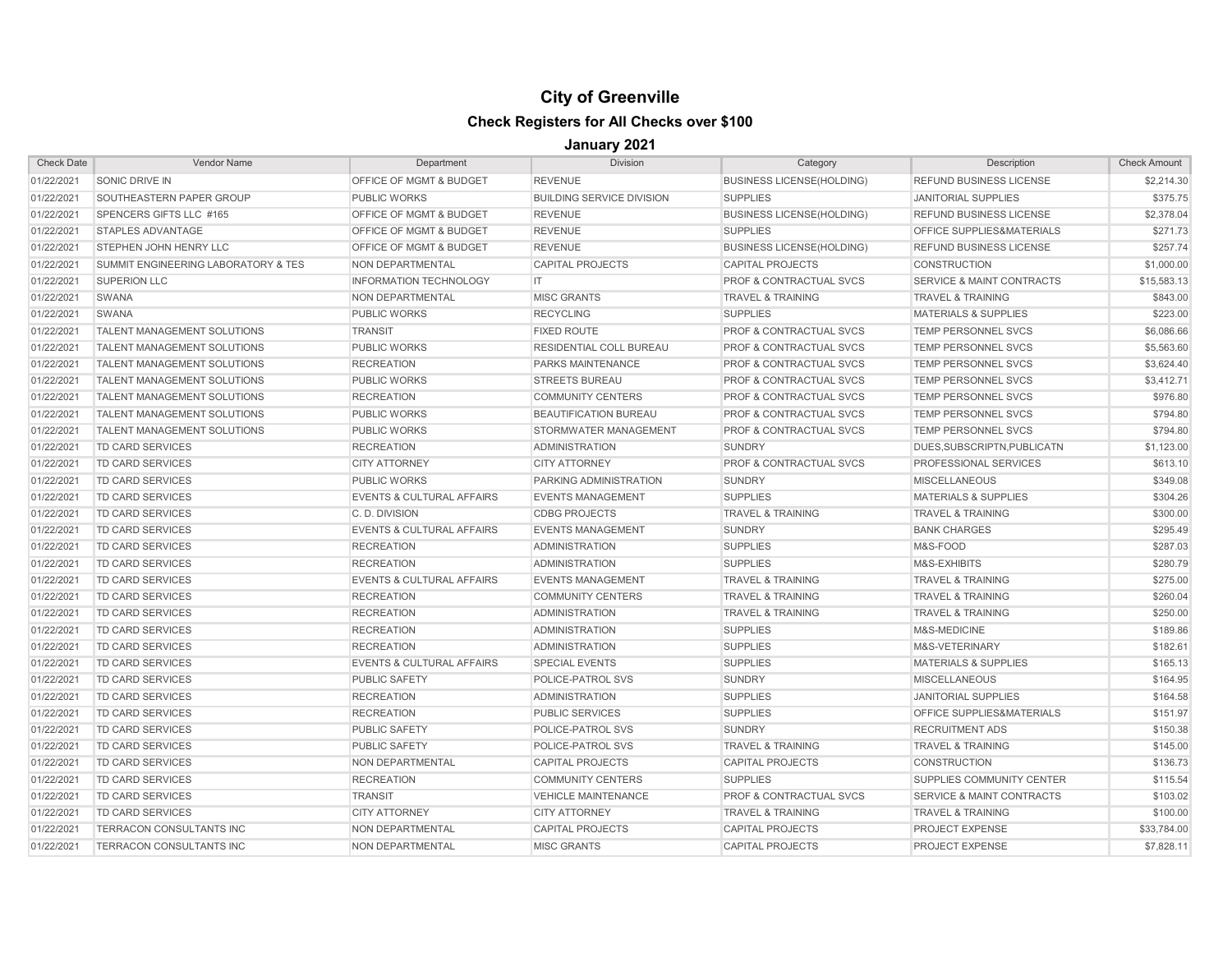| <b>Check Date</b> | <b>Vendor Name</b>                       | Department                         | Division                             | Category                           | Description                          | <b>Check Amount</b> |
|-------------------|------------------------------------------|------------------------------------|--------------------------------------|------------------------------------|--------------------------------------|---------------------|
| 01/22/2021        | <b>TYLER TECHNOLOGIES INC</b>            | <b>TRANSIT</b>                     | <b>FIXED ROUTE</b>                   | <b>SUPPLIES</b>                    | <b>MATERIALS &amp; SUPPLIES</b>      | \$225.00            |
| 01/22/2021        | <b>ULINE INC</b>                         | <b>PUBLIC WORKS</b>                | <b>RECYCLING</b>                     | <b>SUPPLIES</b>                    | <b>MATERIALS &amp; SUPPLIES</b>      | \$301.90            |
| 01/22/2021        | <b>ULINE INC</b>                         | <b>RECREATION</b>                  | PARKS MAINTENANCE                    | <b>SUPPLIES</b>                    | <b>MATERIALS &amp; SUPPLIES</b>      | \$290.37            |
| 01/22/2021        | UNITED ELECTRICAL DISTRIBUTORS INC       | NON DEPARTMENTAL                   | <b>CAPITAL PROJECTS</b>              | <b>CAPITAL PROJECTS</b>            | <b>EQUIPMENT</b>                     | \$3,859.25          |
| 01/22/2021        | UNITED ELECTRICAL DISTRIBUTORS INC       | <b>PUBLIC WORKS</b>                | <b>BUILDING SERVICE DIVISION</b>     | <b>REPAIR &amp; MAINT SVCS</b>     | <b>REPAIRS &amp; MAINTENANCE</b>     | \$3,026.73          |
| 01/22/2021        | UNITED WAY OF GREENVILLE COUNTY          | <b>OFFICE OF MGMT &amp; BUDGET</b> | <b>ACCOUNTING</b>                    | PR-WH                              | UNITED WAY                           | \$415.93            |
| 01/22/2021        | VAUGHN AND MELTON                        | <b>CITY MANAGER</b>                | UTILITY UNDERGROUNDING FU            | <b>SUNDRY</b>                      | UNDERGROUNDING COMMERCIAL            | \$3,895.71          |
| 01/22/2021        | <b>VERIZON WIRELESS</b>                  | <b>PUBLIC SAFETY</b>               | POLICE-PATROL SVS                    | <b>COMMUNICATIONS</b>              | <b>OTHER</b>                         | \$5,712.51          |
| 01/22/2021        | <b>VERIZON WIRELESS</b>                  | <b>FIRE</b>                        | <b>FIRE</b>                          | <b>COMMUNICATIONS</b>              | <b>OTHER</b>                         | \$2,345.73          |
| 01/22/2021        | <b>VERIZON WIRELESS</b>                  | <b>PUBLIC SAFETY</b>               | POLICE-PATROL SVS                    | <b>SUNDRY</b>                      | <b>MISCELLANEOUS</b>                 | \$114.03            |
| 01/22/2021        | VIOLA NEIGHBORHOOD ASSOCIATION           | C.D. DIVISION                      | <b>CDBG PROJECTS</b>                 | <b>CD PROJECTS</b>                 | PUBLIC SERVICES (GENERAL)            | \$483.47            |
| 01/22/2021        | <b>VULCAN CONSTRUCTION MATERIALS LLC</b> | <b>PUBLIC WORKS</b>                | <b>SEWERS BUREAU</b>                 | <b>SUPPLIES</b>                    | <b>MATERIALS &amp; SUPPLIES</b>      | \$682.73            |
| 01/22/2021        | W N WATSON-WEST TIRE & AUTOMOTIVE        | <b>FIRE</b>                        | <b>FIRE SUPPRESSION</b>              | <b>VEHICLE MAINTENANCE</b>         | <b>OUTSIDE REPAIRS</b>               | \$889.70            |
| 01/22/2021        | <b>WAGE GARNISHMENT PROCESSING UNIT</b>  | OFFICE OF MGMT & BUDGET            | <b>ACCOUNTING</b>                    | PR-WH                              | <b>GARNISHMENTS</b>                  | \$132.48            |
| 01/22/2021        | <b>WILLIAM BOWEN</b>                     | <b>PLANNING &amp; DEV SERVICES</b> | <b>BUILDING &amp; PROPERTY MAINT</b> | <b>SUPPLIES</b>                    | <b>CLOTHING &amp; UNIFORMS</b>       | \$143.09            |
| 01/22/2021        | <b>WILLIAMS FIRE APPARATUS</b>           | <b>FIRE</b>                        | <b>FIRE SUPPRESSION</b>              | <b>VEHICLE MAINTENANCE</b>         | <b>PARTS</b>                         | \$286.54            |
| 01/22/2021        | <b>WORTHWHILE</b>                        | <b>PUBLIC WORKS</b>                | PARKING ADMINISTRATION               | <b>PARKING DEPOSITS</b>            | <b>REFUND PARKING DEPOSIT</b>        | \$611.30            |
| 01/22/2021        | <b>WP LAW INC</b>                        | <b>PUBLIC WORKS</b>                | <b>BUILDING SERVICE DIVISION</b>     | <b>REPAIR &amp; MAINT SVCS</b>     | <b>FOUNTAIN REPAIR</b>               | \$24,276.73         |
| 01/29/2021        | ACROSS THE STREET PRODUCTIONS INC        | <b>FIRE</b>                        | <b>FIRE SUPPRESSION</b>              | <b>TRAVEL &amp; TRAINING</b>       | <b>TRAVEL &amp; TRAINING</b>         | \$3,118.50          |
| 01/29/2021        | ADDISON SAFETY GROUP INC                 | <b>RECREATION</b>                  | <b>TOURISM DISTRICT</b>              | <b>PROF &amp; CONTRACTUAL SVCS</b> | <b>SERVICE &amp; MAINT CONTRACTS</b> | \$240.00            |
| 01/29/2021        | ADVANCED TRANSMISSIONS                   | <b>PUBLIC WORKS</b>                | <b>FLEET</b>                         | <b>VEHICLE MAINTENANCE</b>         | <b>OUTSIDE REPAIRS</b>               | \$173.90            |
| 01/29/2021        | ALDRIDGE FAMILY PRODUCE                  | <b>RECREATION</b>                  | <b>ADMINISTRATION</b>                | <b>SUPPLIES</b>                    | M&S-FOOD                             | \$557.34            |
| 01/29/2021        | AMERICAN LOCK & KEY                      | <b>RECREATION</b>                  | <b>ADMINISTRATION</b>                | <b>REPAIR &amp; MAINT SVCS</b>     | <b>REPAIRS &amp; MAINTENANCE</b>     | \$534.60            |
| 01/29/2021        | ANSWERLIVE LLC GREENVILLE                | <b>PUBLIC WORKS</b>                | PARKING ADMINISTRATION               | <b>PROF &amp; CONTRACTUAL SVCS</b> | <b>SERVICE &amp; MAINT CONTRACTS</b> | \$219.32            |
| 01/29/2021        | APPLIED INDUSTRIAL TECHNOLOGIES          | <b>TRANSIT</b>                     | <b>VEHICLE MAINTENANCE</b>           | <b>VEHICLE MAINTENANCE</b>         | <b>SMALL PARTS</b>                   | \$885.46            |
| 01/29/2021        | AT & T MOBILITY                          | <b>INFORMATION TECHNOLOGY</b>      | IT.                                  | <b>COMMUNICATIONS</b>              | TELECOMMUNICATIONS/WIRELE            | \$199.86            |
| 01/29/2021        | <b>AVL SOLUTIONS LLC</b>                 | <b>COMMUNICATION</b>               | PUBLIC INFORMATION                   | PROF & CONTRACTUAL SVCS            | ADVERTISING EXPENSE                  | \$565.68            |
| 01/29/2021        | AXON ENTERPRISE INC                      | NON DEPARTMENTAL                   | <b>CAPITAL PROJECTS</b>              | <b>CAPITAL PROJECTS</b>            | <b>EQUIPMENT</b>                     | \$371,093.28        |
| 01/29/2021        | <b>BAKER &amp; MILLER PLLC</b>           | NON DEPARTMENTAL                   | <b>CAPITAL PROJECTS</b>              | <b>CAPITAL PROJECTS</b>            | <b>R/O/W SITE ACQUISITION</b>        | \$361.00            |
| 01/29/2021        | <b>BAKER DISTRIBUTING CO</b>             | <b>PUBLIC WORKS</b>                | <b>BUILDING SERVICE DIVISION</b>     | <b>REPAIR &amp; MAINT SVCS</b>     | <b>REPAIRS &amp; MAINTENANCE</b>     | \$607.88            |
| 01/29/2021        | <b>BATTERY SPECIALISTS INC</b>           | <b>TRANSIT</b>                     | <b>VEHICLE MAINTENANCE</b>           | <b>VEHICLE MAINTENANCE</b>         | <b>PARTS</b>                         | \$1,831.41          |
| 01/29/2021        | <b>BETTER DIRECT LLC</b>                 | <b>PUBLIC SAFETY</b>               | FED EQUITABLE SHAR DOJ               | MACHINERY AND EQUIPMENT            | MACHINERY AND EQUIPMENT              | \$4,092.64          |
| 01/29/2021        | <b>BOUND TREE MEDICAL LLC</b>            | <b>FIRE</b>                        | <b>FIRE SUPPRESSION</b>              | <b>SUPPLIES</b>                    | OTHER MEDICAL SUPPLIES               | \$535.24            |
| 01/29/2021        | <b>BRAVO1 PROTECTION</b>                 | <b>PUBLIC WORKS</b>                | PARKING ADMINISTRATION               | <b>PROF &amp; CONTRACTUAL SVCS</b> | <b>SERVICE &amp; MAINT CONTRACTS</b> | \$5,530.93          |
| 01/29/2021        | BRIDGESTONE AMERICAS TIRE OPERATION      | <b>TRANSIT</b>                     | <b>FIXED ROUTE</b>                   | <b>VEHICLE MAINTENANCE</b>         | <b>TIRES AND TUBES</b>               | \$16,330.50         |
| 01/29/2021        | CAMPBELL OIL COMPANY                     | <b>TRANSIT</b>                     | <b>ADMINISTRATION</b>                | <b>VEHICLE MAINTENANCE</b>         | <b>FUEL</b>                          | \$29,578.37         |
| 01/29/2021        | CAPITOL POWER GROUP LLC                  | NON DEPARTMENTAL                   | <b>CAPITAL PROJECTS</b>              | <b>CAPITAL PROJECTS</b>            | <b>EQUIPMENT</b>                     | \$10,142.08         |
| 01/29/2021        | <b>CAROLINA ALTERNATORS</b>              | <b>FIRE</b>                        | <b>FIRE SUPPRESSION</b>              | <b>VEHICLE MAINTENANCE</b>         | <b>PARTS</b>                         | \$669.50            |
| 01/29/2021        | CARSON'S NUT-BOLT & TOOL CO INC          | <b>PUBLIC WORKS</b>                | <b>BUILDING SERVICE DIVISION</b>     | <b>REPAIR &amp; MAINT SVCS</b>     | <b>REPAIRS &amp; MAINTENANCE</b>     | \$933.84            |
| 01/29/2021        | CDW/G                                    | <b>INFORMATION TECHNOLOGY</b>      | IT.                                  | <b>SUPPLIES</b>                    | <b>MATERIALS &amp; SUPPLIES</b>      | \$232.62            |
| 01/29/2021        | <b>CHARTER COMMUNICATIONS</b>            | <b>INFORMATION TECHNOLOGY</b>      | IT.                                  | <b>COMMUNICATIONS</b>              | <b>CABLE TELEVISION/INTERNET</b>     | \$1,307.10          |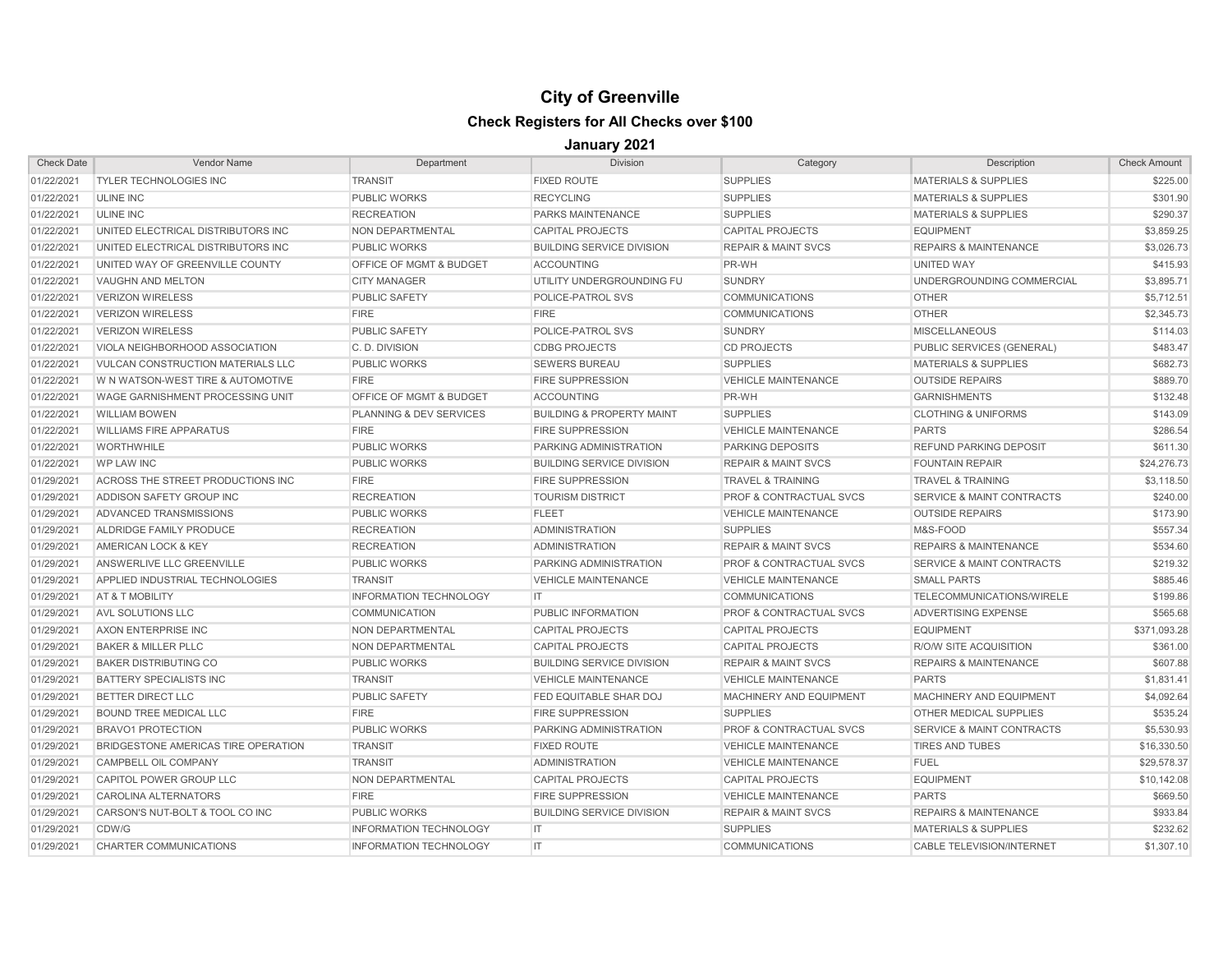| <b>Check Date</b> | <b>Vendor Name</b>                          | Department                         | <b>Division</b>                      | Category                           | Description                          | <b>Check Amount</b> |
|-------------------|---------------------------------------------|------------------------------------|--------------------------------------|------------------------------------|--------------------------------------|---------------------|
| 01/29/2021        | CHARTER COMMUNICATIONS                      | <b>PUBLIC WORKS</b>                | <b>RESIDENTIAL COLL BUREAU</b>       | <b>COMMUNICATIONS</b>              | CABLE TELEVISION/INTERNET            | \$463.06            |
| 01/29/2021        | CHARTER COMMUNICATIONS                      | <b>PUBLIC WORKS</b>                | <b>FLEET</b>                         | <b>COMMUNICATIONS</b>              | CABLE TELEVISION/INTERNET            | \$463.06            |
| 01/29/2021        | CHARTER COMMUNICATIONS                      | <b>PUBLIC WORKS</b>                | <b>SEWERS BUREAU</b>                 | <b>COMMUNICATIONS</b>              | <b>CABLE TELEVISION/INTERNET</b>     | \$341.37            |
| 01/29/2021        | CHEM-AQUA INC                               | <b>PUBLIC WORKS</b>                | <b>BUILDING SERVICE DIVISION</b>     | <b>PROF &amp; CONTRACTUAL SVCS</b> | <b>SERVICE &amp; MAINT CONTRACTS</b> | \$473.82            |
| 01/29/2021        | <b>CHRISTOPHER WHITTAKER</b>                | <b>PLANNING &amp; DEV SERVICES</b> | <b>BUILDING &amp; PROPERTY MAINT</b> | <b>TRAVEL &amp; TRAINING</b>       | <b>LOCAL TRANSPORTATION</b>          | \$268.24            |
| 01/29/2021        | <b>CINTAS</b>                               | <b>PUBLIC WORKS</b>                | <b>FLEET</b>                         | <b>SUPPLIES</b>                    | <b>CLOTHING &amp; UNIFORMS</b>       | \$174.06            |
| 01/29/2021        | <b>CINTAS</b>                               | <b>PUBLIC WORKS</b>                | <b>FLEET</b>                         | <b>VEHICLE MAINTENANCE</b>         | <b>OUTSIDE REPAIRS</b>               | \$158.65            |
| 01/29/2021        | <b>CINTAS FIRE PROTECTION 636525</b>        | <b>PUBLIC WORKS</b>                | <b>BUILDING SERVICE DIVISION</b>     | <b>PROF &amp; CONTRACTUAL SVCS</b> | <b>SERVICE &amp; MAINT CONTRACTS</b> | \$2,262.50          |
| 01/29/2021        | CINTAS FIRE PROTECTION 636525               | <b>PUBLIC WORKS</b>                | <b>BUILDING SERVICE DIVISION</b>     | <b>REPAIR &amp; MAINT SVCS</b>     | <b>REPAIRS &amp; MAINTENANCE</b>     | \$1,125.00          |
| 01/29/2021        | <b>CIVICPLUS INC</b>                        | <b>COMMUNICATION</b>               | PUBLIC INFORMATION                   | <b>PROF &amp; CONTRACTUAL SVCS</b> | <b>PROFESSIONAL SERVICES</b>         | \$320.00            |
| 01/29/2021        | <b>CLINE HOSE &amp; HYDRAULICS LLC</b>      | <b>PUBLIC WORKS</b>                | <b>FLEET</b>                         | <b>SUPPLIES</b>                    | <b>MATERIALS &amp; SUPPLIES</b>      | \$531.82            |
| 01/29/2021        | <b>CLINE HOSE &amp; HYDRAULICS LLC</b>      | <b>PUBLIC WORKS</b>                | <b>SEWERS BUREAU</b>                 | <b>SUPPLIES</b>                    | <b>MATERIALS &amp; SUPPLIES</b>      | \$256.97            |
| 01/29/2021        | <b>COMMUNITY JOURNALS LLC</b>               | <b>NON DEPARTMENTAL</b>            | <b>MISC GRANTS</b>                   | <b>SUPPLIES</b>                    | <b>MATERIALS &amp; SUPPLIES</b>      | \$1,998.00          |
| 01/29/2021        | CONCRETE SUPPLY COMPANY LLC                 | <b>PUBLIC WORKS</b>                | <b>STREETS BUREAU</b>                | <b>SUPPLIES</b>                    | <b>MATERIALS &amp; SUPPLIES</b>      | \$438.58            |
| 01/29/2021        | <b>COVETRUS NORTH AMERICA</b>               | <b>RECREATION</b>                  | <b>ADMINISTRATION</b>                | <b>SUPPLIES</b>                    | M&S-MEDICINE                         | \$327.83            |
| 01/29/2021        | <b>COVETRUS NORTH AMERICA</b>               | <b>RECREATION</b>                  | <b>ADMINISTRATION</b>                | <b>SUPPLIES</b>                    | M&S-VETERINARY                       | \$318.84            |
| 01/29/2021        | CZB LLC                                     | NON DEPARTMENTAL                   | <b>CAPITAL PROJECTS</b>              | <b>CAPITAL PROJECTS</b>            | PLANNING/DESIGN                      | \$58,000.00         |
| 01/29/2021        | DEBORAH K LEPOROWSKI PSY. D. LLC            | <b>HUMAN RESOURCES</b>             | <b>HUMAN RESOURCES</b>               | <b>PROF &amp; CONTRACTUAL SVCS</b> | PROFESSIONAL SERVICES                | \$425.00            |
| 01/29/2021        | <b>DELL MARKETING LP</b>                    | <b>INFORMATION TECHNOLOGY</b>      | IT.                                  | <b>MIS PROJECTS</b>                | <b>PCS/UPGRADES</b>                  | \$513.31            |
| 01/29/2021        | <b>DELL MARKETING LP</b>                    | OFFICE OF MGMT & BUDGET            | <b>REVENUE</b>                       | <b>SUPPLIES</b>                    | OFFICE SUPPLIES&MATERIALS            | \$482.60            |
| 01/29/2021        | <b>DESIGNLAB INC</b>                        | <b>PUBLIC SAFETY</b>               | <b>FED EQUITABLE SHAR DOJ</b>        | <b>SUPPLIES</b>                    | <b>MATERIALS &amp; SUPPLIES</b>      | \$4,991.58          |
| 01/29/2021        | <b>DESIGNLAB INC</b>                        | <b>PUBLIC SAFETY</b>               | POLICE-PATROL SVS                    | <b>SUPPLIES</b>                    | <b>CLOTHING &amp; UNIFORMS</b>       | \$1,054.94          |
| 01/29/2021        | <b>DESIGNLAB INC</b>                        | <b>PUBLIC SAFETY</b>               | POLICE-PATROL SVS                    | <b>SUPPLIES</b>                    | <b>MATERIALS &amp; SUPPLIES</b>      | \$604.45            |
| 01/29/2021        | <b>DUKE ENERGY</b>                          | <b>PUBLIC WORKS</b>                | <b>TRAFFIC ENGINEERING</b>           | <b>UTILITIES</b>                   | <b>ELECTRICITY</b>                   | \$103,775.09        |
| 01/29/2021        | <b>DUKE ENERGY</b>                          | <b>PUBLIC WORKS</b>                | <b>BUILDING SERVICE DIVISION</b>     | UTILITIES                          | <b>ELECTRICITY</b>                   | \$4.851.71          |
| 01/29/2021        | <b>DUKE ENERGY</b>                          | <b>RECREATION</b>                  | PARKS MAINTENANCE                    | <b>UTILITIES</b>                   | <b>ELECTRICITY</b>                   | \$4,377.99          |
| 01/29/2021        | <b>DUKE ENERGY</b>                          | <b>PUBLIC WORKS</b>                | <b>FLEET</b>                         | UTILITIES                          | <b>ELECTRICITY</b>                   | \$3,613.66          |
| 01/29/2021        | <b>DUKE ENERGY</b>                          | <b>RECREATION</b>                  | <b>COMMUNITY CENTERS</b>             | <b>UTILITIES</b>                   | <b>ELECTRICITY</b>                   | \$597.67            |
| 01/29/2021        | <b>DUKE ENERGY</b>                          | C.D. DIVISION                      | <b>CDBG PROJECTS</b>                 | <b>CD PROJECTS</b>                 | PUBLIC SERVICES (GENERAL)            | \$134.28            |
| 01/29/2021        | <b>ELARBEE, THOMPSON, SAPP &amp; WILSON</b> | <b>CITY ATTORNEY</b>               | <b>CITY ATTORNEY</b>                 | PROF & CONTRACTUAL SVCS            | PROFESSIONAL SERVICES                | \$1,045.00          |
| 01/29/2021        | <b>ENERGY DISTRIBUTORS LLC</b>              | <b>PUBLIC WORKS</b>                | <b>FLEET</b>                         | <b>VEHICLE MAINTENANCE</b>         | <b>FUEL</b>                          | \$3,487.09          |
| 01/29/2021        | <b>FAIRWAY FORD INC</b>                     | <b>PUBLIC WORKS</b>                | <b>FLEET</b>                         | <b>VEHICLE MAINTENANCE</b>         | <b>OUTSIDE REPAIRS</b>               | \$504.11            |
| 01/29/2021        | <b>FAIRWAY FORD INC</b>                     | <b>FIRE</b>                        | <b>FIRE SUPPRESSION</b>              | <b>VEHICLE MAINTENANCE</b>         | <b>PARTS</b>                         | \$176.11            |
| 01/29/2021        | <b>FERGUSON FACILITIES SUPPLY</b>           | <b>RECREATION</b>                  | <b>ADMINISTRATION</b>                | <b>SUPPLIES</b>                    | <b>JANITORIAL SUPPLIES</b>           | \$203.50            |
| 01/29/2021        | <b>FGP INTERNATIONAL</b>                    | <b>OFFICE OF MGMT &amp; BUDGET</b> | <b>REVENUE</b>                       | <b>PROF &amp; CONTRACTUAL SVCS</b> | <b>TEMP PERSONNEL SVCS</b>           | \$343.44            |
| 01/29/2021        | <b>FIRST TEAM SPORTS CENTER</b>             | <b>RECREATION</b>                  | <b>COMMUNITY CENTERS</b>             | <b>SUPPLIES</b>                    | <b>CLOTHING &amp; UNIFORMS</b>       | \$1,049.40          |
| 01/29/2021        | <b>FOOTHILLS SMALL ENGINE REPAIRS LLC</b>   | <b>PUBLIC WORKS</b>                | <b>FLEET</b>                         | <b>VEHICLE MAINTENANCE</b>         | <b>OUTSIDE REPAIRS</b>               | \$1,488.25          |
| 01/29/2021        | <b>FORMS &amp; SUPPLY INC</b>               | <b>PUBLIC WORKS</b>                | <b>CONSTRUCTION &amp; INSPECTION</b> | <b>SUPPLIES</b>                    | <b>OFFICE SUPPLIES&amp;MATERIALS</b> | \$122.57            |
| 01/29/2021        | <b>FORMS AND SURFACES INC</b>               | <b>PUBLIC WORKS</b>                | <b>BUILDING SERVICE DIVISION</b>     | <b>REPAIR &amp; MAINT SVCS</b>     | <b>REPAIRS &amp; MAINTENANCE</b>     | \$1,782.92          |
| 01/29/2021        | <b>GILLIG LLC</b>                           | <b>TRANSIT</b>                     | <b>VEHICLE MAINTENANCE</b>           | <b>VEHICLE MAINTENANCE</b>         | <b>PARTS</b>                         | \$1,847.06          |
| 01/29/2021        | <b>GILLIG LLC</b>                           | <b>TRANSIT</b>                     | <b>VEHICLE MAINTENANCE</b>           | <b>VEHICLE MAINTENANCE</b>         | <b>SMALL PARTS</b>                   | \$462.56            |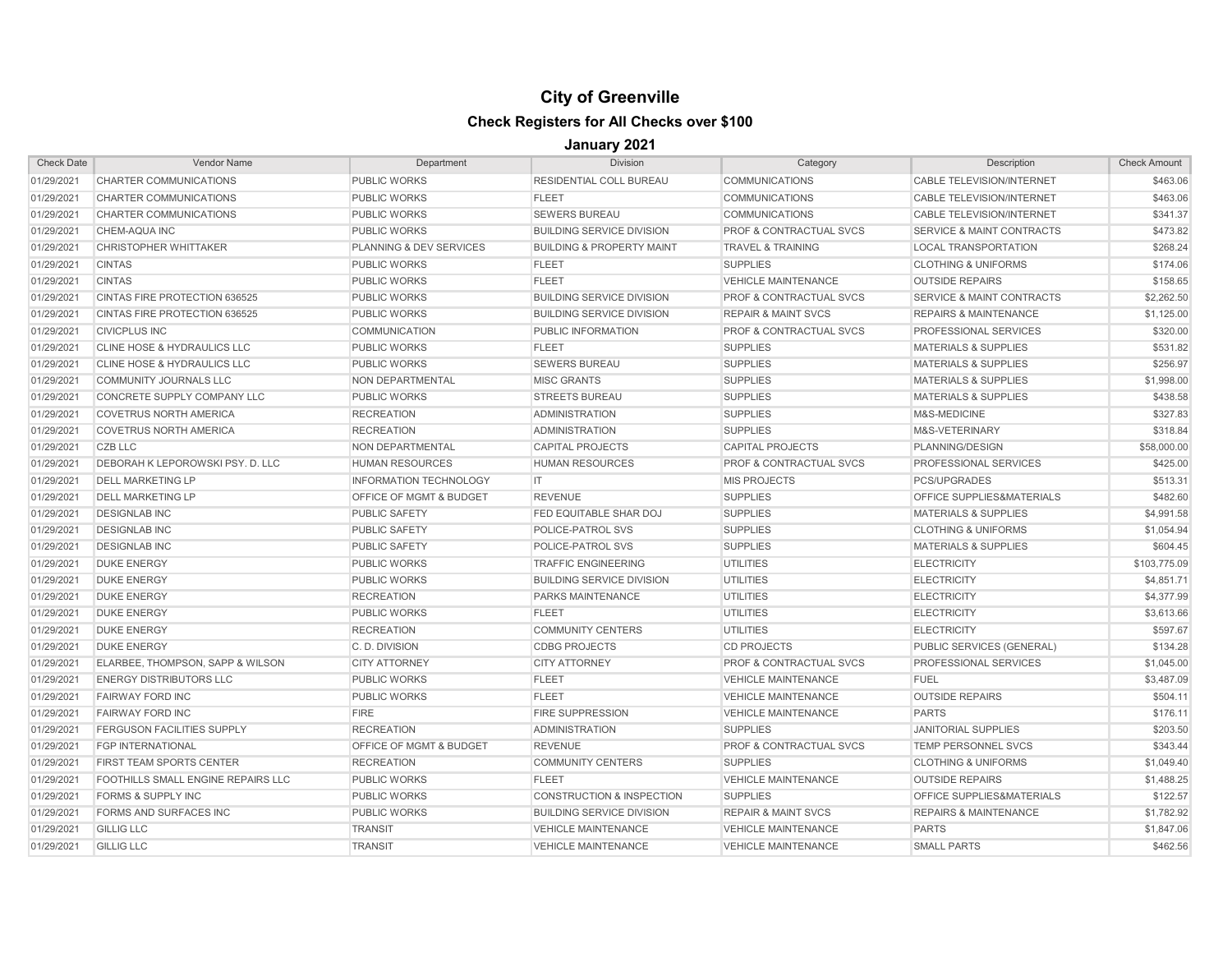| <b>Check Date</b> | Vendor Name                            | Department                         | <b>Division</b>                      | Category                           | Description                          | <b>Check Amount</b> |
|-------------------|----------------------------------------|------------------------------------|--------------------------------------|------------------------------------|--------------------------------------|---------------------|
| 01/29/2021        | <b>GOODYEAR COMMERCIAL TIRE</b>        | <b>FIRE</b>                        | <b>FIRE SUPPRESSION</b>              | <b>VEHICLE MAINTENANCE</b>         | <b>PARTS</b>                         | \$214.83            |
| 01/29/2021        | GOSSETT CONCRETE PIPE CO INC           | <b>PUBLIC WORKS</b>                | <b>STORM DRAINS BUREAU</b>           | <b>SUPPLIES</b>                    | <b>CONSTRUCTION &amp; REPAIR</b>     | \$521.52            |
| 01/29/2021        | GRAINGER 803858935                     | <b>PUBLIC WORKS</b>                | <b>MAINTENANCE</b>                   | <b>REPAIR &amp; MAINT SVCS</b>     | <b>REPAIRS &amp; MAINTENANCE</b>     | \$498.09            |
| 01/29/2021        | GRAINGER 803858935                     | <b>FIRE</b>                        | <b>FIRE SUPPRESSION</b>              | <b>VEHICLE MAINTENANCE</b>         | <b>PARTS</b>                         | \$115.20            |
| 01/29/2021        | <b>GREENVILLE COUNTY</b>               | <b>PUBLIC SAFETY</b>               | POLICE-PATROL SVS                    | <b>UTILITIES</b>                   | <b>ELECTRICITY</b>                   | \$11,499.26         |
| 01/29/2021        | <b>GREENVILLE COUNTY</b>               | <b>PUBLIC SAFETY</b>               | POLICE-PATROL SVS                    | <b>UTILITIES</b>                   | <b>WATER</b>                         | \$3,891.43          |
| 01/29/2021        | <b>GREENVILLE COUNTY</b>               | <b>PUBLIC SAFETY</b>               | POLICE-PATROL SVS                    | <b>PROF &amp; CONTRACTUAL SVCS</b> | <b>PROFESSIONAL SERVICES</b>         | \$3,285.73          |
| 01/29/2021        | <b>GREENVILLE COUNTY</b>               | <b>PUBLIC SAFETY</b>               | POLICE-PATROL SVS                    | <b>UTILITIES</b>                   | <b>GAS</b>                           | \$2,072.35          |
| 01/29/2021        | <b>GREENVILLE COUNTY TAX COLLECTOR</b> | <b>CITY MANAGER</b>                | NON-DEPARTMENTAL                     | <b>SUNDRY</b>                      | <b>TAXES</b>                         | \$13,400.78         |
| 01/29/2021        | <b>GREENVILLE COUNTY TREASURER</b>     | NON DEPARTMENTAL                   | <b>CAPITAL PROJECTS</b>              | <b>CAPITAL PROJECTS</b>            | <b>CONSTRUCTION</b>                  | \$209.877.17        |
| 01/29/2021        | <b>GREENVILLE NEWS</b>                 | C.D. DIVISION                      | <b>CDBG PROJECTS</b>                 | <b>SUNDRY</b>                      | <b>MISCELLANEOUS</b>                 | \$204.70            |
| 01/29/2021        | <b>GREENVILLE OFFICE SUPPLY CO INC</b> | <b>MUNICIPAL COURT</b>             | <b>MUNICIPAL COURT</b>               | <b>SUPPLIES</b>                    | <b>MATERIALS &amp; SUPPLIES</b>      | \$787.16            |
| 01/29/2021        | <b>GREENVILLE OFFICE SUPPLY CO INC</b> | <b>PUBLIC WORKS</b>                | <b>RECYCLING</b>                     | <b>SUPPLIES</b>                    | <b>MATERIALS &amp; SUPPLIES</b>      | \$300.96            |
| 01/29/2021        | GREENVILLE OFFICE SUPPLY CO INC        | <b>PUBLIC WORKS</b>                | PARKING ADMINISTRATION               | <b>SUPPLIES</b>                    | OFFICE SUPPLIES&MATERIALS            | \$217.28            |
| 01/29/2021        | GREENVILLE OFFICE SUPPLY CO INC        | <b>COMMUNICATION</b>               | PUBLIC INFORMATION                   | <b>SUPPLIES</b>                    | OFFICE SUPPLIES&MATERIALS            | \$123.25            |
| 01/29/2021        | <b>GREENVILLE TRIUMPH</b>              | <b>PUBLIC WORKS</b>                | PARKING ADMINISTRATION               | <b>PARKING DEPOSITS</b>            | <b>REFUND PARKING DEPOSIT</b>        | \$263.00            |
| 01/29/2021        | <b>GREENVILLE WATER</b>                | <b>PUBLIC WORKS</b>                | <b>BUILDING SERVICE DIVISION</b>     | <b>UTILITIES</b>                   | <b>OTHER</b>                         | \$114.19            |
| 01/29/2021        | <b>GREENWORKS RECYLING INC</b>         | <b>RECREATION</b>                  | PARKS MAINTENANCE                    | <b>SUPPLIES</b>                    | <b>MATERIALS &amp; SUPPLIES</b>      | \$5,565.00          |
| 01/29/2021        | <b>GREENWORKS RECYLING INC</b>         | <b>PUBLIC WORKS</b>                | <b>BEAUTIFICATION BUREAU</b>         | <b>SUPPLIES</b>                    | <b>MATERIALS &amp; SUPPLIES</b>      | \$2,459.20          |
| 01/29/2021        | <b>GREENWORKS RECYLING INC</b>         | <b>RECREATION</b>                  | <b>TOURISM DISTRICT</b>              | <b>SUPPLIES</b>                    | <b>MATERIALS &amp; SUPPLIES</b>      | \$1,855.00          |
| 01/29/2021        | <b>HAJOCA CORPORATION</b>              | <b>PUBLIC WORKS</b>                | <b>BUILDING SERVICE DIVISION</b>     | <b>REPAIR &amp; MAINT SVCS</b>     | <b>REPAIRS &amp; MAINTENANCE</b>     | \$2,143.64          |
| 01/29/2021        | HANDI CLEAN PRODUCTS INC               | <b>FIRE</b>                        | <b>FIRE SERVICES</b>                 | <b>SUPPLIES</b>                    | <b>MATERIALS &amp; SUPPLIES</b>      | \$6,443.37          |
| 01/29/2021        | <b>HANDI CLEAN PRODUCTS INC</b>        | <b>FIRE</b>                        | <b>FIRE SUPPRESSION</b>              | <b>SUPPLIES</b>                    | <b>JANITORIAL SUPPLIES</b>           | \$584.70            |
| 01/29/2021        | HENRY SCHEIN INC MEDICAL DIVISION      | <b>PUBLIC SAFETY</b>               | POLICE-PATROL SVS                    | <b>SUPPLIES</b>                    | <b>MATERIALS &amp; SUPPLIES</b>      | \$682.18            |
| 01/29/2021        | HOME DEPOT CREDIT SERVICE 0978         | <b>TRANSIT</b>                     | NON VEHICLE MAINTENANCE              | <b>SUPPLIES</b>                    | <b>MATERIALS &amp; SUPPLIES</b>      | \$170.74            |
| 01/29/2021        | HOME DEPOT CREDIT SERVICE 4123         | <b>PUBLIC WORKS</b>                | <b>STORM DRAINS BUREAU</b>           | <b>SUPPLIES</b>                    | <b>CONSTRUCTION &amp; REPAIR</b>     | \$934.35            |
| 01/29/2021        | HOME DEPOT CREDIT SERVICE 5906         | <b>PUBLIC WORKS</b>                | <b>BUILDING SERVICE DIVISION</b>     | <b>REPAIR &amp; MAINT SVCS</b>     | <b>REPAIRS &amp; MAINTENANCE</b>     | \$136.74            |
| 01/29/2021        | HOME DEPOT CREDIT SERVICE 5914         | NON DEPARTMENTAL                   | <b>CAPITAL PROJECTS</b>              | <b>CAPITAL PROJECTS</b>            | <b>EQUIPMENT</b>                     | \$3,165.53          |
| 01/29/2021        | HOME DEPOT CREDIT SERVICE 5914         | <b>RECREATION</b>                  | <b>ADMINISTRATION</b>                | <b>SUPPLIES</b>                    | M&S-EXHIBITS                         | \$514.86            |
| 01/29/2021        | <b>HOME DEPOT CREDIT SERVICE 5914</b>  | <b>RECREATION</b>                  | <b>ADMINISTRATION</b>                | <b>SUPPLIES</b>                    | M&S-GROUNDS                          | \$365.38            |
| 01/29/2021        | HOME DEPOT CREDIT SERVICE 5914         | <b>RECREATION</b>                  | <b>ADMINISTRATION</b>                | <b>SUPPLIES</b>                    | M&S-MAINTENANCE                      | \$110.38            |
| 01/29/2021        | HOME DEPOT CREDIT SERVICE 5922         | <b>RECREATION</b>                  | PARKS MAINTENANCE                    | <b>SUPPLIES</b>                    | <b>MATERIALS &amp; SUPPLIES</b>      | \$460.12            |
| 01/29/2021        | <b>HOME DEPOT CREDIT SERVICE 5922</b>  | <b>RECREATION</b>                  | <b>TOURISM DISTRICT</b>              | <b>SUPPLIES</b>                    | <b>MATERIALS &amp; SUPPLIES</b>      | \$204.59            |
| 01/29/2021        | <b>HOME DEPOT PRO</b>                  | <b>TRANSIT</b>                     | <b>VEHICLE MAINTENANCE</b>           | <b>SUPPLIES</b>                    | <b>BUS WASHING SUPPLIES</b>          | \$1,249.50          |
| 01/29/2021        | <b>HR&amp;A ADVISORS INC</b>           | <b>ECONOMIC DEVELOPMENT</b>        | <b>ECONOMIC DEVELOPMENT</b>          | PROF & CONTRACTUAL SVCS            | PROFESSIONAL SERVICES                | \$6,000.00          |
| 01/29/2021        | JACK DOHENY COMPANIES INC              | <b>PUBLIC WORKS</b>                | <b>SEWERS BUREAU</b>                 | <b>SUPPLIES</b>                    | <b>MATERIALS &amp; SUPPLIES</b>      | \$1,500.00          |
| 01/29/2021        | <b>JAMES PATRICK TIMMS</b>             | PLANNING & DEV SERVICES            | <b>BUILDING &amp; PROPERTY MAINT</b> | <b>TRAVEL &amp; TRAINING</b>       | <b>LOCAL TRANSPORTATION</b>          | \$295.12            |
| 01/29/2021        | JOAQUIN LAWN & LANDSCAPING SERVICES    | <b>PLANNING &amp; DEV SERVICES</b> | <b>BUILDING &amp; PROPERTY MAINT</b> | <b>PROF &amp; CONTRACTUAL SVCS</b> | <b>SERVICE &amp; MAINT CONTRACTS</b> | \$405.00            |
| 01/29/2021        | <b>JOHN CHILDRESS</b>                  | <b>OFFICE OF MGMT &amp; BUDGET</b> | <b>REVENUE</b>                       | LIAB-REWA                          | <b>REWA</b>                          | \$2,500.00          |
| 01/29/2021        | JOHN F. MCDONOUGH III                  | <b>CITY MANAGER</b>                | <b>CITY MANAGER</b>                  | <b>TRAVEL &amp; TRAINING</b>       | <b>TRAVEL &amp; TRAINING</b>         | \$260.96            |
| 01/29/2021        | JOHNSON CONTROLS SECURITY SOLUTIONS    | <b>PUBLIC SAFETY</b>               | POLICE-PATROL SVS                    | <b>SUNDRY</b>                      | <b>MISCELLANEOUS</b>                 | \$350.23            |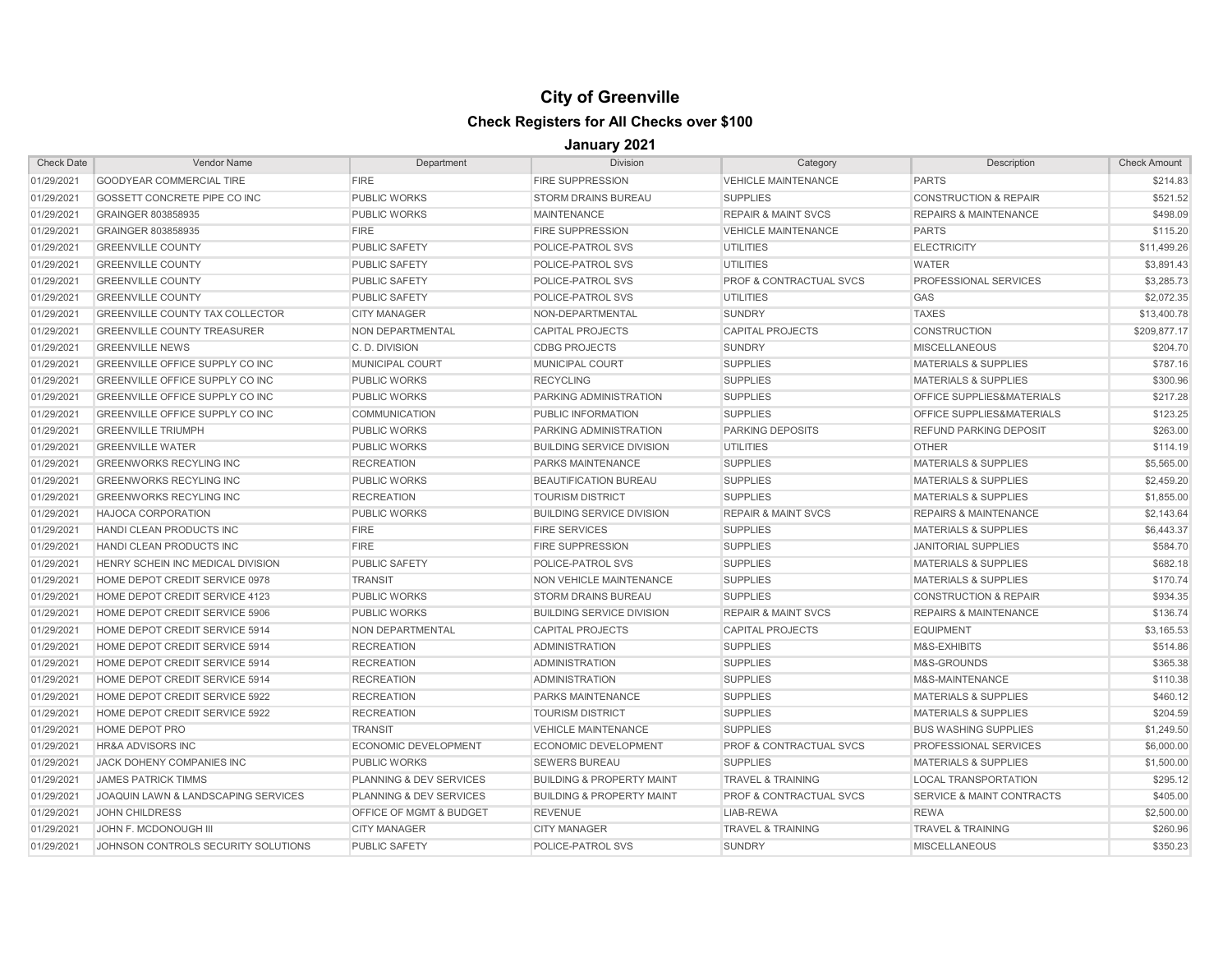| <b>Check Date</b> | <b>Vendor Name</b>                   | Department                           | <b>Division</b>                      | Category                           | Description                          | <b>Check Amount</b> |
|-------------------|--------------------------------------|--------------------------------------|--------------------------------------|------------------------------------|--------------------------------------|---------------------|
| 01/29/2021        | JOHNSON CONTROLS SECURITY SOLUTIONS  | <b>PUBLIC WORKS</b>                  | <b>BUILDING SERVICE DIVISION</b>     | <b>PROF &amp; CONTRACTUAL SVCS</b> | <b>SERVICE &amp; MAINT CONTRACTS</b> | \$279.98            |
| 01/29/2021        | LANDS END BUSINESS OUTFITTERS        | <b>RECREATION</b>                    | <b>ADMINISTRATION</b>                | <b>SUPPLIES</b>                    | <b>CLOTHING &amp; UNIFORMS</b>       | \$143.96            |
| 01/29/2021        | LEE TRANSPORT EQUIPMENT              | <b>PUBLIC WORKS</b>                  | <b>MAINTENANCE</b>                   | <b>VEHICLES</b>                    | <b>VEHICLE</b>                       | \$8,819.20          |
| 01/29/2021        | LEVEL 3 COMMUNICATIONS LLC           | <b>INFORMATION TECHNOLOGY</b>        | IT.                                  | <b>COMMUNICATIONS</b>              | TELECOMMUNICATIONS/WIRELE            | \$1,172.97          |
| 01/29/2021        | LEXISNEXIS 1239194                   | <b>PUBLIC SAFETY</b>                 | <b>POLICE-PATROL SVS</b>             | <b>PROF &amp; CONTRACTUAL SVCS</b> | <b>PROFESSIONAL SERVICES</b>         | \$318.00            |
| 01/29/2021        | <b>LINA</b>                          | <b>HUMAN RESOURCES</b>               | <b>HEALTH CARE</b>                   | <b>OTHER INSURANCE</b>             | <b>LIFE INSURANCE</b>                | \$28,848.62         |
| 01/29/2021        | <b>LINA</b>                          | <b>HUMAN RESOURCES</b>               | <b>HEALTH CARE</b>                   | <b>OTHER INSURANCE</b>             | <b>LONG TERM DISABILITY</b>          | \$8,621.11          |
| 01/29/2021        | <b>LS3P ASSOCIATES LTD</b>           | NON DEPARTMENTAL                     | <b>CAPITAL PROJECTS</b>              | <b>CAPITAL PROJECTS</b>            | PLANNING/DESIGN                      | \$8,516.00          |
| 01/29/2021        | M.H. CORBIN LLC                      | <b>PUBLIC WORKS</b>                  | <b>TRAFFIC ENGINEERING</b>           | <b>SUPPLIES</b>                    | M&S-FIELD SUPPLIES                   | \$547.00            |
| 01/29/2021        | MACK PEST SOLUTIONS INC              | <b>PUBLIC WORKS</b>                  | <b>BUILDING SERVICE DIVISION</b>     | <b>PROF &amp; CONTRACTUAL SVCS</b> | <b>SERVICE &amp; MAINT CONTRACTS</b> | \$321.00            |
| 01/29/2021        | <b>MARATHON STAFFING INC</b>         | <b>EVENTS &amp; CULTURAL AFFAIRS</b> | <b>EVENTS MANAGEMENT</b>             | PROF & CONTRACTUAL SVCS            | <b>TEMP PERSONNEL SVCS</b>           | \$2,917.95          |
| 01/29/2021        | <b>MARATHON STAFFING INC</b>         | <b>PUBLIC SAFETY</b>                 | POLICE-DISPATCH BUREAU               | PROF & CONTRACTUAL SVCS            | TEMP PERSONNEL SVCS                  | \$2,583.36          |
| 01/29/2021        | <b>MARATHON STAFFING INC</b>         | <b>PUBLIC WORKS</b>                  | <b>RESIDENTIAL COLL BUREAU</b>       | <b>PROF &amp; CONTRACTUAL SVCS</b> | <b>TEMP PERSONNEL SVCS</b>           | \$1,179.29          |
| 01/29/2021        | <b>MARATHON STAFFING INC</b>         | <b>COMMUNICATION</b>                 | PUBLIC INFORMATION                   | <b>PROF &amp; CONTRACTUAL SVCS</b> | <b>TEMP PERSONNEL SVCS</b>           | \$1,032.00          |
| 01/29/2021        | <b>MARATHON STAFFING INC</b>         | <b>PUBLIC WORKS</b>                  | <b>SEWERS BUREAU</b>                 | <b>PROF &amp; CONTRACTUAL SVCS</b> | <b>TEMP PERSONNEL SVCS</b>           | \$734.53            |
| 01/29/2021        | MIKE'S BODY SHOP & TOWING INC        | <b>PUBLIC WORKS</b>                  | <b>FLEET</b>                         | <b>VEHICLE MAINTENANCE</b>         | <b>OUTSIDE REPAIRS</b>               | \$450.00            |
| 01/29/2021        | <b>MINUTEMAN PRESS</b>               | <b>RECREATION</b>                    | <b>TOURISM DISTRICT</b>              | <b>SUPPLIES</b>                    | <b>MATERIALS &amp; SUPPLIES</b>      | \$450.50            |
| 01/29/2021        | <b>MINUTEMAN PRESS</b>               | OFFICE OF MGMT & BUDGET              | <b>ACCOUNTING</b>                    | <b>PRINTING</b>                    | PRINTING & BINDING                   | \$219.73            |
| 01/29/2021        | <b>MKSK</b>                          | NON DEPARTMENTAL                     | <b>CAPITAL PROJECTS</b>              | <b>CAPITAL PROJECTS</b>            | PLANNING/DESIGN                      | \$15,122.70         |
| 01/29/2021        | MOMENTEUM STRATEGIES                 | <b>ECONOMIC DEVELOPMENT</b>          | <b>ECONOMIC DEVELOPMENT</b>          | <b>PROF &amp; CONTRACTUAL SVCS</b> | PROFESSIONAL SERVICES                | \$3,000.00          |
| 01/29/2021        | <b>MORRIS BUSINESS SOLUTIONS</b>     | <b>INFORMATION TECHNOLOGY</b>        | IT.                                  | <b>PROF &amp; CONTRACTUAL SVCS</b> | <b>EQUIPMENT RENTAL</b>              | \$4,160.72          |
| 01/29/2021        | MUNICIPAL ASSOC OF SC                | <b>MUNICIPAL COURT</b>               | <b>MUNICIPAL COURT</b>               | <b>SUNDRY</b>                      | <b>MISCELLANEOUS</b>                 | \$140.00            |
| 01/29/2021        | NAPA AUTO PARTS                      | <b>FIRE</b>                          | <b>FIRE SUPPRESSION</b>              | <b>VEHICLE MAINTENANCE</b>         | <b>PARTS</b>                         | \$1,230.56          |
| 01/29/2021        | <b>NGLIC</b>                         | <b>HUMAN RESOURCES</b>               | <b>HEALTH CARE</b>                   | <b>OTHER INSURANCE</b>             | <b>VISION - SUPERIOR</b>             | \$9,499.78          |
| 01/29/2021        | NORRIS SUPPLY CO                     | <b>PUBLIC WORKS</b>                  | <b>STORM DRAINS BUREAU</b>           | <b>SUPPLIES</b>                    | <b>CONSTRUCTION &amp; REPAIR</b>     | \$127.78            |
| 01/29/2021        | <b>NORTHERN TOOL &amp; EQUIPMENT</b> | PUBLIC WORKS                         | <b>FLEET</b>                         | <b>SUPPLIES</b>                    | <b>MATERIALS &amp; SUPPLIES</b>      | \$174.89            |
| 01/29/2021        | <b>OTTO ENVIRONMENTAL</b>            | NON DEPARTMENTAL                     | <b>CAPITAL PROJECTS</b>              | <b>CAPITAL PROJECTS</b>            | <b>CONSTRUCTION</b>                  | \$47,950.00         |
| 01/29/2021        | <b>OTTO ENVIRONMENTAL</b>            | <b>NON DEPARTMENTAL</b>              | <b>CAPITAL PROJECTS</b>              | <b>CAPITAL PROJECTS</b>            | <b>EQUIPMENT</b>                     | \$3,500.00          |
| 01/29/2021        | OVERHEAD DOOR COMPANY OF GREENVILLE  | <b>FIRE</b>                          | <b>FIRE SUPPRESSION</b>              | <b>REPAIR &amp; MAINT SVCS</b>     | <b>REPAIRS &amp; MAINTENANCE</b>     | \$1,950.00          |
| 01/29/2021        | PANAGAKOS ASPHALT INC                | <b>PUBLIC WORKS</b>                  | <b>STREETS BUREAU</b>                | <b>SUPPLIES</b>                    | <b>MATERIALS &amp; SUPPLIES</b>      | \$169.61            |
| 01/29/2021        | PANAGAKOS ASPHALT INC                | <b>PUBLIC WORKS</b>                  | <b>SEWERS BUREAU</b>                 | <b>SUPPLIES</b>                    | <b>MATERIALS &amp; SUPPLIES</b>      | \$169.60            |
| 01/29/2021        | PANAGAKOS ASPHALT INC                | <b>PUBLIC WORKS</b>                  | <b>STORM DRAINS BUREAU</b>           | <b>SUPPLIES</b>                    | <b>MATERIALS &amp; SUPPLIES</b>      | \$169.59            |
| 01/29/2021        | PARRISH TIRE CO                      | <b>TRANSIT</b>                       | <b>FIXED ROUTE</b>                   | <b>VEHICLE MAINTENANCE</b>         | <b>TIRES AND TUBES</b>               | \$100.00            |
| 01/29/2021        | PATRICIA ERVIN                       | <b>PLANNING &amp; DEV SERVICES</b>   | <b>BUILDING &amp; PROPERTY MAINT</b> | <b>TRAVEL &amp; TRAINING</b>       | <b>LOCAL TRANSPORTATION</b>          | \$363.05            |
| 01/29/2021        | <b>PETER REYNOLDS</b>                | <b>NON DEPARTMENTAL</b>              | <b>CAPITAL PROJECTS</b>              | <b>CAPITAL PROJECTS</b>            | <b>EQUIPMENT</b>                     | \$263.02            |
| 01/29/2021        | PETERBILT STORE OF GREENVILLE. THE   | <b>TRANSIT</b>                       | <b>VEHICLE MAINTENANCE</b>           | <b>VEHICLE MAINTENANCE</b>         | <b>PARTS</b>                         | \$1,006.06          |
| 01/29/2021        | PIEDMONT NATURAL GAS CO INC          | <b>PUBLIC WORKS</b>                  | <b>FLEET</b>                         | UTILITIES                          | GAS                                  | \$1,837.57          |
| 01/29/2021        | PIEDMONT NATURAL GAS CO INC          | <b>PUBLIC WORKS</b>                  | <b>BUILDING SERVICE DIVISION</b>     | <b>UTILITIES</b>                   | GAS                                  | \$1,584.10          |
| 01/29/2021        | PIEDMONT NATURAL GAS CO INC          | <b>FIRE</b>                          | <b>FIRE SERVICES</b>                 | <b>UTILITIES</b>                   | GAS                                  | \$1,496.60          |
| 01/29/2021        | PIEDMONT NATURAL GAS CO INC          | C.D. DIVISION                        | <b>CDBG PROJECTS</b>                 | <b>CD PROJECTS</b>                 | PUBLIC SERVICES (GENERAL)            | \$426.80            |
| 01/29/2021        | PIPELOGIX INC                        | <b>PUBLIC WORKS</b>                  | <b>SEWERS BUREAU</b>                 | <b>REPAIR &amp; MAINT SVCS</b>     | <b>REPAIRS &amp; MAINTENANCE</b>     | \$2,500.00          |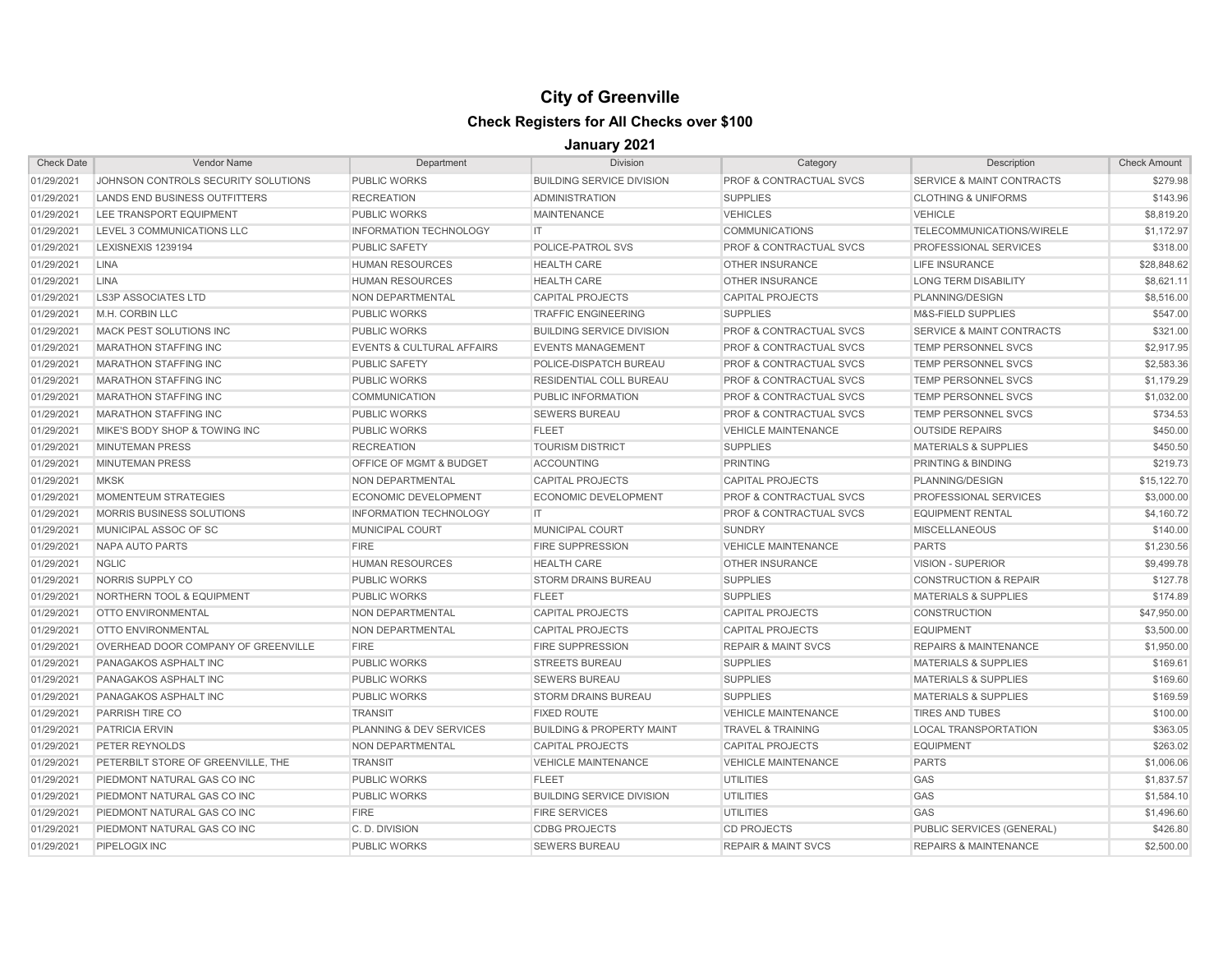| <b>Check Date</b> | <b>Vendor Name</b>                      | Department                         | <b>Division</b>                  | Category                           | Description                          | <b>Check Amount</b> |
|-------------------|-----------------------------------------|------------------------------------|----------------------------------|------------------------------------|--------------------------------------|---------------------|
| 01/29/2021        | <b>PLAYGROUND SAFETY SERVICES INC</b>   | <b>NON DEPARTMENTAL</b>            | <b>CAPITAL PROJECTS</b>          | <b>CAPITAL PROJECTS</b>            | <b>CONSTRUCTION</b>                  | \$1,200.00          |
| 01/29/2021        | <b>PRESORT PLUS INC</b>                 | OFFICE OF MGMT & BUDGET            | <b>PURCHASING</b>                | <b>COMMUNICATIONS</b>              | <b>POSTAGE</b>                       | \$3,702.39          |
| 01/29/2021        | PROFORMA RHINO GRAPHICS                 | <b>FIRE</b>                        | <b>FIRE SERVICES</b>             | <b>SUPPLIES</b>                    | <b>MATERIALS &amp; SUPPLIES</b>      | \$2,009.57          |
| 01/29/2021        | PUBLIC SAFETY CENTER INC                | <b>PUBLIC SAFETY</b>               | POLICE-PATROL SVS                | <b>SUPPLIES</b>                    | <b>MATERIALS &amp; SUPPLIES</b>      | \$308.76            |
| 01/29/2021        | <b>RED WING SHOE STORE</b>              | <b>FIRE</b>                        | <b>FIRE SUPPRESSION</b>          | <b>SUPPLIES</b>                    | <b>CLOTHING &amp; UNIFORMS</b>       | \$130.63            |
| 01/29/2021        | <b>RILEY POPE &amp; LANEY, LLC</b>      | <b>CITY MANAGER</b>                | <b>CITY MANAGER</b>              | <b>PROF &amp; CONTRACTUAL SVCS</b> | <b>PROFESSIONAL SERVICES</b>         | \$6,612.50          |
| 01/29/2021        | <b>RIVER STREET DEVELOPMENT INC</b>     | <b>PUBLIC WORKS</b>                | <b>PUBLIC WORKS</b>              | <b>PROF &amp; CONTRACTUAL SVCS</b> | <b>SERVICE &amp; MAINT CONTRACTS</b> | \$140.00            |
| 01/29/2021        | RIVERPLACE DEVELOPMENT II LLC           | <b>PUBLIC WORKS</b>                | <b>RIVERPLACE GARAGE</b>         | <b>UTILITIES</b>                   | <b>ELECTRICITY</b>                   | \$240.41            |
| 01/29/2021        | <b>RIVERPLACE DEVELOPMENT II LLC</b>    | <b>PUBLIC WORKS</b>                | <b>ONE GARAGE</b>                | <b>PROF &amp; CONTRACTUAL SVCS</b> | <b>SERVICE &amp; MAINT CONTRACTS</b> | \$113.10            |
| 01/29/2021        | <b>SAFETY KLEEN</b>                     | <b>TRANSIT</b>                     | <b>VEHICLE MAINTENANCE</b>       | PROF & CONTRACTUAL SVCS            | <b>SERVICE &amp; MAINT CONTRACTS</b> | \$172.80            |
| 01/29/2021        | <b>SAFETY PRODUCTS INC</b>              | <b>PUBLIC WORKS</b>                | RESIDENTIAL COLL BUREAU          | <b>SUPPLIES</b>                    | <b>MATERIALS &amp; SUPPLIES</b>      | \$353.10            |
| 01/29/2021        | <b>SAFETY PRODUCTS INC</b>              | <b>PUBLIC WORKS</b>                | RIGHTS-OF-WAY                    | <b>SUPPLIES</b>                    | <b>MATERIALS &amp; SUPPLIES</b>      | \$306.95            |
| 01/29/2021        | <b>SAFETY PRODUCTS INC</b>              | <b>PUBLIC WORKS</b>                | <b>SEWERS BUREAU</b>             | <b>SUPPLIES</b>                    | <b>MATERIALS &amp; SUPPLIES</b>      | \$242.75            |
| 01/29/2021        | <b>SAFETY PRODUCTS INC</b>              | <b>PUBLIC WORKS</b>                | <b>STREETS BUREAU</b>            | <b>SUPPLIES</b>                    | <b>MATERIALS &amp; SUPPLIES</b>      | \$232.05            |
| 01/29/2021        | <b>SAFETY PRODUCTS INC</b>              | <b>PUBLIC WORKS</b>                | <b>STORM DRAINS BUREAU</b>       | <b>SUPPLIES</b>                    | <b>MATERIALS &amp; SUPPLIES</b>      | \$179.13            |
| 01/29/2021        | <b>SAFEWARE INC</b>                     | <b>FIRE</b>                        | <b>FIRE SUPPRESSION</b>          | <b>SUPPLIES</b>                    | <b>MATERIALS &amp; SUPPLIES</b>      | \$948.13            |
| 01/29/2021        | SALUDA RIVER PET FOOD CENTER INC        | <b>PUBLIC SAFETY</b>               | POLICE-PATROL SVS                | <b>SUPPLIES</b>                    | <b>MATERIALS &amp; SUPPLIES</b>      | \$236.77            |
| 01/29/2021        | <b>SAM'S CLUB</b>                       | <b>RECREATION</b>                  | <b>PUBLIC SERVICES</b>           | <b>SUPPLIES</b>                    | <b>SALE CONCESSIONS</b>              | \$475.75            |
| 01/29/2021        | SANITARY PLUMBING CONTRACTORS INC       | <b>PUBLIC WORKS</b>                | <b>LIBERTY SQUARE GARAGE</b>     | <b>REPAIR &amp; MAINT SVCS</b>     | <b>REPAIRS &amp; MAINTENANCE</b>     | \$3,000.00          |
| 01/29/2021        | SEEGARS FENCE COMPANY INC OF SPARTA     | <b>RECREATION</b>                  | PARKS MAINTENANCE                | <b>REPAIR &amp; MAINT SVCS</b>     | <b>REPAIRS &amp; MAINTENANCE</b>     | \$2,393.00          |
| 01/29/2021        | <b>SEJ SERVICES LLC</b>                 | <b>RECREATION</b>                  | <b>TOURISM DISTRICT</b>          | <b>PROF &amp; CONTRACTUAL SVCS</b> | <b>SERVICE &amp; MAINT CONTRACTS</b> | \$19,341.00         |
| 01/29/2021        | <b>SEJ SERVICES LLC</b>                 | <b>PUBLIC SAFETY</b>               | POLICE-PATROL SVS                | <b>PROF &amp; CONTRACTUAL SVCS</b> | <b>SERVICE &amp; MAINT CONTRACTS</b> | \$1,150.00          |
| 01/29/2021        | <b>SEJ SERVICES LLC</b>                 | <b>RECREATION</b>                  | <b>PARKS MAINTENANCE</b>         | <b>PROF &amp; CONTRACTUAL SVCS</b> | <b>SERVICE &amp; MAINT CONTRACTS</b> | \$889.10            |
| 01/29/2021        | SIGNATURES COMPANY LLC                  | <b>RECREATION</b>                  | <b>PARKS MAINTENANCE</b>         | <b>SUPPLIES</b>                    | <b>CLOTHING &amp; UNIFORMS</b>       | \$980.42            |
| 01/29/2021        | <b>SIGNATURES COMPANY LLC</b>           | <b>RECREATION</b>                  | <b>ADMINISTRATION</b>            | <b>SUPPLIES</b>                    | <b>CLOTHING &amp; UNIFORMS</b>       | \$148.32            |
| 01/29/2021        | <b>SITE DESIGN INC</b>                  | <b>NON DEPARTMENTAL</b>            | <b>CAPITAL PROJECTS</b>          | <b>CAPITAL PROJECTS</b>            | PLANNING/DESIGN                      | \$672.00            |
| 01/29/2021        | SITEIMPROVE INC                         | <b>INFORMATION TECHNOLOGY</b>      | IT.                              | PROF & CONTRACTUAL SVCS            | <b>SERVICE &amp; MAINT CONTRACTS</b> | \$5,099.11          |
| 01/29/2021        | <b>SLOAN CONSTRUCTION</b>               | <b>NON DEPARTMENTAL</b>            | <b>CAPITAL PROJECTS</b>          | <b>CAPITAL PROJECTS</b>            | <b>CONSTRUCTION</b>                  | \$19,117.05         |
| 01/29/2021        | <b>SMG</b>                              | <b>NON DEPARTMENTAL</b>            | <b>NON DEPARTMENTAL</b>          | PROF & CONTRACTUAL SVCS            | <b>MANAGEMENT FEES</b>               | \$13,752.00         |
| 01/29/2021        | SNIDER FLEET SOLUTIONS                  | <b>PUBLIC WORKS</b>                | <b>FLEET</b>                     | <b>VEHICLE MAINTENANCE</b>         | <b>OUTSIDE REPAIRS</b>               | \$2,940.70          |
| 01/29/2021        | <b>SOUTHEASTERN DOCK &amp; DOOR LLC</b> | <b>PUBLIC WORKS</b>                | <b>BUILDING SERVICE DIVISION</b> | <b>REPAIR &amp; MAINT SVCS</b>     | <b>REPAIRS &amp; MAINTENANCE</b>     | \$462.50            |
| 01/29/2021        | SOUTHEASTERN PAPER GROUP                | <b>PUBLIC WORKS</b>                | <b>BUILDING SERVICE DIVISION</b> | <b>SUPPLIES</b>                    | <b>OFFICE SUPPLIES&amp;MATERIALS</b> | \$394.40            |
| 01/29/2021        | SOUTHEASTERN PAPER GROUP                | <b>RECREATION</b>                  | <b>TOURISM DISTRICT</b>          | <b>SUPPLIES</b>                    | <b>JANITORIAL SUPPLIES</b>           | \$325.89            |
| 01/29/2021        | SOUTHERN BUILDING CONST INC             | <b>OFFICE OF MGMT &amp; BUDGET</b> | <b>REVENUE</b>                   | <b>BUSINESS LICENSE(HOLDING)</b>   | <b>REFUND BUSINESS LICENSE</b>       | \$100.00            |
| 01/29/2021        | <b>SPECIAL SYSTEMS INC</b>              | <b>RECREATION</b>                  | <b>TOURISM DISTRICT</b>          | PROF & CONTRACTUAL SVCS            | <b>SERVICE &amp; MAINT CONTRACTS</b> | \$800.00            |
| 01/29/2021        | SQUIRE PATTON BOGGS LLP                 | <b>CITY MANAGER</b>                | <b>CITY MANAGER</b>              | <b>PROF &amp; CONTRACTUAL SVCS</b> | PROFESSIONAL SERVICES                | \$5,000.00          |
| 01/29/2021        | <b>STAPLES ADVANTAGE</b>                | OFFICE OF MGMT & BUDGET            | <b>REVENUE</b>                   | <b>SUPPLIES</b>                    | OFFICE SUPPLIES&MATERIALS            | \$237.17            |
| 01/29/2021        | <b>STARBUCKS</b>                        | <b>OFFICE OF MGMT &amp; BUDGET</b> | <b>REVENUE</b>                   | <b>BUSINESS LICENSE(HOLDING)</b>   | <b>REFUND BUSINESS LICENSE</b>       | \$1,909.23          |
| 01/29/2021        | <b>SUPERION LLC</b>                     | <b>INFORMATION TECHNOLOGY</b>      | IT                               | <b>PROF &amp; CONTRACTUAL SVCS</b> | SERVICE & MAINT CONTRACTS            | \$93,648.78         |
| 01/29/2021        | <b>TALENT MANAGEMENT SOLUTIONS</b>      | <b>PUBLIC WORKS</b>                | <b>RESIDENTIAL COLL BUREAU</b>   | <b>PROF &amp; CONTRACTUAL SVCS</b> | <b>TEMP PERSONNEL SVCS</b>           | \$4,580.08          |
| 01/29/2021        | <b>TALENT MANAGEMENT SOLUTIONS</b>      | <b>RECREATION</b>                  | PARKS MAINTENANCE                | <b>PROF &amp; CONTRACTUAL SVCS</b> | TEMP PERSONNEL SVCS                  | \$3,972.12          |